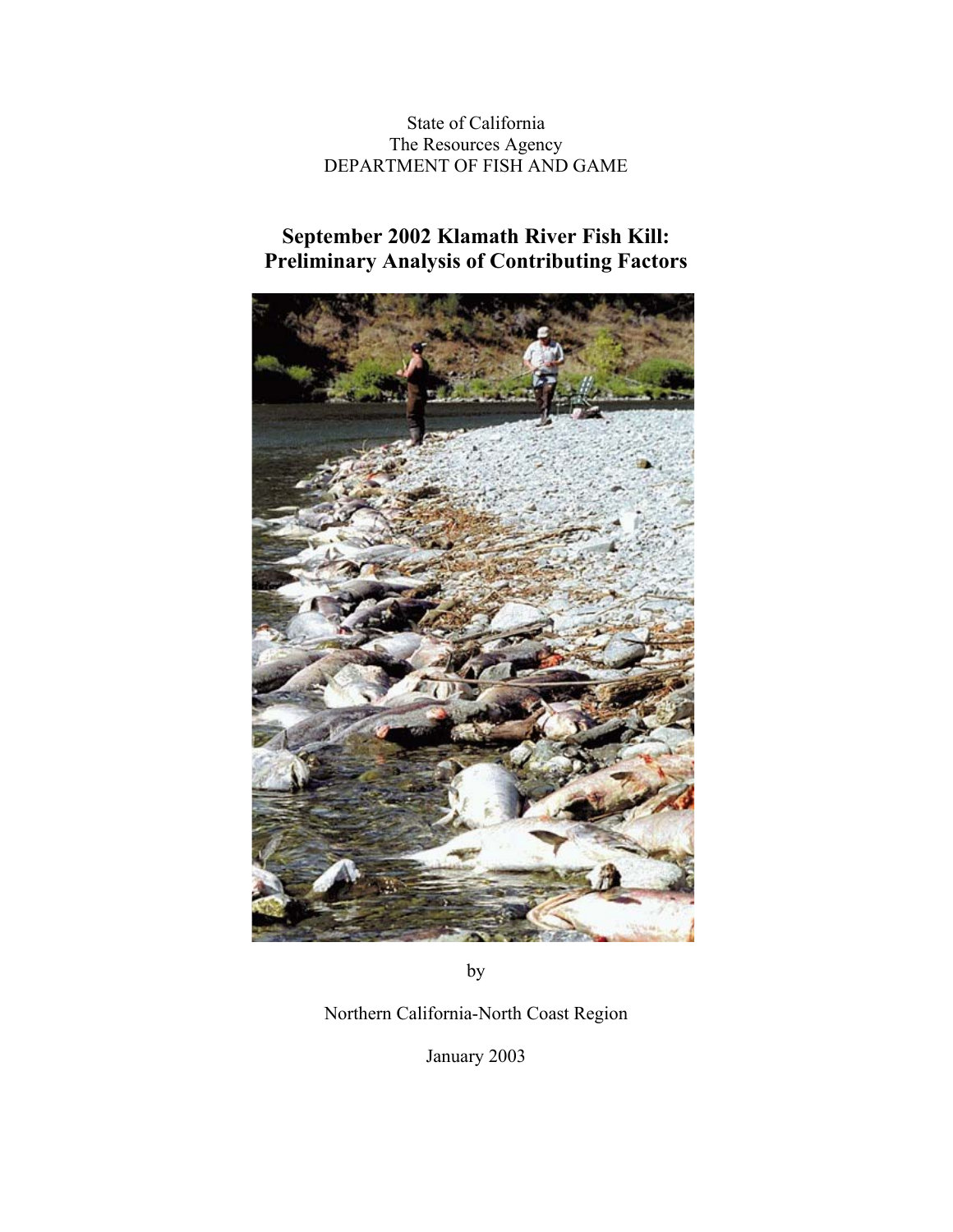# **Table of Contents**

| 3.4.1 Beach Seining Records and Creel Census Data for the Klamath Estuary  13 |  |
|-------------------------------------------------------------------------------|--|
|                                                                               |  |
|                                                                               |  |
|                                                                               |  |
|                                                                               |  |
|                                                                               |  |
|                                                                               |  |
|                                                                               |  |
|                                                                               |  |
|                                                                               |  |
|                                                                               |  |
|                                                                               |  |
|                                                                               |  |
|                                                                               |  |
|                                                                               |  |
|                                                                               |  |
|                                                                               |  |
|                                                                               |  |
|                                                                               |  |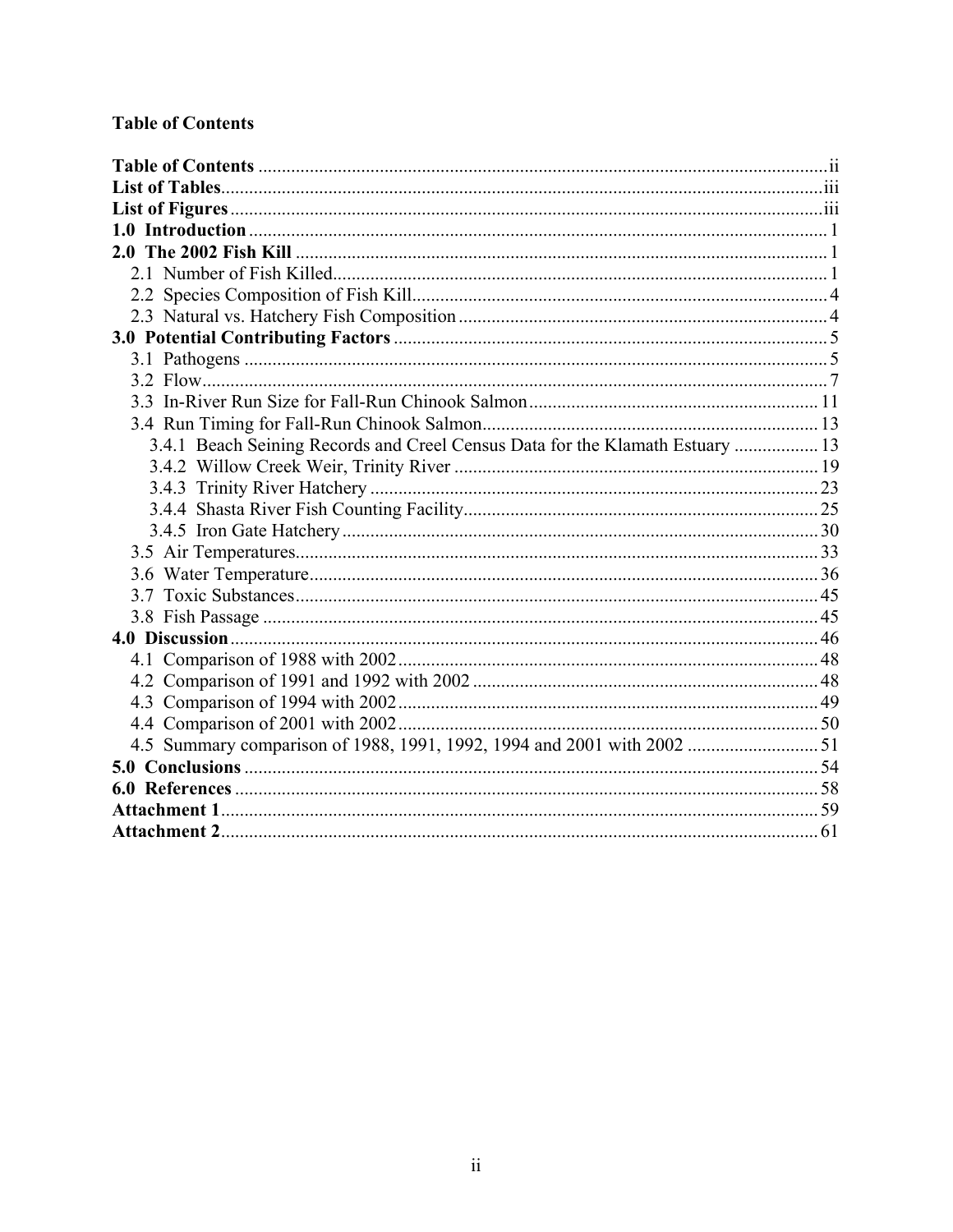## **List of Tables**

| Table 1. Matrix of potential causative factors for the 2002 Klamath River fish kill, comparing |  |
|------------------------------------------------------------------------------------------------|--|
| <b>List of Figures</b>                                                                         |  |
| Figure 2. Average September flows for the Klamath River at Klamath, Del Norte County,          |  |
| Colifornia gingo 1050 and below Iron Gata Dam, Sigliway County gingo 1061 (2002 data is        |  |

| California since 1950 and below Iron Gate Dam, Siskiyou County since 1961 (2002 data is          |
|--------------------------------------------------------------------------------------------------|
| . 8                                                                                              |
| Figure 3. Average September flows for the Klamath River at Klamath, Del Norte County,            |
| California and below Iron Gate Dam, Siskiyou County for low flow years (2002 data is             |
| 9                                                                                                |
| Figure 4. Total in-river run estimates for fall Chinook salmon in the Klamath Basin since 1978   |
|                                                                                                  |
| Figure 5. Total in-river run size estimates for fall Chinook salmon in the Klamath Basin for low |
|                                                                                                  |
| Figure 6. Run timing for Chinook salmon in the Klamath River Estuary, Del Norte County as        |
| the number of fish collected by beach seining during 1977, 1979, 1981, and 1984 through          |
|                                                                                                  |
| Figure 7. Run timing for Chinook salmon in the Klamath River Estuary, Del Norte County as an     |
| average of the number of fish collected by beach seining during 1977, 1979, 1981, and 1984       |
| 16                                                                                               |
| Figure 8. Weekly catch per unit effort (adult Chinook salmon caught per angler hour fished) for  |
| the lower Klamath River, Del Norte County creel census as an indicator of run timing             |
| during low flow years.<br>18                                                                     |
| Figure 9. Total count of trapped fall Chinook salmon at the Willow Creek Weir (WCW),             |
| Humboldt County and total returns to Trinity River Hatchery (TRH), Trinity County for low        |
| flow years (no TRH data was available for 1988 and 2002 data is provisional).<br>20              |

Figure 10. Run timing for fall Chinook salmon from the Willow Creek Weir (WCW), Humboldt County on the Trinity River for low flow years 1988, 1991, 1992 and 1994.......................21 Figure 11. Run timing for fall Chinook salmon from fish counts at the Willow Creek Weir (WCW), Humboldt County on the Trinity River for low flow years 2001 and 2002...........22 Figure 12. Weekly returns of hatchery fall Chinook salmon to the Trinity River Hatchery,<br>Trinity County during low flow years

| Figure 13. Fall Chinook salmon returns at the Shasta River Fish Counting Facility, Siskiyou    |
|------------------------------------------------------------------------------------------------|
|                                                                                                |
| Figure 14. Run timing of fall Chinook salmon through the Shasta River Fish Counting Facility,  |
|                                                                                                |
| Figure 15. Run timing of fall Chinook salmon through the Shasta River Fish Counting Facility,  |
|                                                                                                |
| Figure 16. Total returns of fall Chinook salmon to Iron Gate Hatchery, Siskiyou County during  |
|                                                                                                |
| Figure 17. Percent contribution of fall Chinook salmon returns to Iron Gate Hatchery, Siskiyou |
|                                                                                                |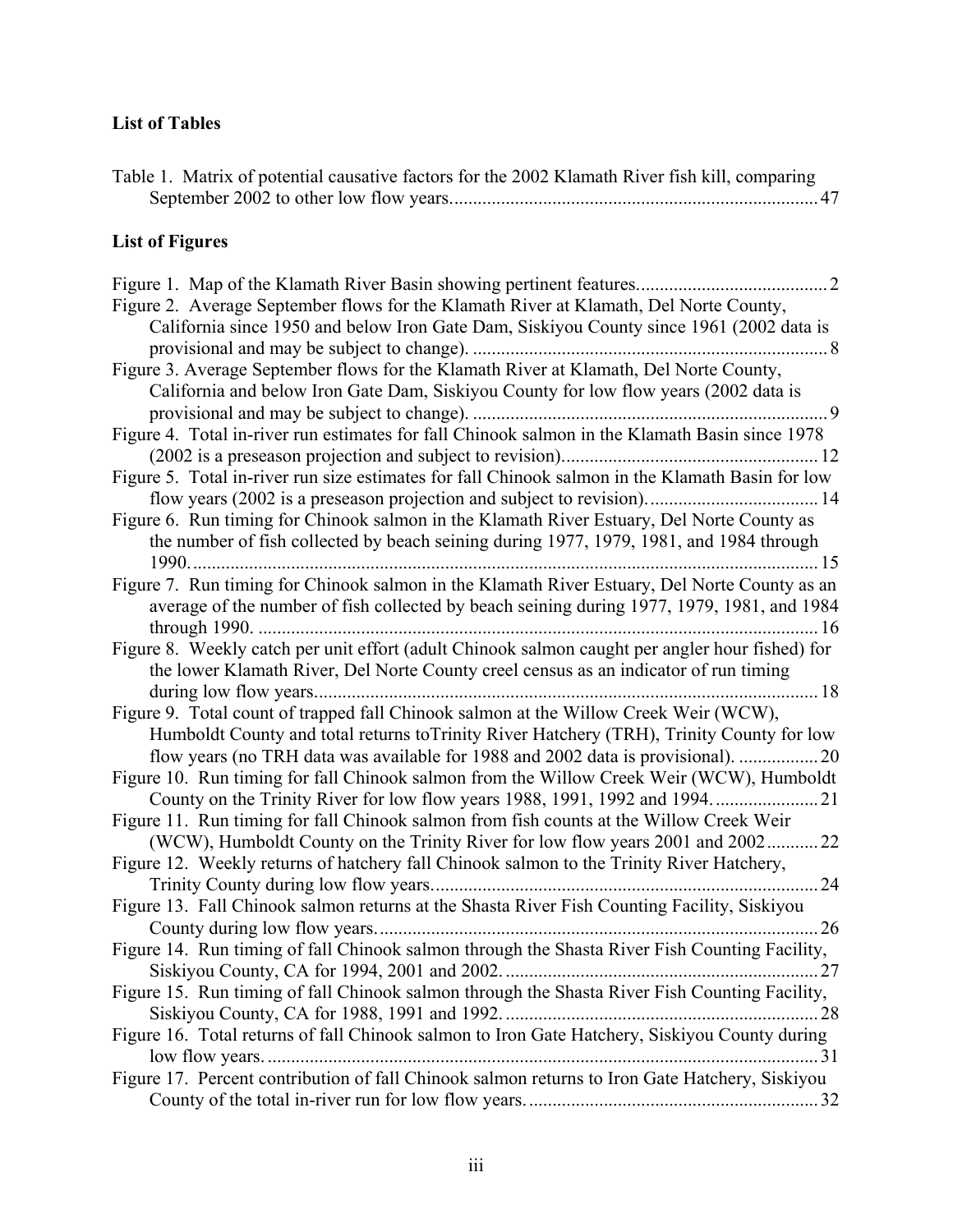| Figure 18. Average September air temperatures for the South Central Division of Oregon and    |
|-----------------------------------------------------------------------------------------------|
|                                                                                               |
| Figure 19. Average September air temperatures from the South Central Division of Oregon and   |
| the North Coast Division of California from U S climatic data for low flow years.  35         |
| Figure 20. Average September maximum, minimum and mean air temperatures for low flow          |
|                                                                                               |
| Figure 21. Average September maximum, minimum and mean air temperatures for low flow          |
|                                                                                               |
| Figure 22. Average September maximum, minimum and mean air temperatures for low flow          |
|                                                                                               |
| Figure 23. September maximum and minimum water temperatures for the Klamath River             |
| Estuary, Del Norte County from grab samples collected periodically by DFG during low          |
| - 40                                                                                          |
| Figure 24. Provisional maximum daily water temperatures for September of 2001 and 2002 at     |
|                                                                                               |
| Figure 25. Daily mean September water temperatures for the Klamath River at Ishi Pishi Falls, |
|                                                                                               |
| Figure 26. Daily mean September water temperatures for the Klamath River upstream of Oak      |
| Flat Creek, River Mile 100, Siskiyou County, collected by Happy Camp Ranger District,         |
| 44                                                                                            |
| Figure 27. Comparison of September flows from Iron Gate Dam, Siskiyou County for the 2001     |
| BO requirements, 2002 BO requirements, Hardy Phase II recommendations and the mean            |
|                                                                                               |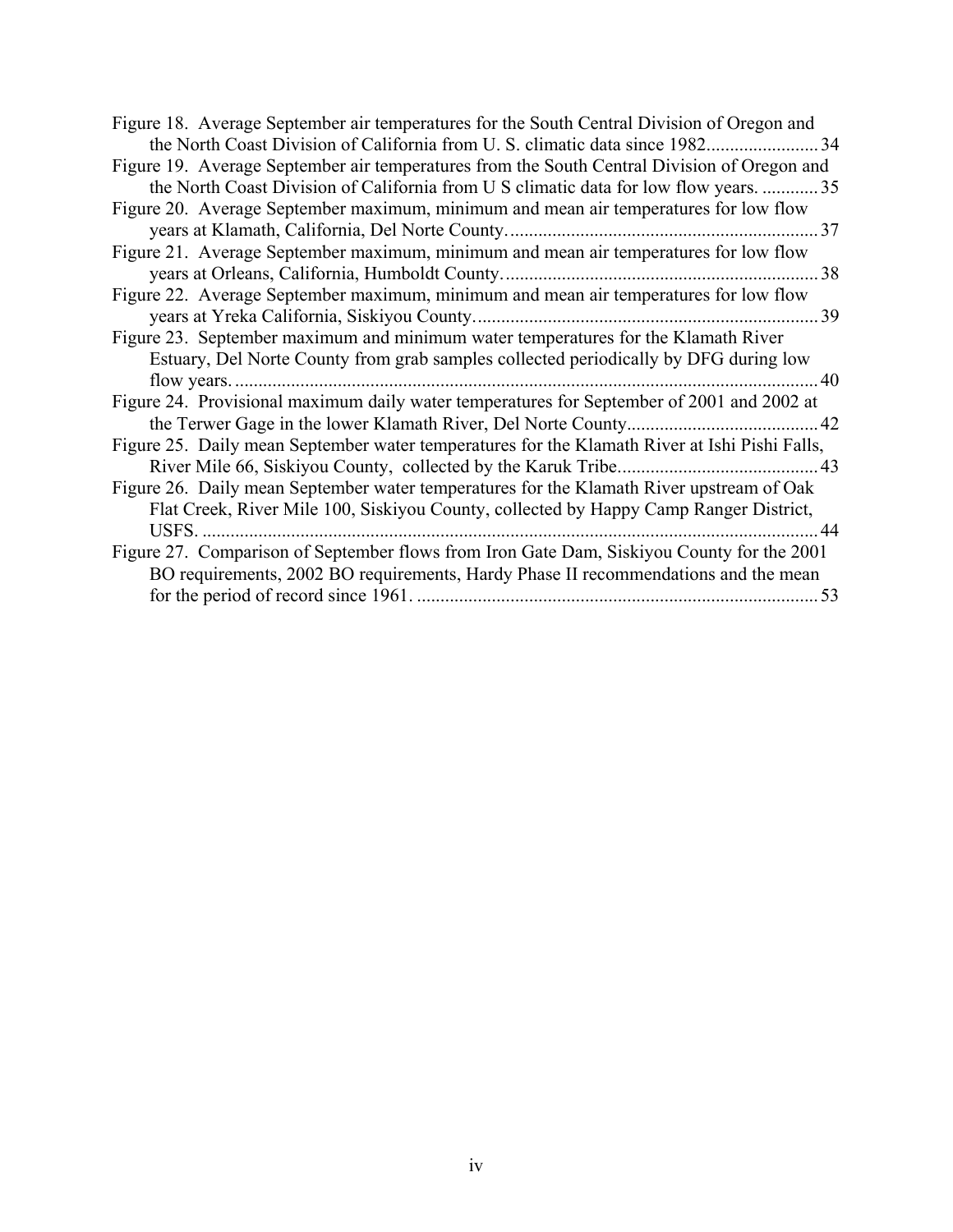## **1.0 Introduction**

 This report provides a preliminary analysis of factors leading to the September 2002 fish kill and compares 2002 and other low flow years in the Klamath River when major fish kills were not observed. Factors examined by the Department of Fish and Game (DFG) include fall Chinook salmon run size and timing, ambient atmospheric conditions and in-river environmental conditions. Because some information has yet to be compiled and analyzed, this report will not address the long term impacts of the fish kill on fisheries of the Klamath and Trinity rivers. The DFG will address these impacts to the fishery at a later date.

## **2.0 The 2002 Fish Kill**

### 2.1 Number of Fish Killed

The first observations of the fish kill were reported to the DFG office in Eureka, California, on September 19, 2002. Subsequently, a cooperative effort including the DFG, U.S. Fish and Wildlife Service (USFWS) and the Yurok, Hoopa, and Karuk tribes was organized to evaluate the numbers of fish killed. Surveys of the lower 36 miles of the Klamath River between the mouth and Coon Creek Falls (Figure 1) were conducted by the cooperators on September 20, 24, and, 27, 2002. Final results are expected in a report by the USFWS at a later date.

 Because limited time and resources prevented surveying the entire length of the river bank by foot, the extent of the fish kill was determined from boats. Biologists conducting the boat surveys expressed concern regarding their ability to observe and count all of the dead fish. Therefore, the fish kill estimate should be considered as very conservative. For example, one crew walked a short stretch of the shoreline near the 101 Bridge to collect biological data from the dead fish. The crew stopped walking when they had counted 200 fish. A DFG Senior Fisheries Biologist noted that the counts made during the walking survey were at least four times greater than those made from a boat over the same distance and during the same time frame (Phil Bairrington, DFG Senior Fisheries Biologist, Arcata, personal communication).

1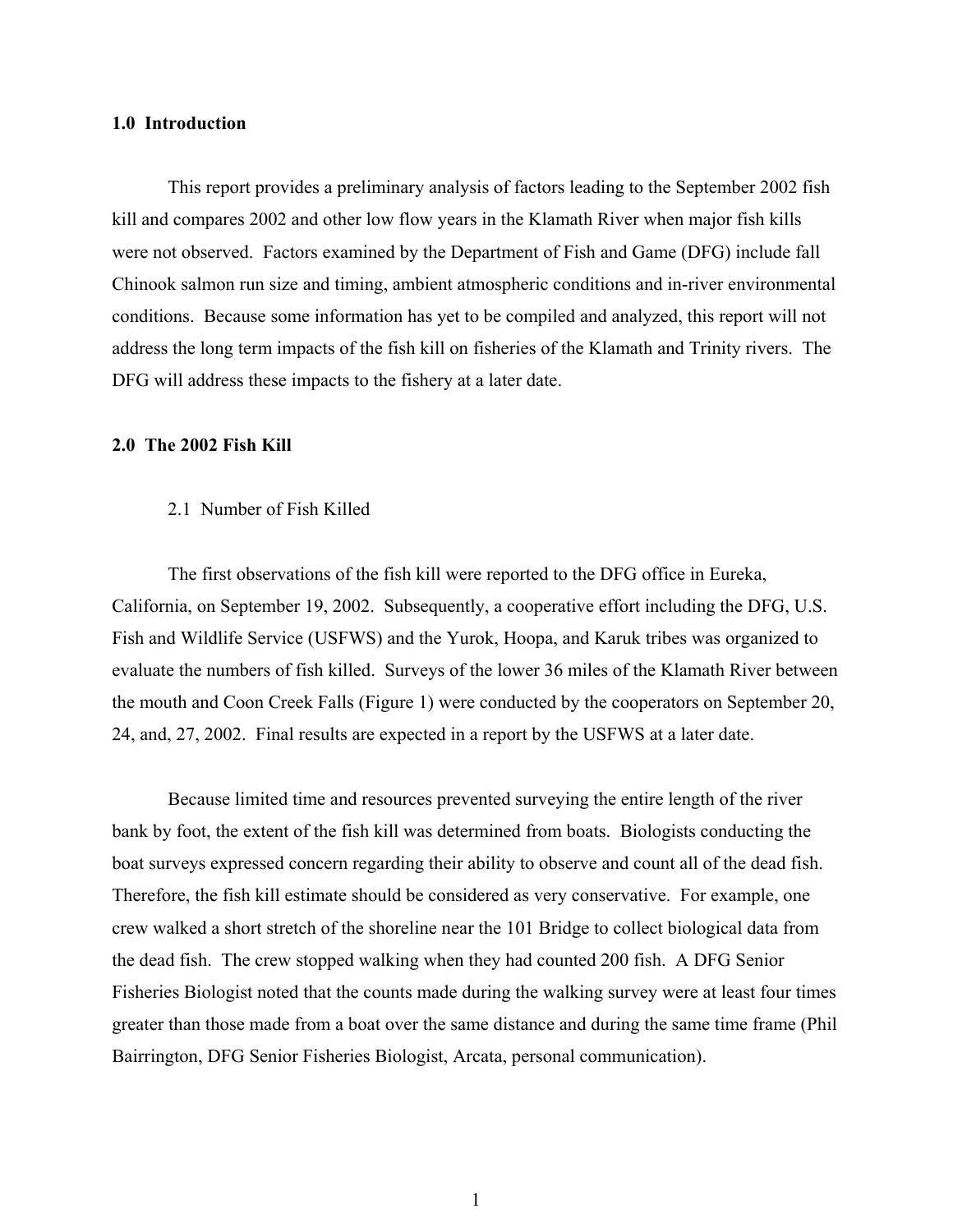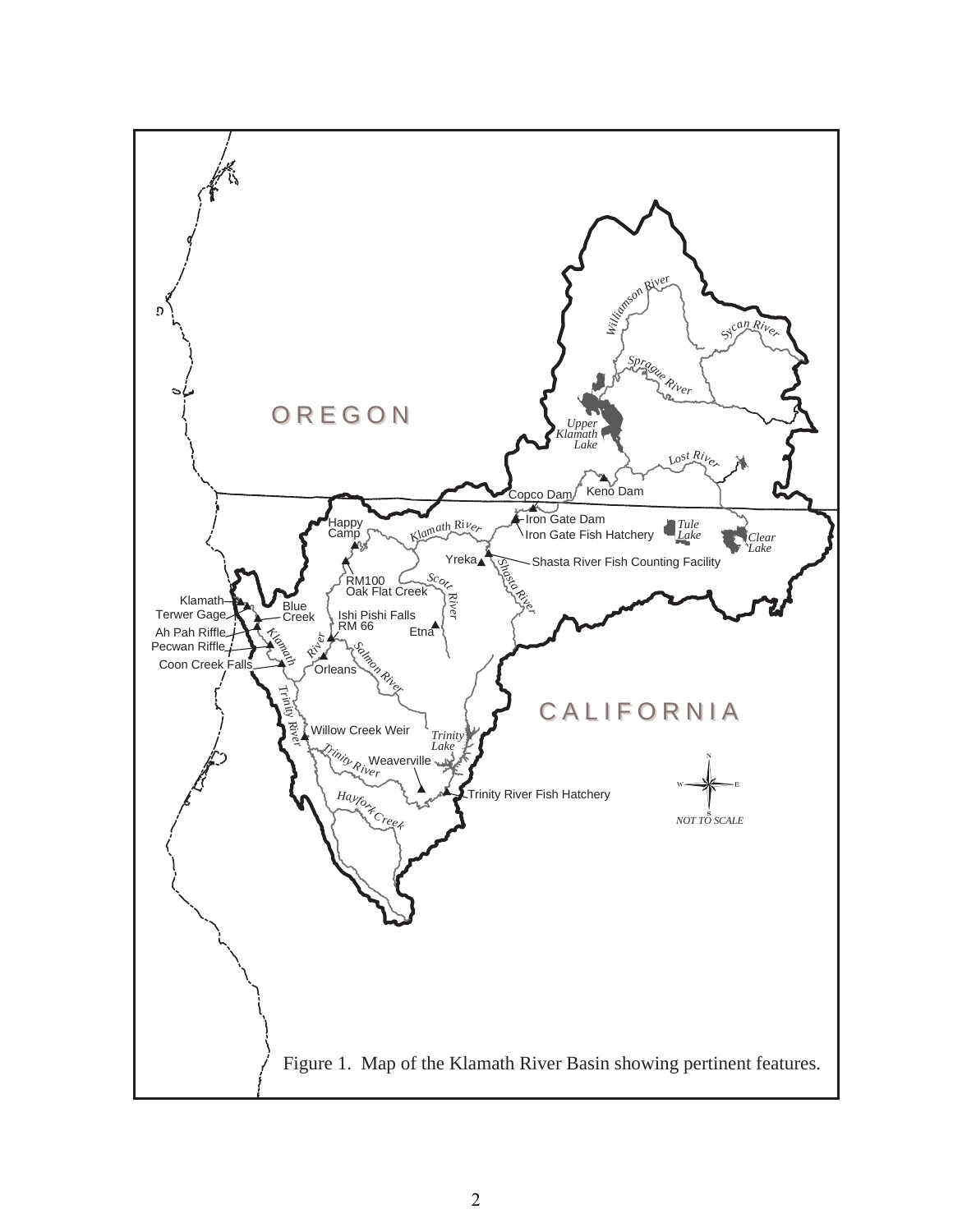As further evidence of the conservative nature of the fish kill estimate, the DFG can relate experience in conducting salmon carcass surveys on the Shasta and Scott rivers to estimate run size. The DFG jaw tags all fresh carcasses encountered on one day and resurveys the same river reach within two to five days to determine the recovery rate for those marked carcasses. The recovery rates for tagged carcasses ranged from 45% to 86% for 1992, 1993, 1994, and 1998 on the Scott and Salmon rivers which suggests a significant portion of the carcasses are missed, eaten by scavengers, or float downstream during each survey (Mark Hampton, DFG Fisheries Biologist, Yreka, personal communication). These recovery rates are from walking surveys done on relatively small rivers which generally have very good water clarity and visibility. Considering the size of the Klamath River, its deep pools and reduced visibility due to poor water quality, it is reasonable to assume that the ability to observe carcasses from a boat during the 2002 fish kill would be even less than the carcass recovery rates on the Scott and Shasta rivers.

 The American Fisheries Society (AFS 1992) states: "Estimates of losses based on countable dead fish will be conservative," and adds, "Very seldom will counts represent more than a modest fraction of the fish killed…." Fish kill estimates most often underestimate the true magnitude of losses due to difficulties in conducting such surveys. Limited access; water clarity; the ability to observe dead fish in deep pools, under debris, or in heavily vegetated areas; and losses of carcasses to predators or scavengers are just some of the factors that lead to low estimates. Therefore, the estimates in the lower Klamath River for September 2002 should be viewed as a minimum number of fish killed and may have significantly underestimated the actual numbers of dead fish.

 Based on the fish kill surveys, the USFWS reported at the October 9-11, 2002, Klamath Fishery Management Council meeting in Yreka, California, that their preliminary analysis indicated 33,000 fish were killed in the lower Klamath River from September 20–27, 2002.

3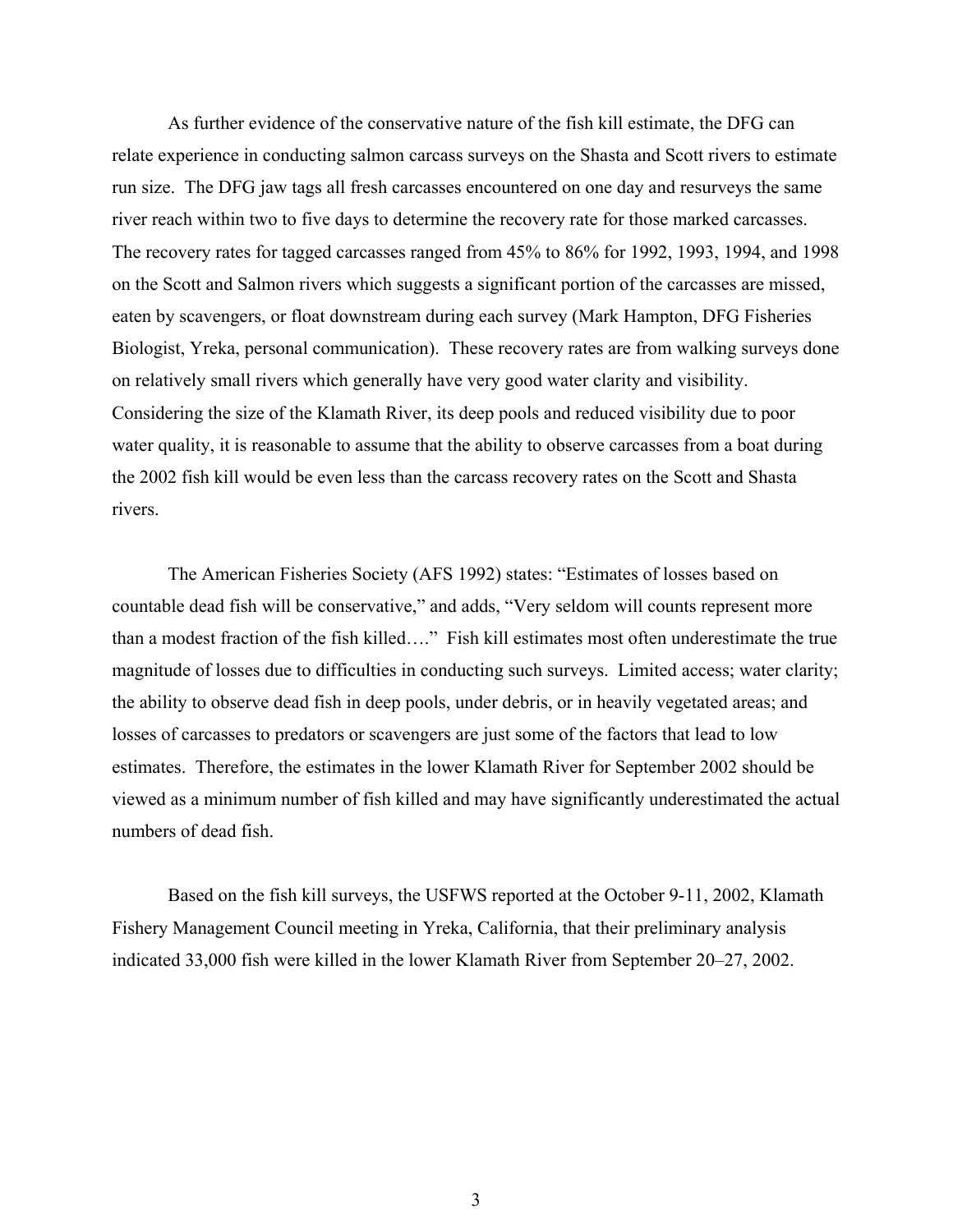## 2.2 Species Composition of Fish Kill

 A DFG crew sampled the lower Klamath River (mouth to Blue Creek [Figure 1]) on September 27 and 30, 2002. During the September 27 survey, the crew recorded all fish observed. Because of the decaying nature of the fish, the September 30, 2002, survey did not include complete enumerations of observed fish. Only nondecayed fish were counted to ensure positive identification of fish species. The September 27 data was used for a limited species composition analysis. On this date, a total of 631 dead fish of were identified; of which 601 (95.2%) were Chinook salmon, 3 (0.5%) were coho salmon and 27 (4.3%) were steelhead trout. These percentages differ slightly from the preliminary USFWS estimates, where out of the 33,000 anadromous fish that were killed, 96% were Chinook salmon, 1.5% were coho salmon and 2.0% were steelhead trout. Carcasses of sculpin, Klamath River smallscale sucker, speckled dace, coastal cutthroat trout, and green sturgeon were also identified during the fish kill.

## 2.3 Natural vs. Hatchery Fish Composition

During the September 27 and 30, 2002, sampling effort, 661 Chinook salmon carcasses were examined and adipose fin-clips were detected on 29 (4.4%) of those fish. Coded wire tags (CWT) recovered from the marked Chinook salmon were analyzed (and expanded for the proportion of hatchery fish that are marked) indicating that 87 fish of the total were of Trinity River Hatchery origin and 122 were of Iron Gate Hatchery origin. Consequently, 209 (32%) of the 661 fall Chinook salmon sampled were of hatchery origin. Therefore, the best available estimate is that 68% of the Chinook salmon that died were naturally produced fish.

 Although the September 30 survey was not used for a species composition analysis, the fin-clip subtotals for each species were used to gauge the number of coho salmon and steelhead of hatchery origin. Over the two days of sampling, 13 coho salmon were observed with ten having a right maxillary clip indicating Trinity River Hatchery origin and three unmarked fish of natural origin. In addition, a total of 106 steelhead were observed, 49 (46.2%) of which were adipose fin clipped and of hatchery origin and 57 (53.8%) were unmarked natural fish. Consequently, a larger proportion of naturally produced Chinook salmon and steelhead died during the fish kill than hatchery origin fish of those species.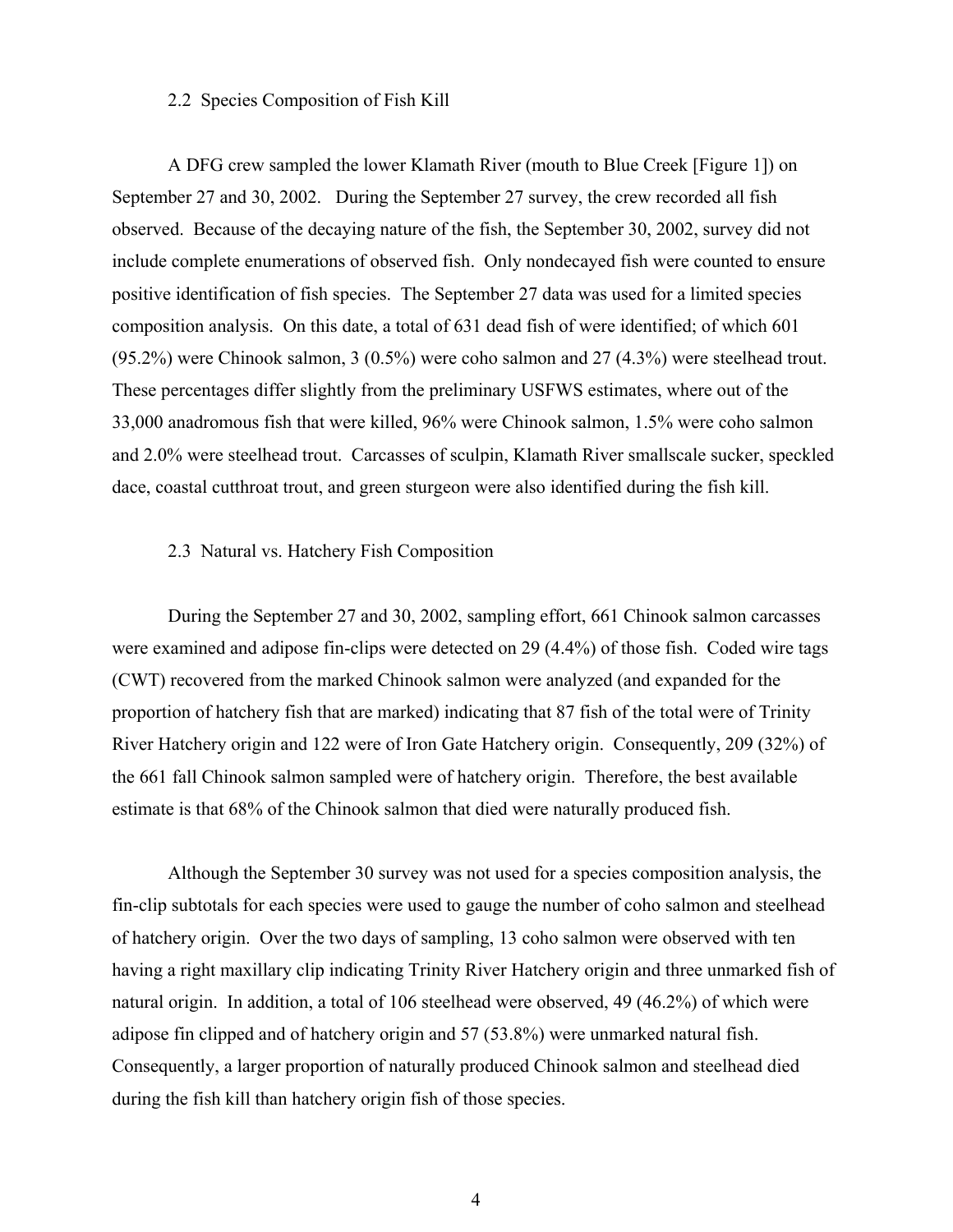## **3.0 Potential Contributing Factors**

## 3.1 Pathogens

 The cause of death for adult Chinook and coho salmon and steelhead during September 2002 was disease from the ciliated protozoan *Ichthyopthirius multifilis* (ICH) and the bacterial pathogen *Flavobacter columnare* (columnaris) (Attachment 1 and 2). These parasites occur naturally, are common worldwide, and are present at all times in the Klamath River and other aquatic systems. Fish entering the lower Klamath River during mid-September 2002 encountered low flows and high water temperatures (69˚F or 20.5˚C). Temperatures in this range are stressful to coldwater fish species, and provide favorable conditions for certain fish pathogens such as ICH and columnaris. During September 26 and 27 examinations of dead fish, DFG's Fish Health Laboratory found ICH and columnaris to be the principal disease present. Fish caught by sport fishermen (those still healthy enough to be feeding) were primarily infected with ICH. Dead and dying fish were infected with both ICH and columnaris.

 High water temperatures and low flows present in September favored amplification (rapid development) of ICH. The life cycle of the parasite is direct (needing no intermediate host), with the adult phase of the protozoan (trophozoites) residing on fish, cysts being formed by mature trophozoites leaving the fish to find substrate, and infective tomites (immature stage of the protozoan) leaving cysts to infect new fish. This cycle is temperature dependent and accelerated with warmer temperatures. At water temperatures of 69˚F (20.5˚C) trophozoites will reside on fish for approximately five or six days. Mature trophozoites leave the fish and are free swimming for two to six hours. They then attach to the substrate, secrete a thin protective membrane over their body forming a cyst, and reproduce by multiple fission, producing up to 2,000 tomites per cyst. This process takes about 16 to 18 hours at 69˚F (20.5˚C). The tomites then break from the cyst and swim to a new fish host. Those not finding a host within about 24 hours will die. Successful tomites penetrate fish skin and gills to feed on host tissues, growing in size to adult trophozoites. The cycle then repeats. Success in finding a new host is aided by low water flows and high fish density. Both of these conditions prevailed during mid- to late September 2002. The amplification of ICH proceeds quickly at the temperatures such as those in

5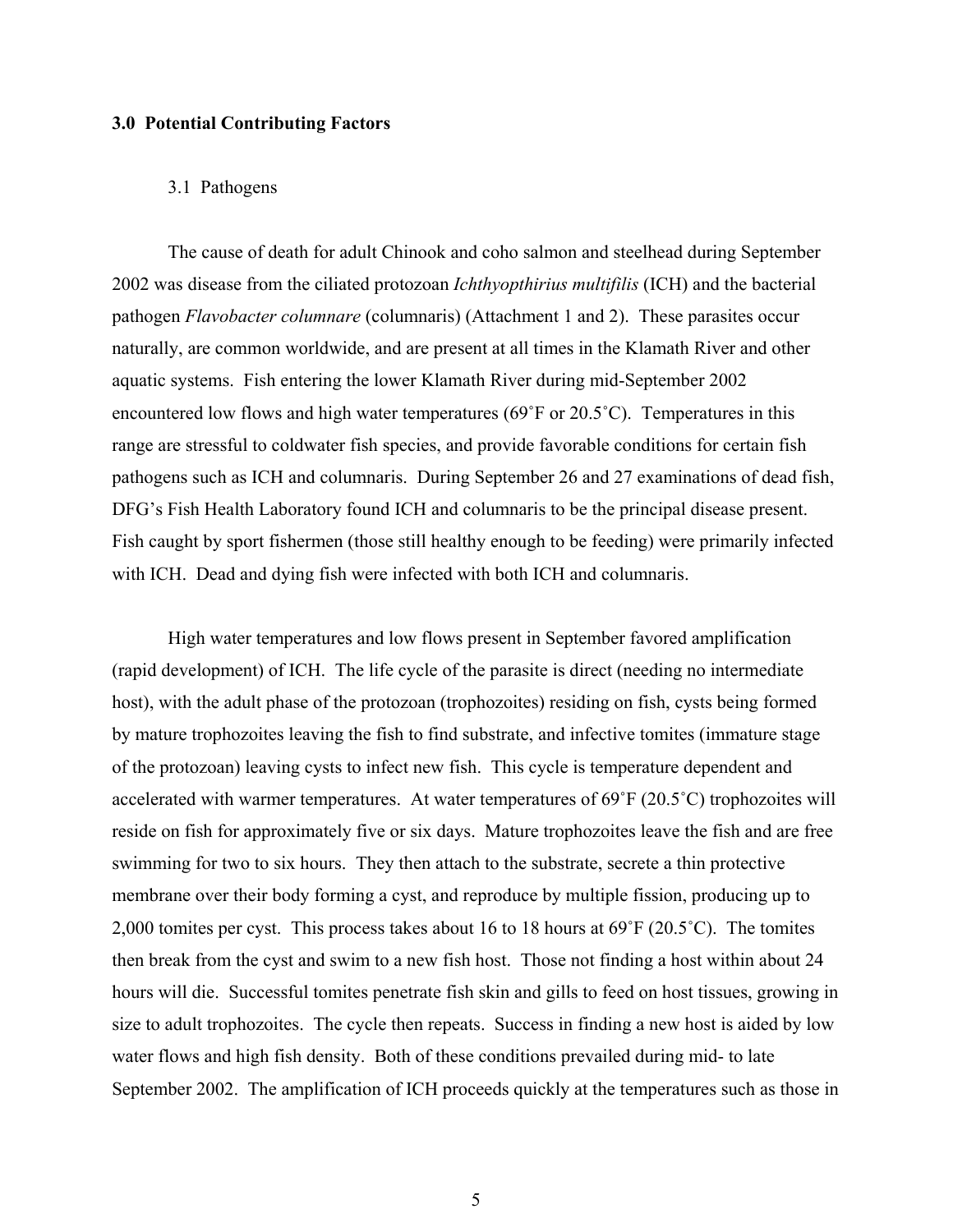the lower river during September, resulting in heavy parasite burdens on fish. When large numbers of tomites are being released, mortality can result from "super infections". Dickerson and Dower (1995) state: "In early stages of infection large numbers of theronts (tomites) can actually kill a fish before the parasite becomes visible, and death is caused by massive damage to the gill epithelia."

 ICH infestation of gill tissue results in hyperplasia (an abnormal increase in the number of gill epithelial and mucus cells) which increases the distance between oxygen-carrying erythrocytes (blood cells) and oxygen-supplying water. Combined with the lower oxygen content of warmer water, the ability of fish to obtain necessary oxygen is greatly impaired. Death is by asphyxiation. Additionally, skin infections by ICH disrupt the integument (outer layer of skin) resulting in the loss of sodium and magnesium ions causing osmoregulatory (diffusion of fluids and ions through membranes) disturbances.

 ICH can be found on fish at any temperature, but typically only cause disease and mortality in salmonid species at water temperatures above 58˚F (14.4˚C) and in crowded conditions such as those experienced with the low flow in the lower Klamath River during September 2002.

 In British Columbia beginning in 1994, severe prespawning mortality was observed in sockeye salmon in the Babine River (Skeena River system). Losses of 80% to 90% of adults occurred in spawning channels. Warm water (18 to 22˚C, or 64.4 to 71.6˚F) for one to two weeks in late August, coupled with a high density of fish were the primary contributing factors. In contrast, records show that low numbers of fish returning to warm water have not experienced significant losses. On the other hand, occasional losses can be experienced when high numbers of fish return, even at cooler temperatures ( $10^{\circ}$ C or  $50^{\circ}$ F). This emphasizes the effects of high fish density on ICH infestations. Similar losses have been observed in the Fraser River system for sockeye and Chinook salmon. Generally, the combination of warm water and high fish density sets the stage for severe ICH outbreaks (Mark Higgins, Dept. Fisheries and Oceans, Canada, personal communication).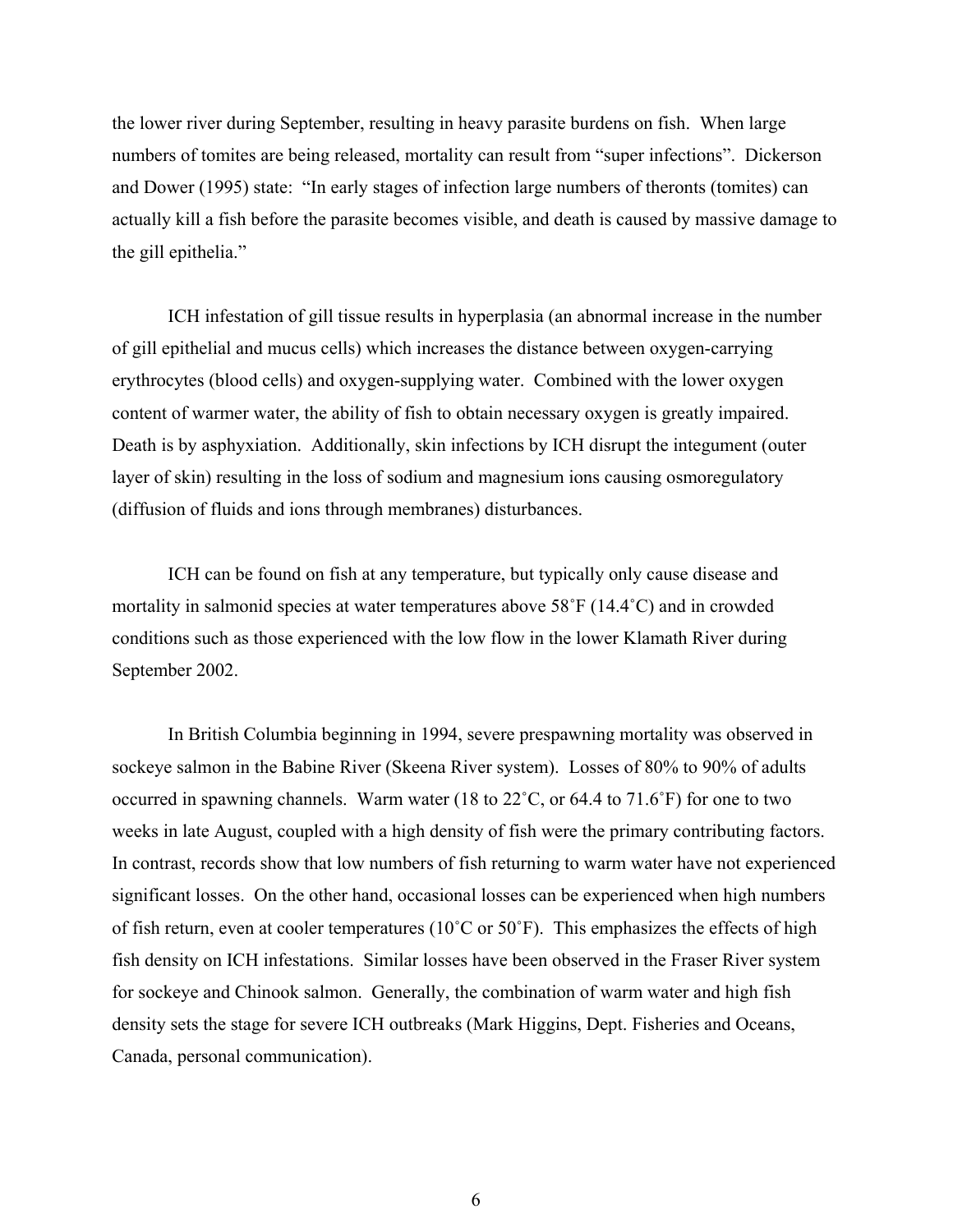Columnaris is common worldwide and present at all times in the aquatic environment. Columnaris disease in coldwater fishes is generally seen at water temperatures above 15˚C (59˚F), and the disease can become explosive at 18˚C (64˚F). In natural infections, disease is often chronic to subacute (not resulting in death), affecting skin and gills. Columnaris lesions are commonly seen in Chinook at some California hatcheries (Nimbus, Feather River, Merced), but prespawning mortality has not been a problem. In contrast, during August 2002, spring Chinook returning to Butte Creek (Butte County, California) became seriously infected with columnaris. Severe prespawning mortality was attributed to water temperatures in the mid 70s˚F, stressing fish and favoring bacterial multiplication on the debilitated salmon.

## 3.2 Flow

 The U.S. Geological Survey (USGS) records for September flows are relatively complete since 1951 for the Klamath River near Klamath, California (KNK, USGS 11530500) and since 1961 for the Klamath River below Iron Gate Dam, California (KIG, USGS 11516530) (Figure 2). The KNK data was used to identify other low flow years (1988, 1991, 1992, and 1994) where average September flows were either similar to or less than those occurring during the 2002 fish kill. The average September flow in 2002 for the KNK (2,129 cfs) used in this analysis is provisional (may be subject to change) and does not reflect daily flows after September 26, 2002. This is the period when the U.S. Bureau of Reclamation (USBR) directed Pacificorp to increase releases from Copco and Iron Gate reservoirs from 760 cfs to 1,300 cfs in an effort to abate the fish kill. Although flows were substantially higher in September 2001 than 2002 as a requirement of the 2001 Biological Opinion for operation of the Klamath Project, 2001 was actually a drier year and has been included in this analysis. For the purposes of this preliminary analysis, the focus is on the similarities and differences in September between the low flow years of 1988, 1991, 1992, 1994, 2001, and 2002 when the fish kill took place.

 The 1988 data (Figure 3) show September flows near the mouth of the river at Klamath (KNK) were comparable to provisional flows in 2002 (approx. 2100 cfs). Discharges from Iron Gate Dam and flows in the river at Klamath during September 1991 and 1992 were some of the lowest on record for the past 50 years (Figure 2). Releases and flows were less than those during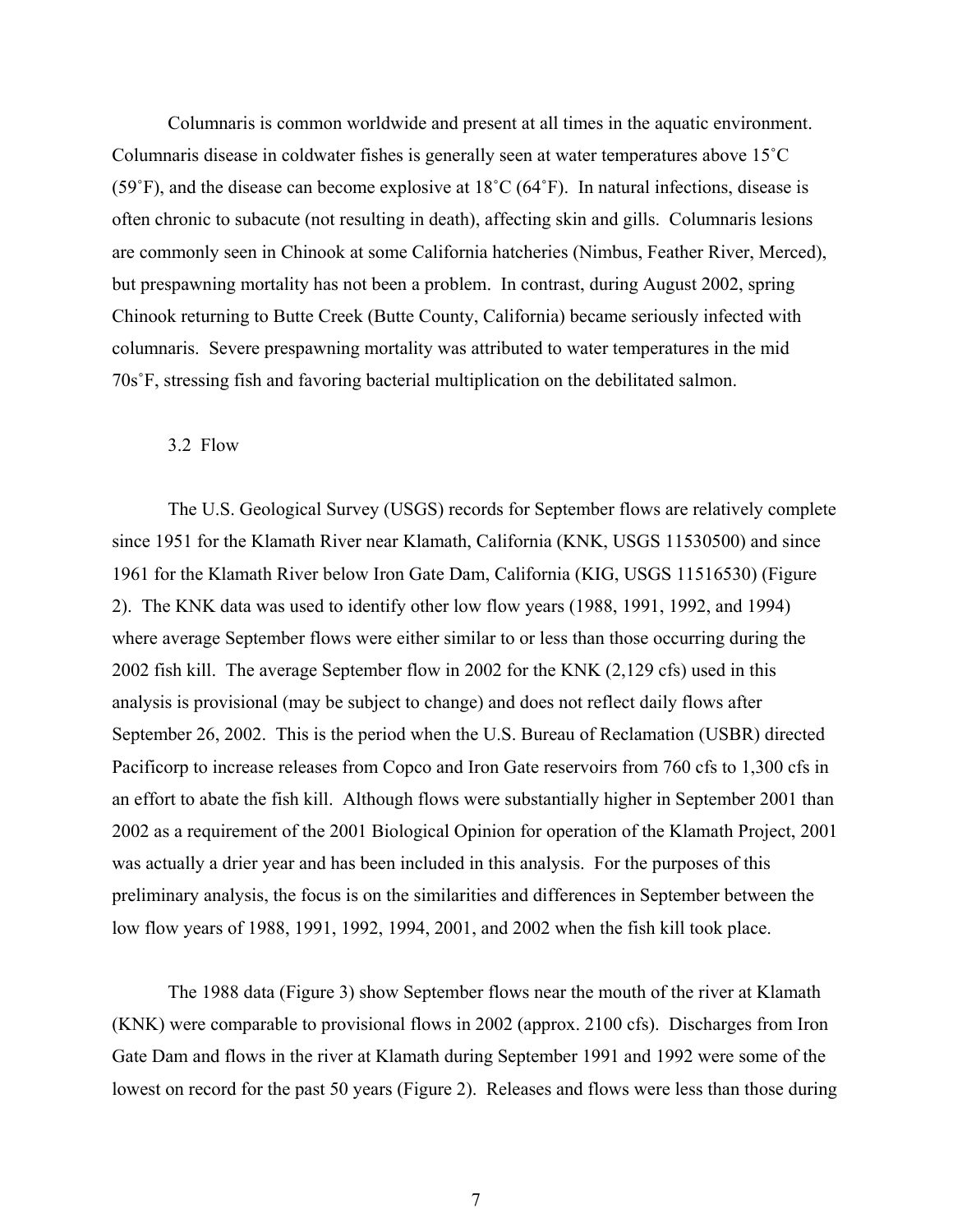Figure 2. Average September flows for the Klamath River at Klamath, Del Norte County, California since 1950 and Figure 2. Average September flows for the Klamath River at Klamath, Del Norte County, California since 1950 and below Iron Gate Dam, Siskiyou County since 1961 (2002 data is provisional and may be subject to change). below Iron Gate Dam, Siskiyou County since 1961 (2002 data is provisional and may be subject to change).

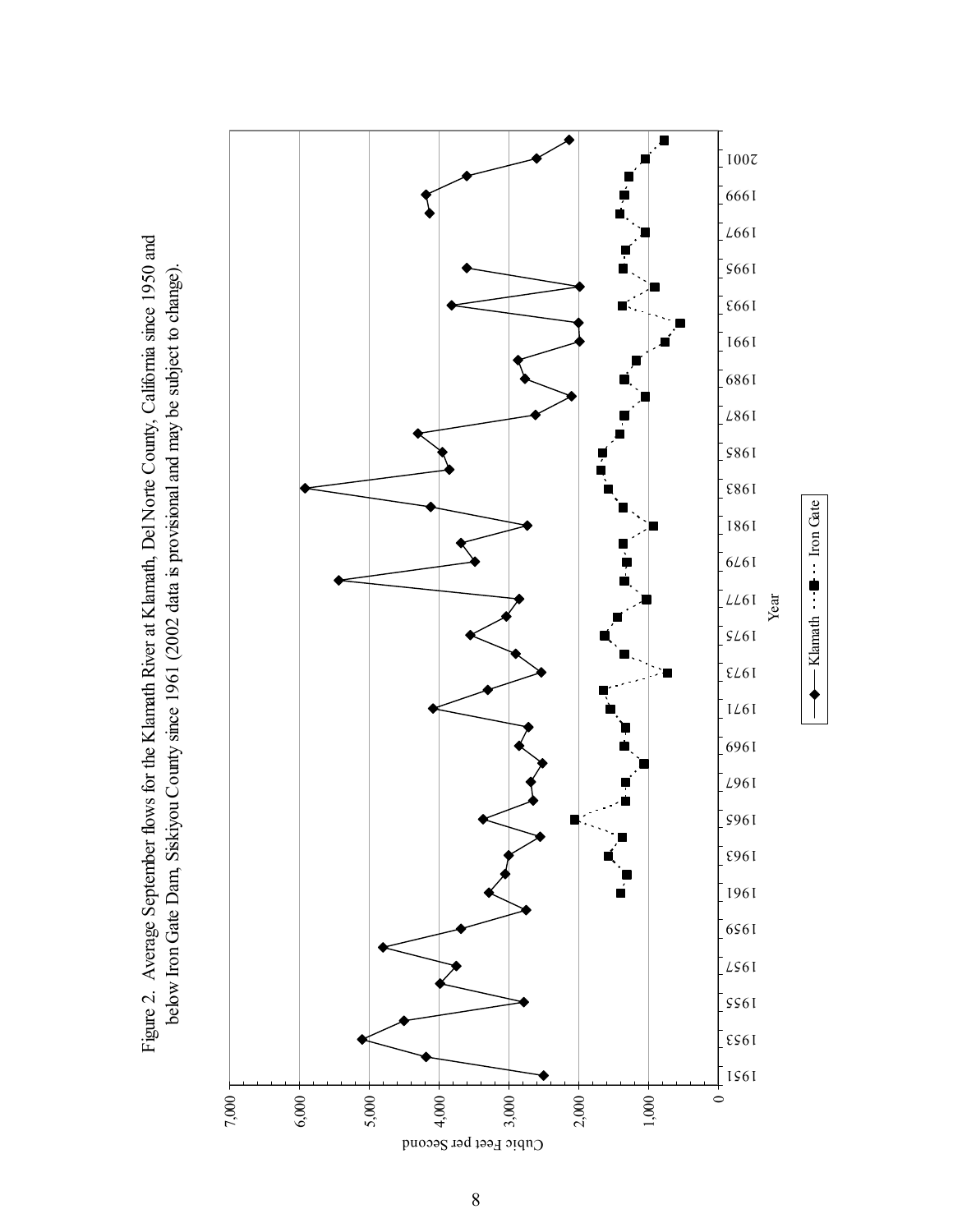Figure 3. Average September flows for the Klamath River at Klamath, Del Norte County, California and below Iron Figure 3. Average September flows for the Klamath River at Klamath, Del Norte County, California and below Iron Gate Dam, Siskiyou County for low flow years (2002 data is provisional and may be subject to change). Gate Dam, Siskiyou County for low flow years (2002 data is provisional and may be subject to change).

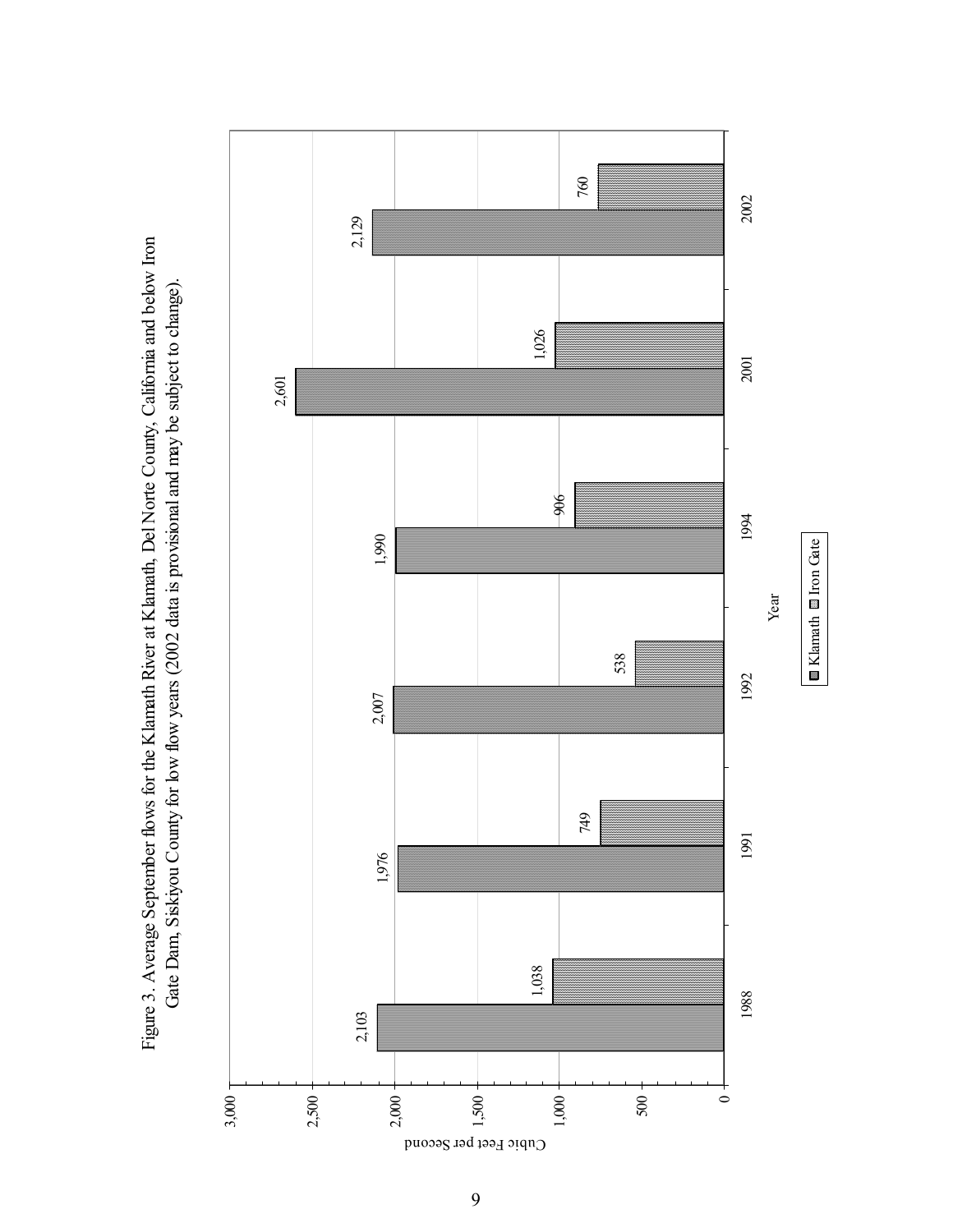the 2002 fish kill. Discharges at Iron Gate Dam were greater in September 1994 (906 cfs) than in 2002 (760 cfs). Flows in the lower river near Klamath, however, were lower in 1994 (1,990 cfs) compared to 2002 (2,129 cfs). Discharges at Iron Gate Dam were 1,026 cfs in 2001 compared to 760 cfs for 2002, while September flows in the lower river were almost 500 cfs greater in 2001 than 2002.

 While the KNK data shows similar or lower average flows in 1988, 1991, 1992, and 1994 compared to September 2002 (2002 data is provisional), these low flows occurred in only 8% of the years for the period of record since 1951. These low flow years mostly coincide with the prolonged drought of the early 1990s (Figure 2). In 92% of the years since 1951, average September flows were higher at KNK than during 2002. Prior to 1988, average September flows never approached the low level observed during 2002. Flow releases from Iron Gate Dam show a similar trend. Average September flow records for KIG were lower in 1973, 1991, and 1992 than those observed in 2002 (Figure 2). The KIG records show that in 93% of the years since 1961, flow releases from Iron Gate Dam were higher than the flows during the September 2002 fish kill.

 There has been stakeholder concerns that the 2002 fish kill may have been related to high agricultural water diversions from the Shasta and Scott rivers, resulting in abnormally low flows in the lower Klamath River. The California Department of Water Resources (CDWR) has reconstructed estimates of the unimpaired flow contributions (natural flow that would occur if there were no dams or diversions) for various Klamath Basin drainages to the total Klamath River outflow (CDWR 1997). CDWR found that over a period of record from 1945 to 1994, the Shasta and Scott rivers would contribute 1.5% and 3.6% respectively, of the total average annual flow to the Klamath River. In addition, the CDWR (1997) data shows unimpaired September flows would average 75 cfs for the Shasta River and 56 cfs for the Scott River for 1945 through 1994. During the low flow years of 1988, 1991, 1992, and 1994, the estimated average unimpaired September flow is even less for the Shasta (65 cfs) and Scott (13.5 cfs) rivers. DFG concludes that the Scott and Shasta rivers could not have contributed a substantial amount of flow to the Klamath River during September 2002 to have prevented the fish kill, even if all agricultural diversions had ceased.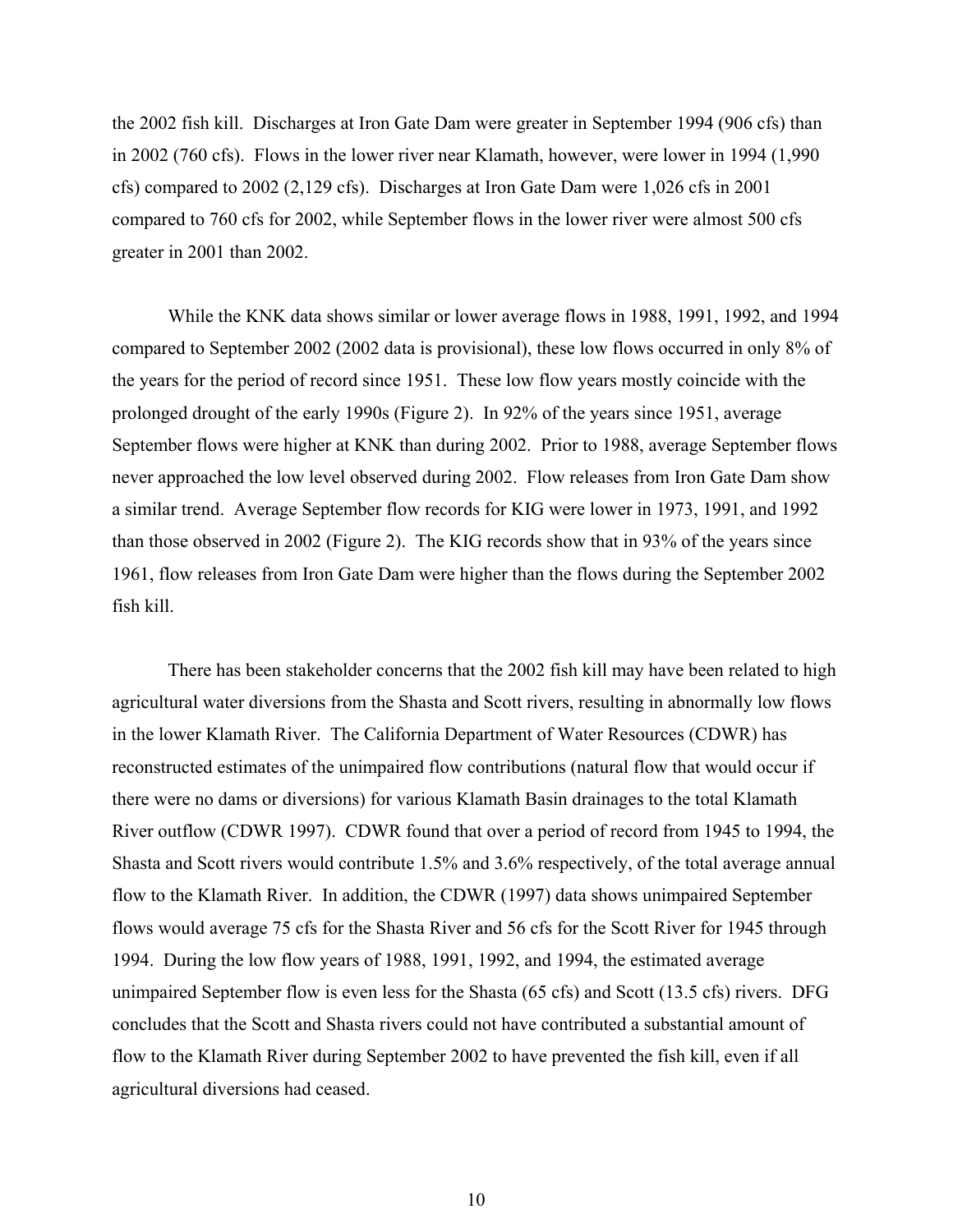## 3.3 In-River Run Size for Fall-Run Chinook Salmon

 Fall Chinook salmon represented the majority of the adult fish mortalities that were observed during the September 2002 fish kill. This was expected since fall Chinook are the predominant run of salmon entering the Klamath River system during September of each year. Thus, fall Chinook salmon were used in the analysis of run-size and timing. The size of the projected preseason 2002 total in-river fall Chinook salmon run was compared with historic estimates of run size for the years 1978–2001, to ascertain the relative abundance of the 2002 run. The projected 2002 run was then compared with estimated fall Chinook salmon runs that occurred during years (1988, 1991, 1992, 1994, and 2001) when September Klamath River flows were similar to or less than those seen in 2002 to determine how the 2002 fall Chinook run compared in size to other low flow years.

 There were stakeholder claims that the 2002 fall-run of Chinook salmon in the Klamath River Basin was very large. Since 1978, the DFG has kept records of the Klamath River Basin fall Chinook salmon spawner escapement, in-river harvest, and run size estimates in what is commonly referred to as the "megatable." Figure 4 shows the total in-river run size for fall Chinook salmon for the period of record since the megatable has been kept. The 2002 run size of 132,600 fish represents a preseason projection and actual estimates will not be available until February of 2003. Runs have varied in size from a low of 34,353 fish in 1991 to a high of 239,366 fish in 1986 (Figure 4). The mean run-size for the twenty-four-year period of record is 120,983 fish, slightly lower than the 2002 preseason projection of 132,600 fish. The projected 2002 Klamath River fall Chinook salmon run is only 9.6% above average in size. If the 2002 preseason projections hold, the 2002 run will be the tenth largest recorded since 1978. Therefore, it is more appropriate to refer to the 2002 projections for in-river run size of fall Chinook salmon as representing a slightly above-average run.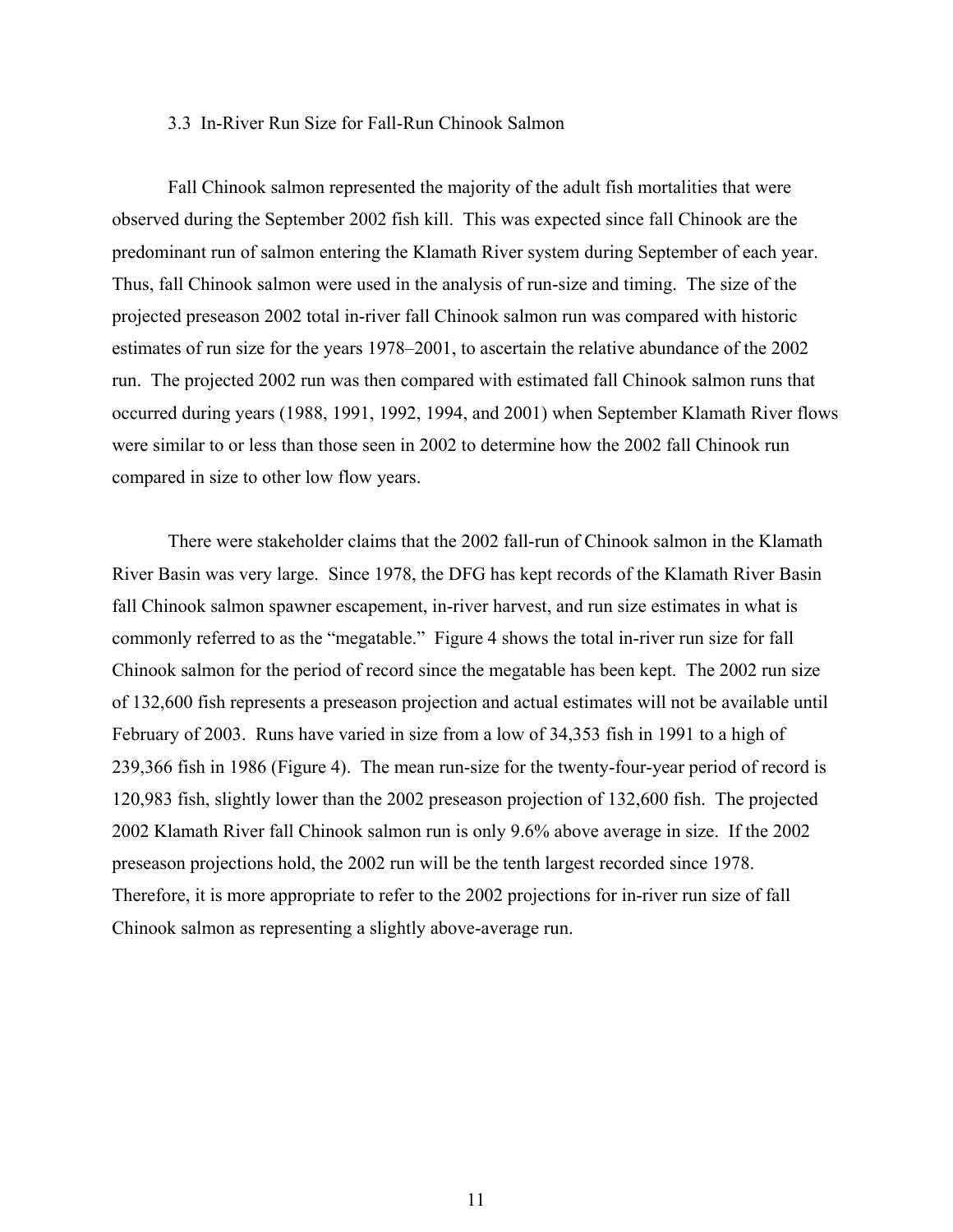Figure 4. Total in-river run estimates for fall Chinook salmon in the Klamath Basin since 1978 (2002 is a preseason Figure 4. Total in-river run estimates for fall Chinook salmon in the Klamath Basin since 1978 (2002 is a preseason projection and subject to revision). projection and subject to revision).



Year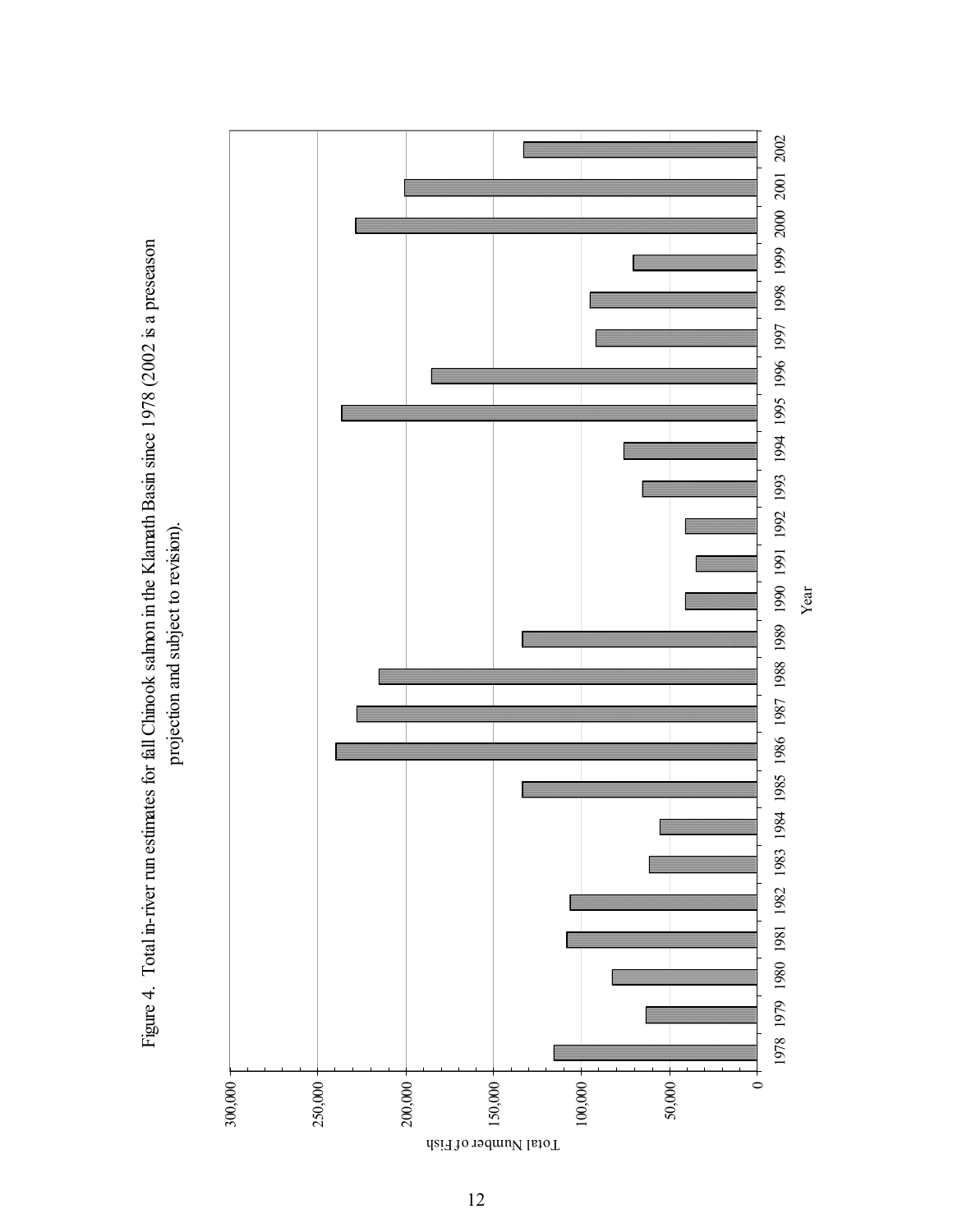The projected 2002 run was also compared to runs associated with five other low flow years occurring in 1988, 1991, 1992, 1994 and 2001 (Figure 5). Returning numbers of fall-run Chinook salmon were the lowest of record in 1991 (34,353) and 1992 (40,346) and were substantially lower than the 2002 projection (132,600). The 1994 returns (75,936) were also below average and only 57% of the 2002 projections. The number of in-river fall Chinook salmon was actually higher in 1988 (215,322) than in 2002. Similarly, the run size in 2001 (200,579) was nearly 70,000 fish higher than during the 2002 fish kill. Thus, of the six years analyzed, the 2002 projected run is of medium size with two years of significantly larger runs (1988 and 2001) and three years of significantly smaller runs (1991, 1992, 1994) (Figure 5). Both 1988 and 2001 represent the only low flow years when flow discharges from Iron Gate Dam were above 1,000 cfs (Figure 3).

## 3.4 Run Timing for Fall-Run Chinook Salmon

 The run-timing of the 2002 fall Chinook salmon run in the lower Klamath River was compared to the runs of the aforementioned low water years to evaluate potential differences in run-timing characteristics that may have influenced the fish kill. This was accomplished by examining the in-river sport and tribal fishery data for the lower Klamath River below Coon Creek Falls, River Mile (RM) 36. Complementary data was also evaluated for the timing of runs at the Willow Creek Weir on the Trinity River, Trinity River Hatchery, Shasta River Fish Counting Facility and the Iron Gate Hatchery.

## 3.4.1 Beach Seining Records and Creel Census Data for the Klamath Estuary

 The DFG collected beach seining data for the Klamath River Estuary in 1977, 1979, 1981, and 1984 – 1990. This information was used to evaluate the timing of Chinook salmon runs in the lower Klamath River. During the period of record (1977 – 1990), Chinook salmon runs peaked in the estuary from mid-August to mid-September (Figure 6). On average, these runs peaked in early to mid-September (Figure 7), during the time period corresponding to the beginning of the 2002 fish kill.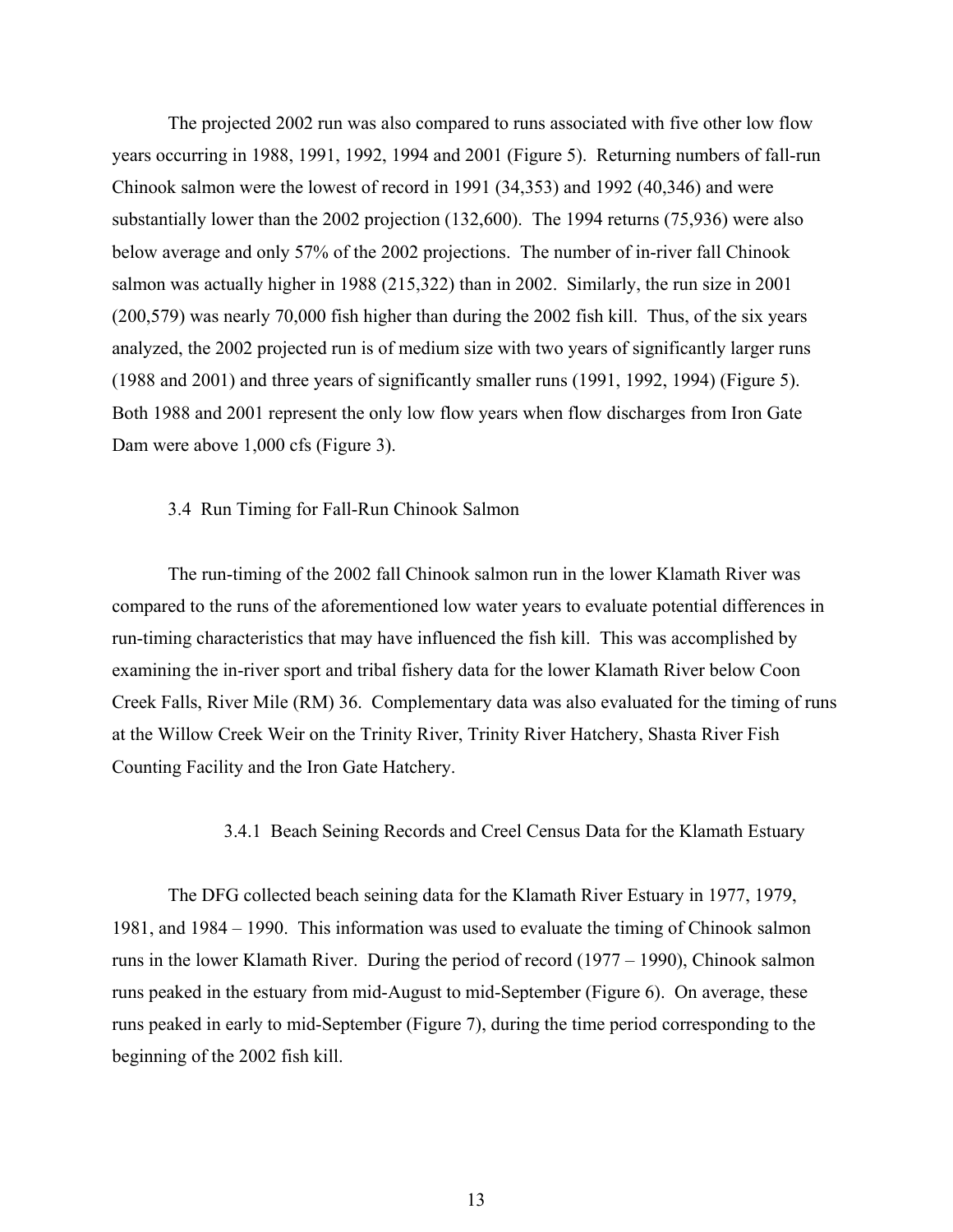Figure 5. Total in-river run size estimates for fall Chinook salmon in the Klamath Basin for low flow years (2002 is a Figure 5. Total in-river run size estimates for fall Chinook salmon in the Klamath Basin for low flow years (2002 is a preseason projection and subject to revision). preseason projection and subject to revision).

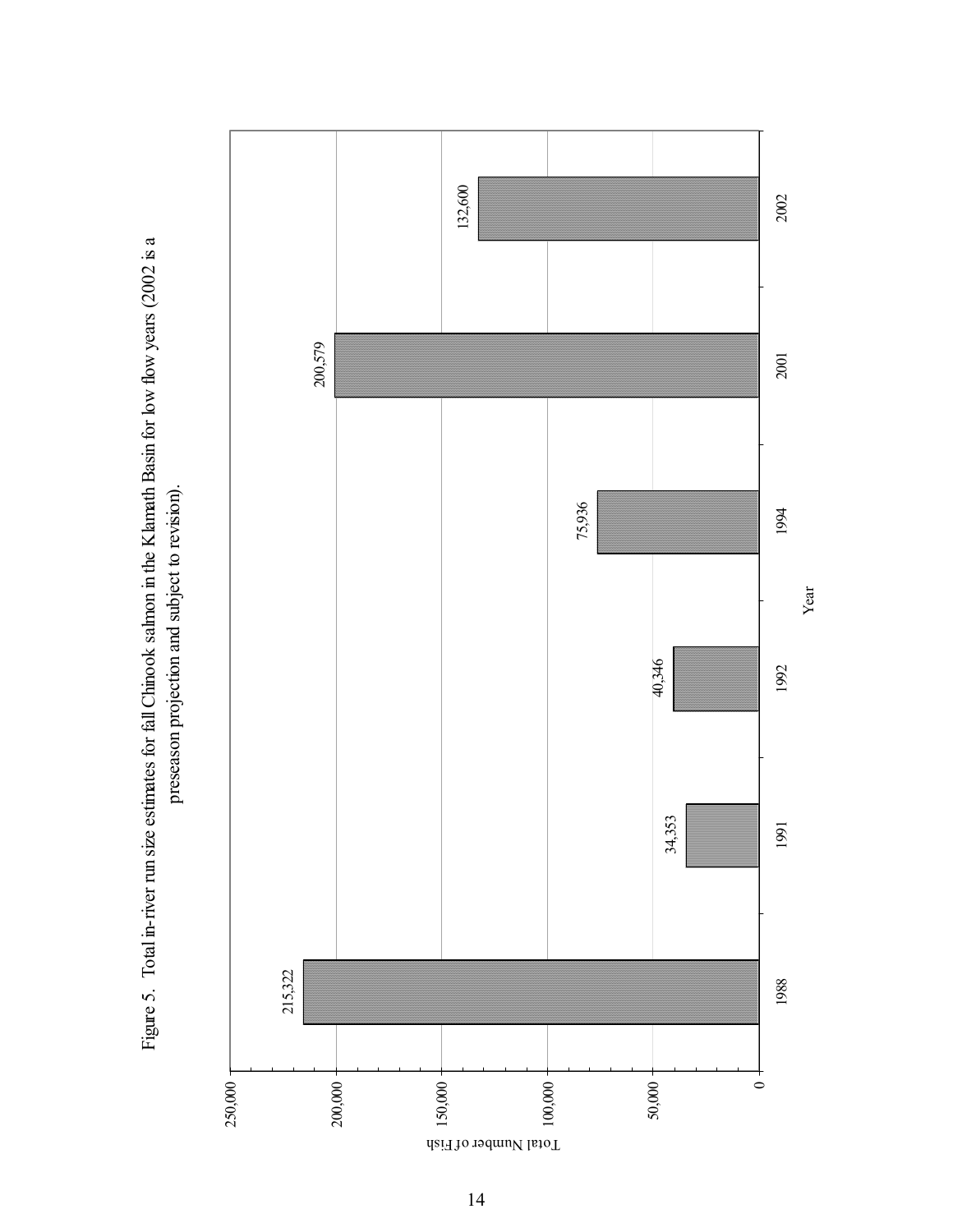Figure 6. Run timing for Chinook salmon in the Klamath River Estuary, Del Norte County as the number of fish Figure 6. Run timing for Chinook salmon in the Klamath River Estuary, Del Norte County as the number of fish collected by beach seining during 1977, 1979, 1981, and 1984 through 1990. collected by beach seining during 1977, 1979, 1981, and 1984 through 1990.

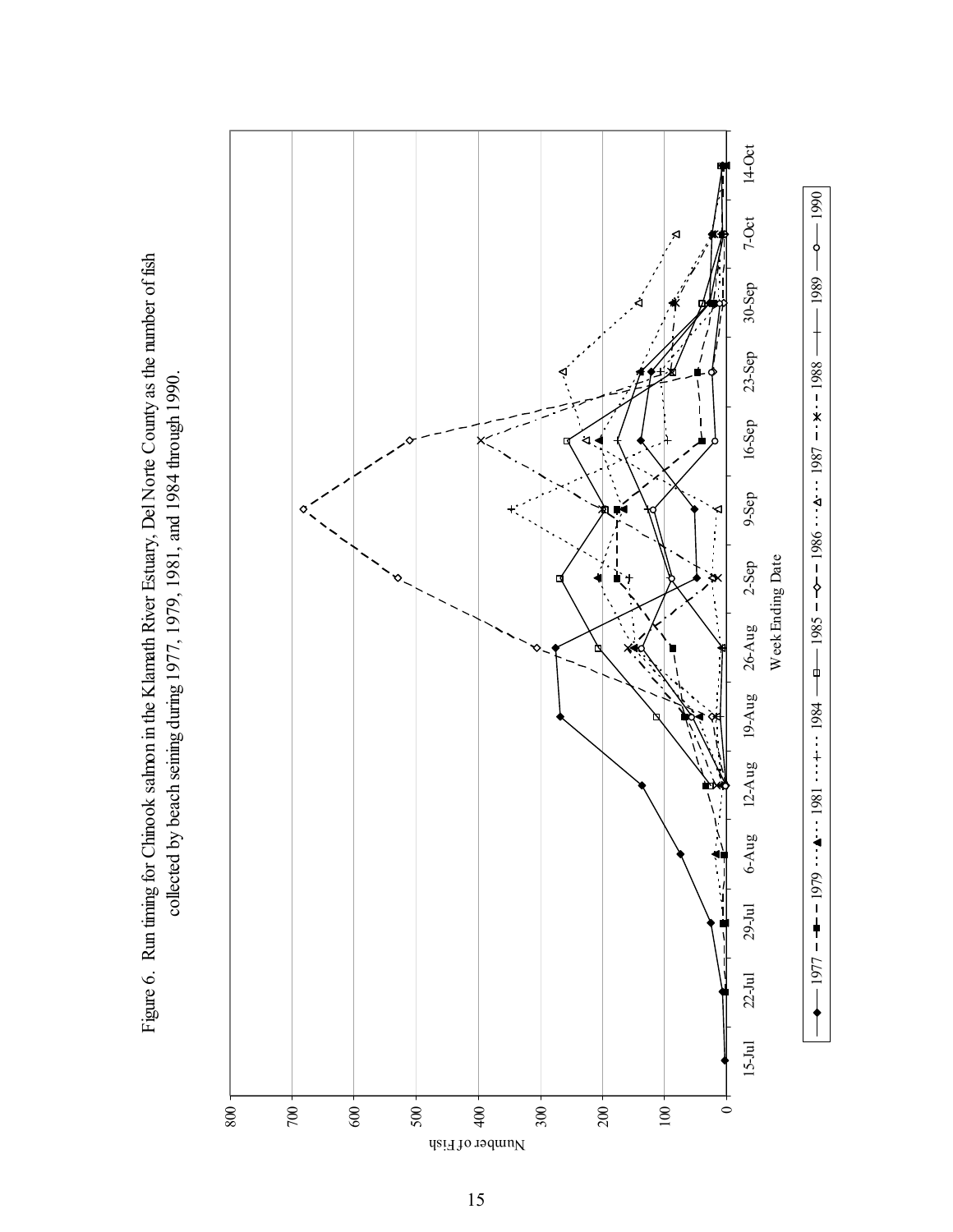$\circ$ 50 250 200 150 100 Number of Fish

15-Jul 22-Jul 20-Sep 30-Sep 20-Sep 20-Sep 20-Sep 20-Aug 26-Aug 20-Sep 2-Aug 20-Sep 23-Sep 23-Sep 30-Sep 30-Sep Week Ending Date

26-Aug

 $19-Aug$ 

 $12-Aug$ 

6-Aug

 $29-$ Jul

 $22 - Jul$ 

 $15-Jul$ 

Week Ending Date

 $2-Sep$ 

 $14-Oct$ 

 $7-0ct$ 

 $30-$ Sep

 $23-$ Sep

 $16-$ Sep

9-Sep

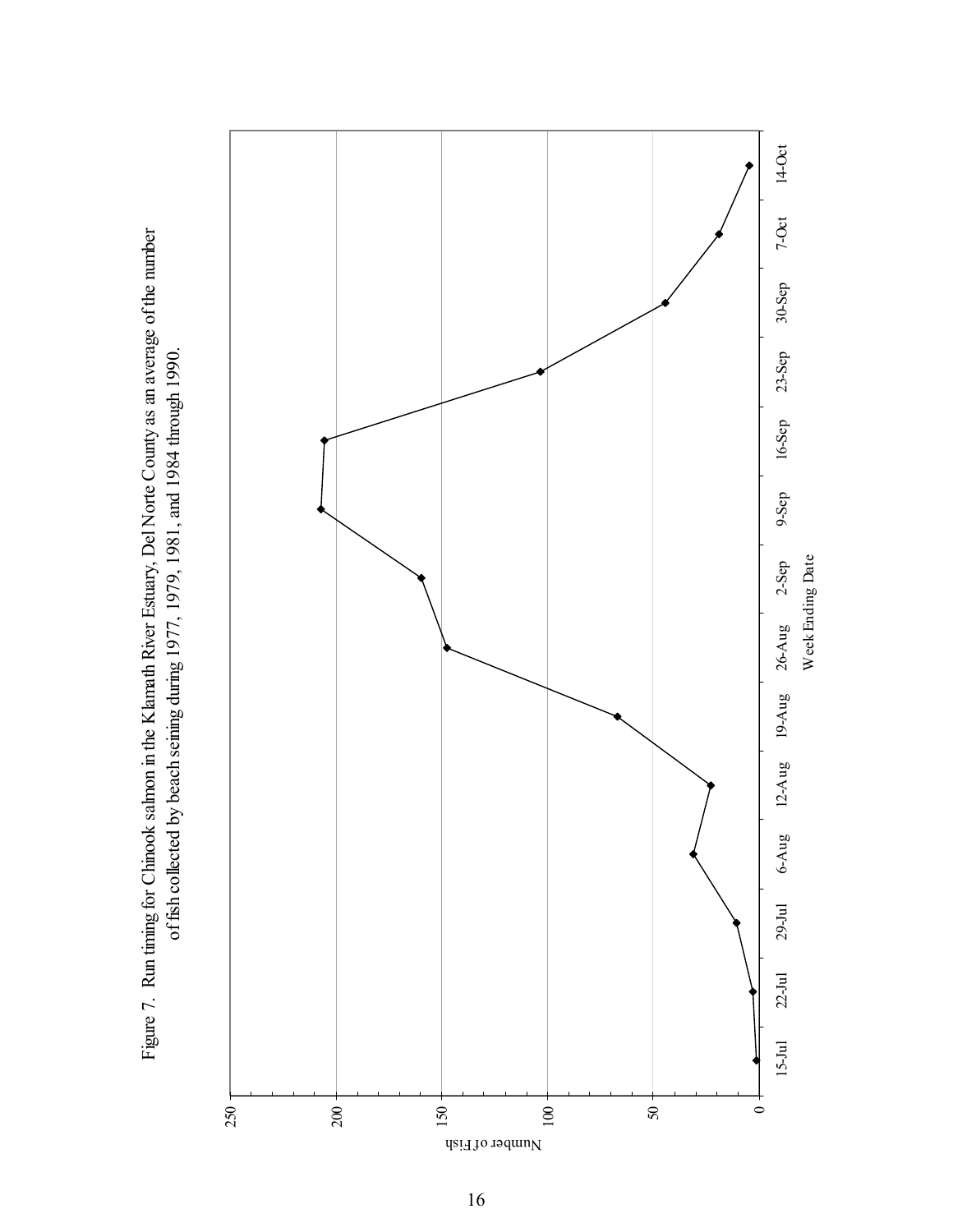Creel census data collected by DFG on the sport fishery of the lower Klamath River was also evaluated for low flow years. Weekly catch per unit effort (CPUE = numbers of adult Chinook salmon caught by sport anglers per the number of hours fished) was used as an indication of timing for the presence of Chinook salmon in the lower river (Figure 8). The CPUE data for 1991, 1992 and 1994 indicated an increasing run size during mid to late September, but surveys ended at that point as the sport fishing harvest quotas were exceeded. The large runs of Chinook salmon (over 200,000 fall-run) returning in 1988 and 2001 showed a surprisingly similar trend in CPUE (Figure 8). Both years had two peaks (bi-modal) in CPUE with the first peak during the week of August 19-25 and the second peak during the week of September 9–15. Prior to the fish kill in 2002, the CPUE also showed two peaks, the first in the week of August 12–18 and the second in the week of August 26–September 1. It appears that this moderate sized run of fish in 2002 peaked a week or two earlier than in other low flow years. However, relatively high CPUEs, when compared to other low flow years, were still observed from September 2 to 15, 2002, indicating the presence of a large number of fish. Caution should be used in interpretation of CPUE data starting the week of September 16–22, 2002, when the fish kill was first evident. The CPUE data after the beginning of the fish kill will likely be biased to the low side since angler effort and the numbers of fish available for anglers to catch would be expected to decline. The DFG is uncertain if the CPUE would have declined as dramatically in September of 2002 if the fish kill had not occurred. It is important to understand that the run timing data for the lower Klamath River from past beach seining and creel census studies includes both spring-run and fall-run Chinook salmon, whereas the fish kill in 2002 affected only fall-run fish (indicated by recovered coded wire tags). In some years, the run exhibits two peaks (bi-modal) with spring-run Chinook peaking in mid-August followed by a fall-run peak in mid-September. This bi-modal run timing was particularly evident in 1977, 1988, and 2001; was less clear but evident in 1985, 1990, 1991, 1992, 1994, and 2002; and not evident in 1979, 1981, 1984, 1986, 1987, and 1989 (Figures 6 and 8).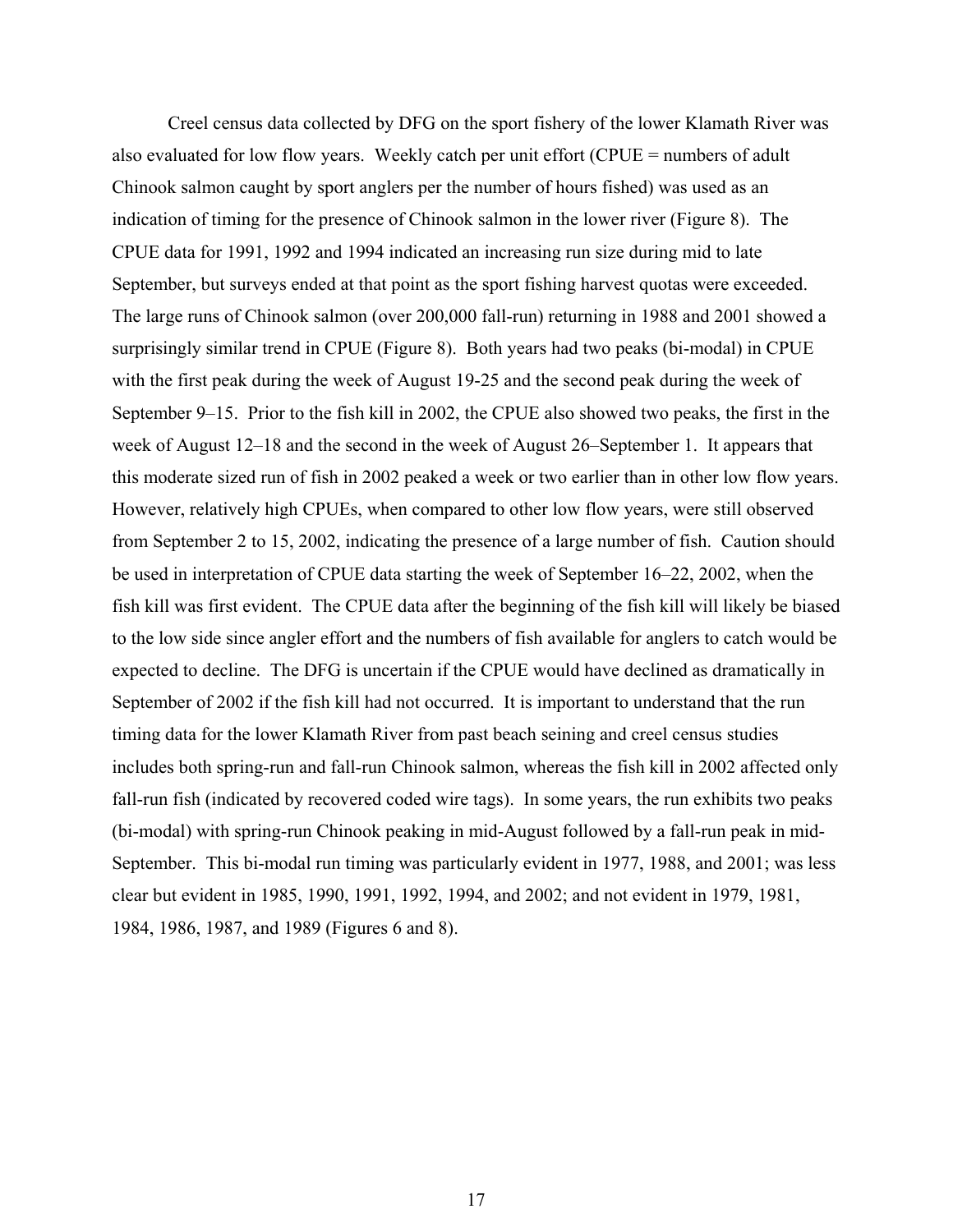Figure 8. Weekly catch per unit effort (adult Chinook salmon caught per angler hour fished) for the lower Klamath Figure 8. Weekly catch per unit effort (adult Chinook salmon caught per angler hour fished) for the lower Klamath River, Del Norte County creel census as an indicator of run timing during low flow years. River, Del Norte County creel census as an indicator of run timing during low flow years.

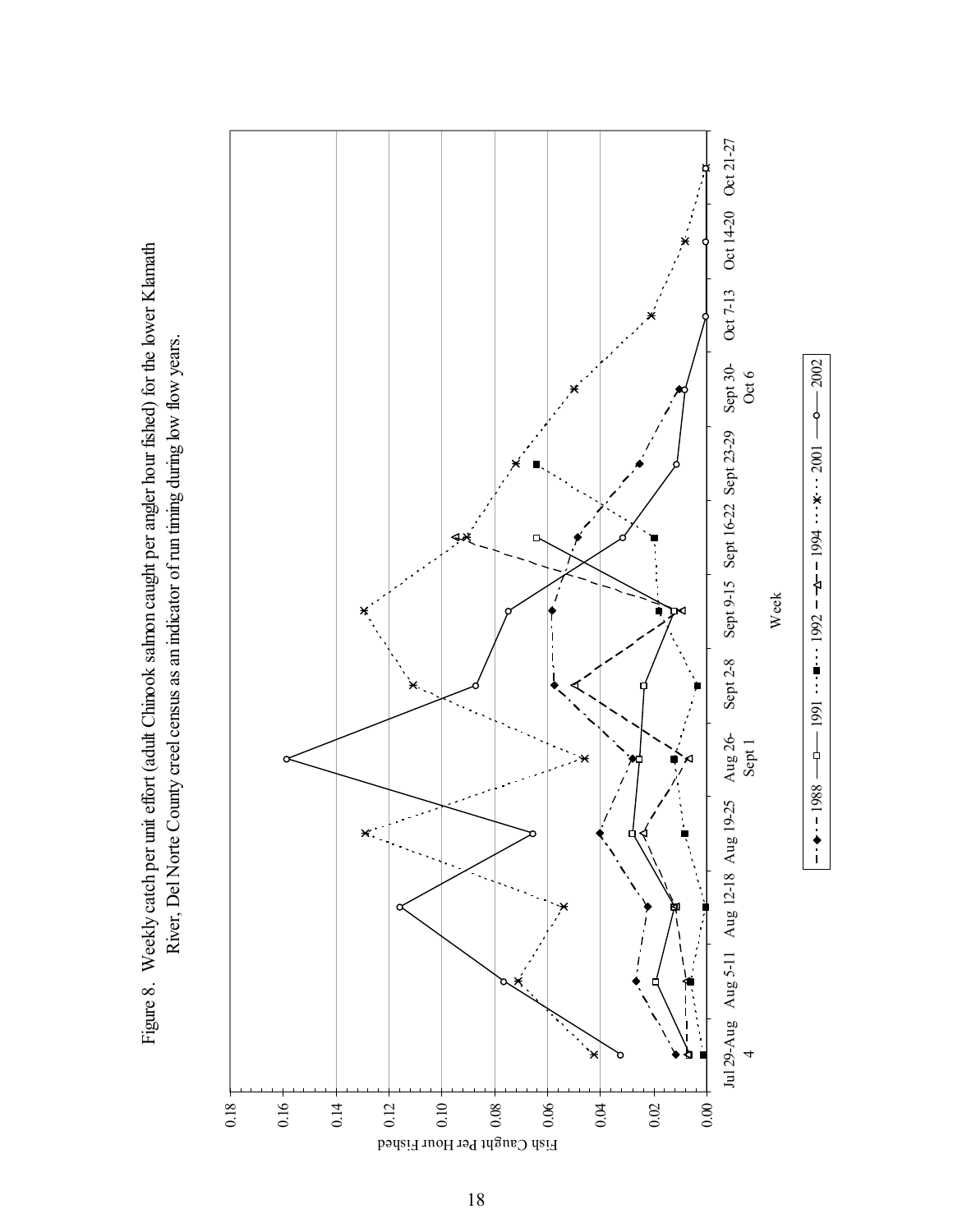## 3.4.2 Willow Creek Weir, Trinity River

The Willow Creek Weir (WCW), located on the Trinity River at RM 66 (Figure 1), is operated from late August through early to mid-November as a fish tagging facility, but does not provide direct estimates of total run size. Estimates of total (natural and hatchery runs) fall Chinook run size for the Trinity River above the WCW are based on mark and recapture statistics of WCW tagged fish recovered at the Trinity River Hatchery. However, there is generally a strong correlation between the number of fish trapped and marked each year at the WCW and that year's Trinity River run size (Wade Sinnen, DFG Fisheries Biologist, Arcata, personal communication). The WCW, therefore, provides an index of relative run size that can be compared among different low flow years.

 For the six low flow years analyzed, the WCW index of run size has varied from a low of 348 fall Chinook trapped in 1992 to a high of 2,819 in 1988 and 2,800 in 2001 (Figure 9). The index of run size was moderately low in 1991 (954 fish), moderately high in 1994 (2,165 fish) and low (614 fish) in 2002. To evaluate the significance of the low 2002 WCW index of run size, a comparison was made of the ratios of the index to the estimated total basinwide in-river run for each year. This ratio represents the relative (not actual) contribution of the Trinity River (above the WCW) to the total basinwide run. The ratios, from lowest to highest were as follows: 0.005 (2002), 0.009 (1992), 0.012 (2001), 0.013 (1988), 0.028 (1991), and 0.029 (1994). The 2002 ratio was 44% smaller than the next lowest ratio (1992), suggesting strongly that the September 2002 fish kill severely impacted the Trinity River run size. Potential impacts to the Trinity River fall Chinook salmon run will be evaluated at a later date.

 The date that the Trinity River fall Chinook run commences at the WCW varies from the last week in August to the first week in September. It is determined by real-time coded wire tag analysis that separates fall from spring-run Chinook salmon. The run generally peaks during the last week of September and/or first week of October and then drops off to a trickle by early to mid-November (Figures 10 and 11). A closer inspection of the 2002 and 2001 runs shows that during the October 1-15, 2001, period, the run peaked and 873 fall Chinook salmon were trapped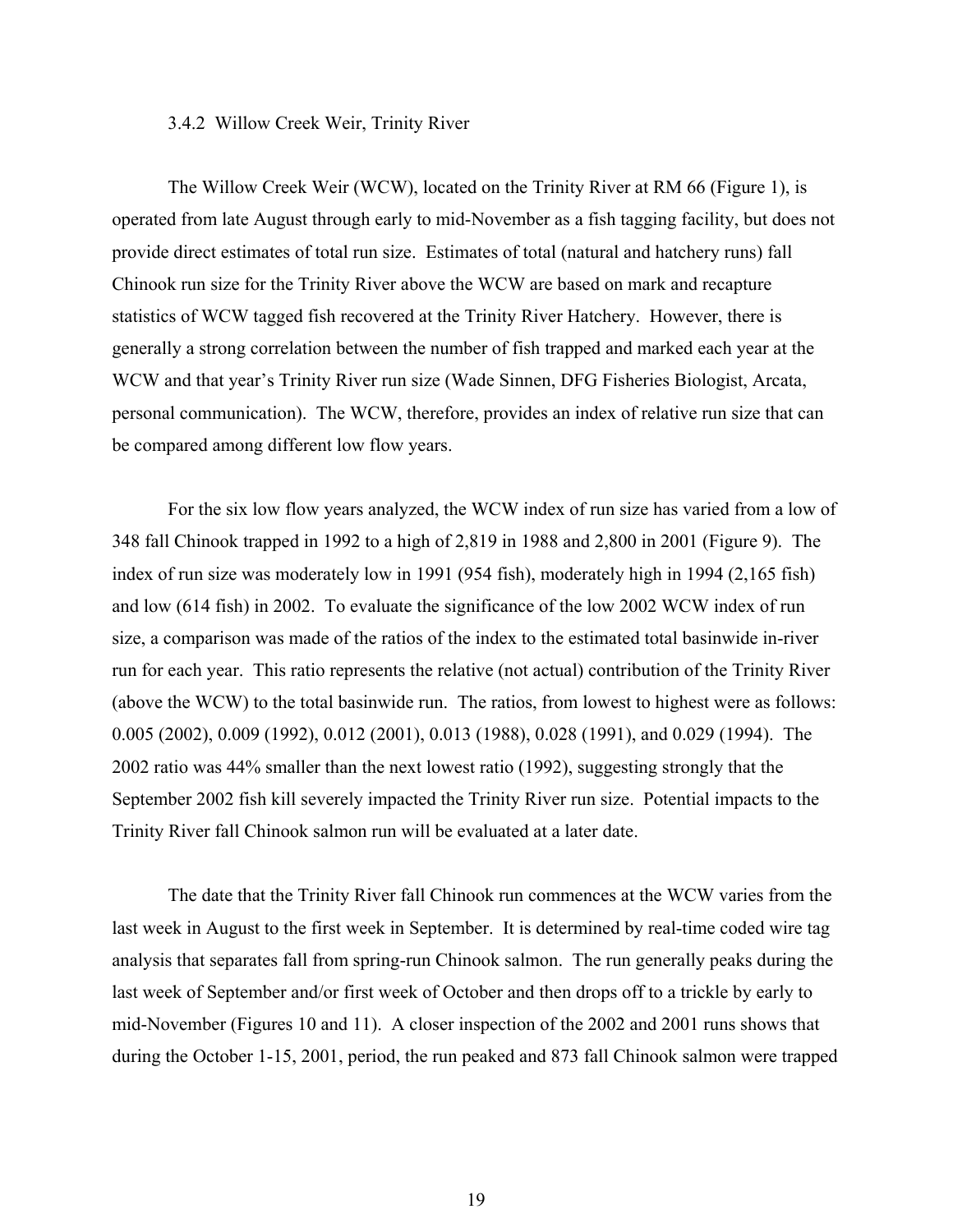Figure 9. Total count of trapped fall Chinook salmon at the Willow Creek Weir (WCW), Humboldt County and total Figure 9. Total count of trapped fall Chinook salmon at the Willow Creek Weir (WCW), Humboldt County and total returns to Trinity River Hatchery (TRH), Trinity County for low flow years (no TRH data was available for 1988 and returns to Trinity River Hatchery (TRH), Trinity County for low flow years (no TRH data was available for 1988 and 2002 data is provisional). 2002 data is provisional).

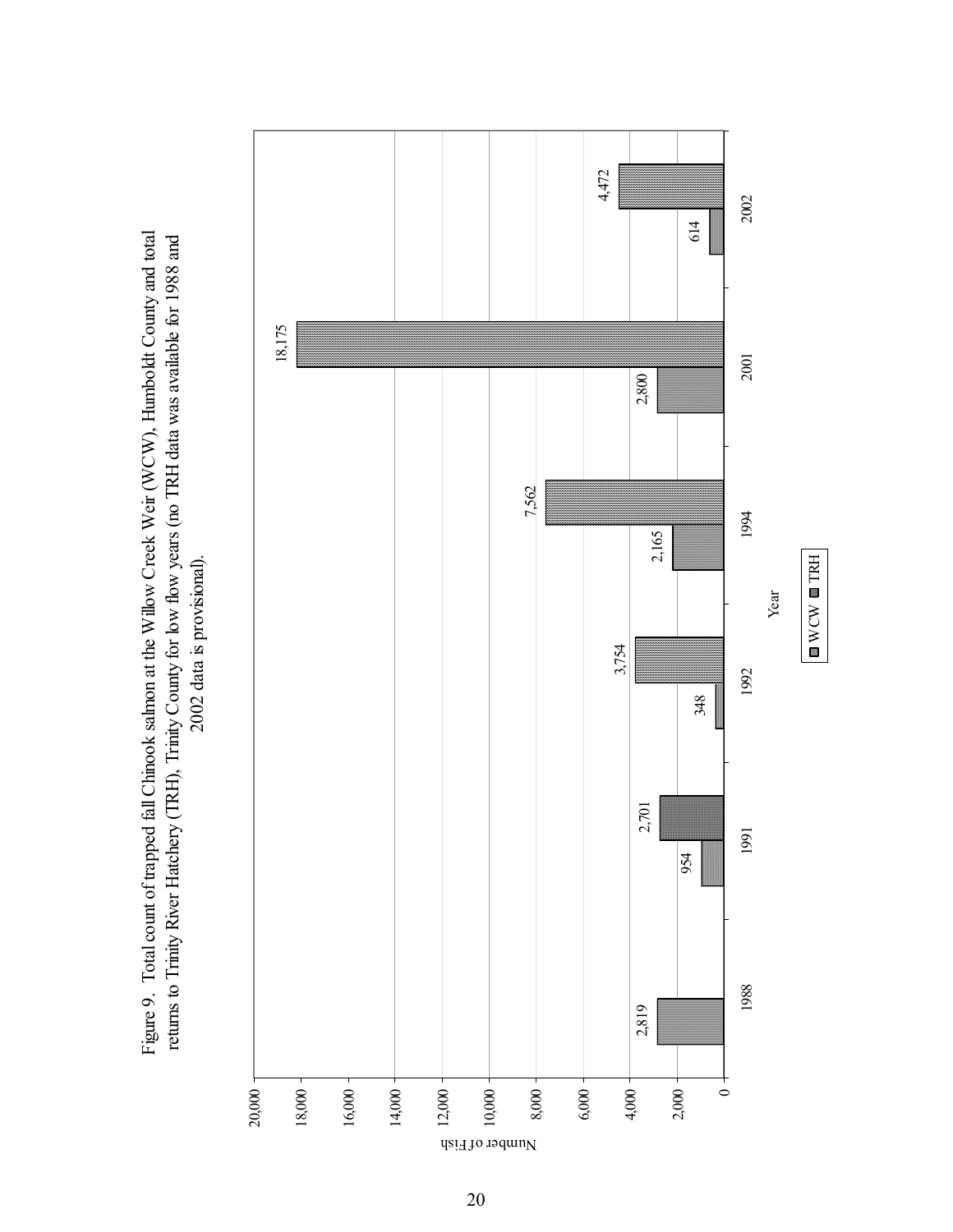

Figure 10. Run timing for fall Chinook salmon from the Willow Creek Weir (WCW), Humboldt County on the Trinity Figure 10. Run timing for fall Chinook salmon from the Willow Creek Weir (WCW), Humboldt County on the Trinity River for low flow years 1988, 1991, 1992 and 1994. River for low flow years 1988, 1991, 1992 and 1994.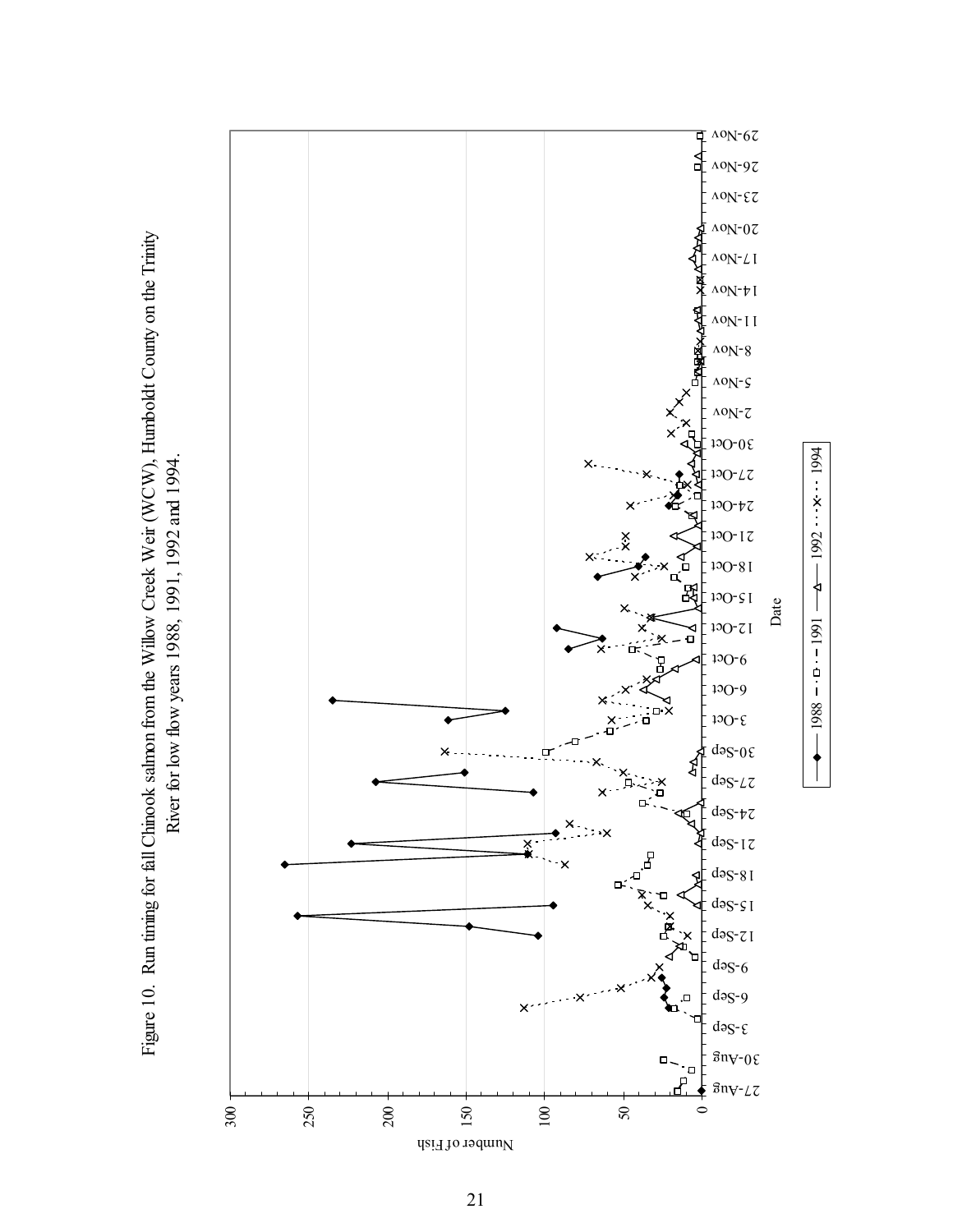

2001 2002

 $\leftarrow 2001$  = 2002

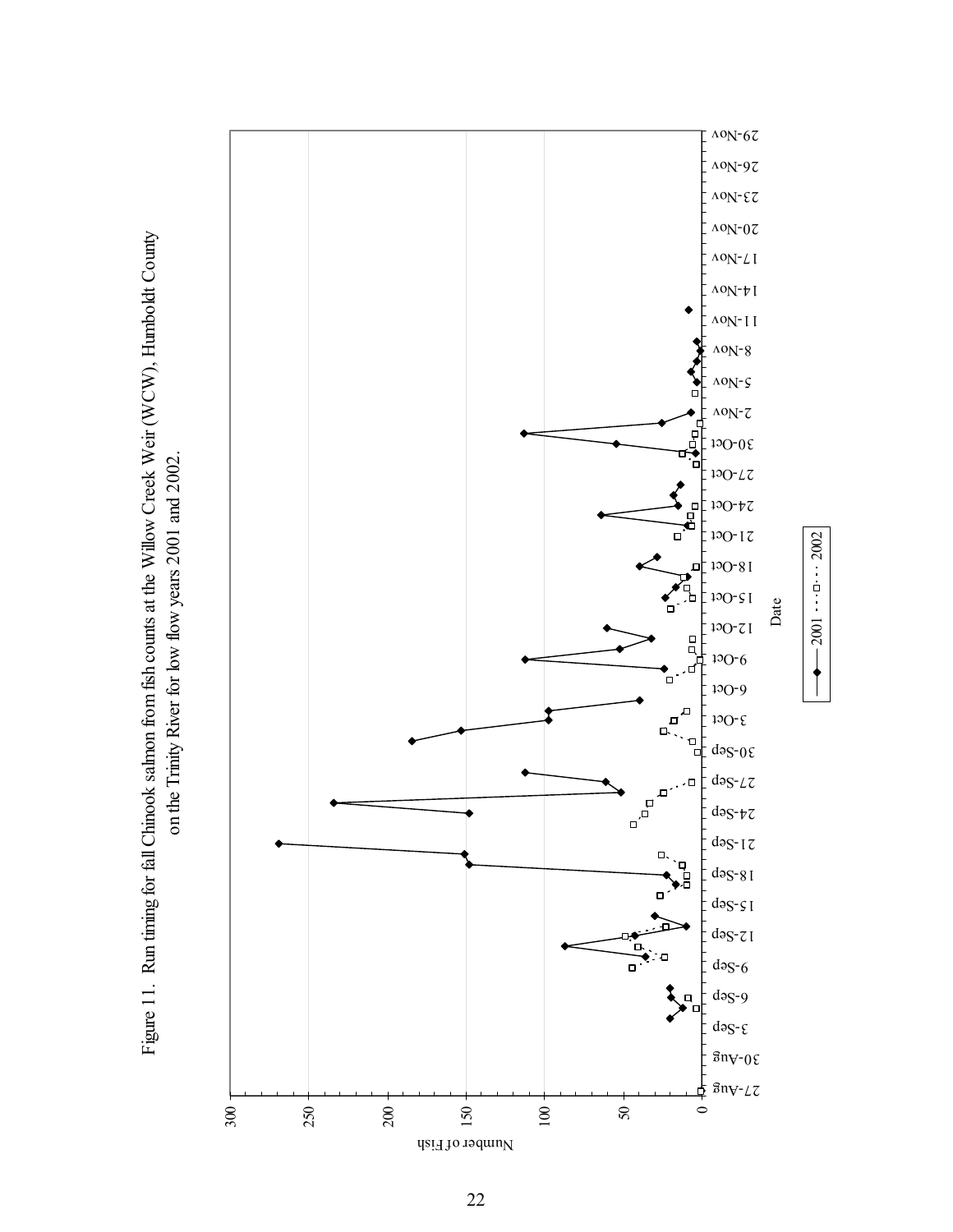at the WCW. During this same period in 2002, when the run was expected to also peak, it instead declined and only 117 fish were trapped (Figure 11). Given that the projected size of the 2002 run was about 2/3 the size of the 2001 run, it would be expected that the 2002 run would have contributed approximately 500–600 fish during this period. Studies of migration rates between the WCW and Trinity River Hatchery have determined that, on average, fall Chinook salmon travel approximately 2.3 miles per day. Therefore, it would take a Chinook salmon approximately 13 days to travel from Coon Creek Falls (RM 36), the approximate upper limit of the fish kill, to the WCW (RM  $66$ ) (30/2.3 = 13). Given that the fish kill was first detected on September 19, it would not be until approximately October 2, thirteen days later, that the impacts of the kill would be felt at the WCW. This is exactly what the run-timing data for 2002 show.

## 3.4.3 Trinity River Hatchery

Trinity River fall Chinook salmon begin entering TRH during mid-October. The run reaches its halfway point in the first week of November and concludes by the second or third week of December (Figure 12).

 The run size for Trinity River Hatchery (TRH) fall Chinook salmon mimicked the trends of the total basinwide in-river run for the low water years of 1991, 1992, 1994, and 2001 (Figure 9). There is no data available to evaluate the 1988 TRH run. When total basinwide in-river runs were large, returns to TRH were high and when total in-river runs were small, TRH returns were likewise low. The exception is 2002, when the returns to TRH are, to date, far below what would be expected given the projected basinwide run size. For the years 1991, 1992, 1994, and 2001, the contribution of the TRH fall Chinook run accounted for an average 9.2% (range: 7.8– 10.1%) of the total basinwide in-river run. Unlike the contribution of Iron Gate Hatchery, which changed little between 2001 and 2002, the 2002 TRH contribution to the total run diminished substantially from 9.1% in 2001 to only 3.2% in 2002. As would be expected with the larger runs of returning salmon to IGH, the coded wire tag recovery data showed a higher number of IGH fall Chinook were killed than TRH fish (see section 2.3). However, since fall Chinook salmon runs are smaller at TRH than IGH, it appears that a higher proportion of the total number of returning TRH fish were lost during the fish kill than IGH fish.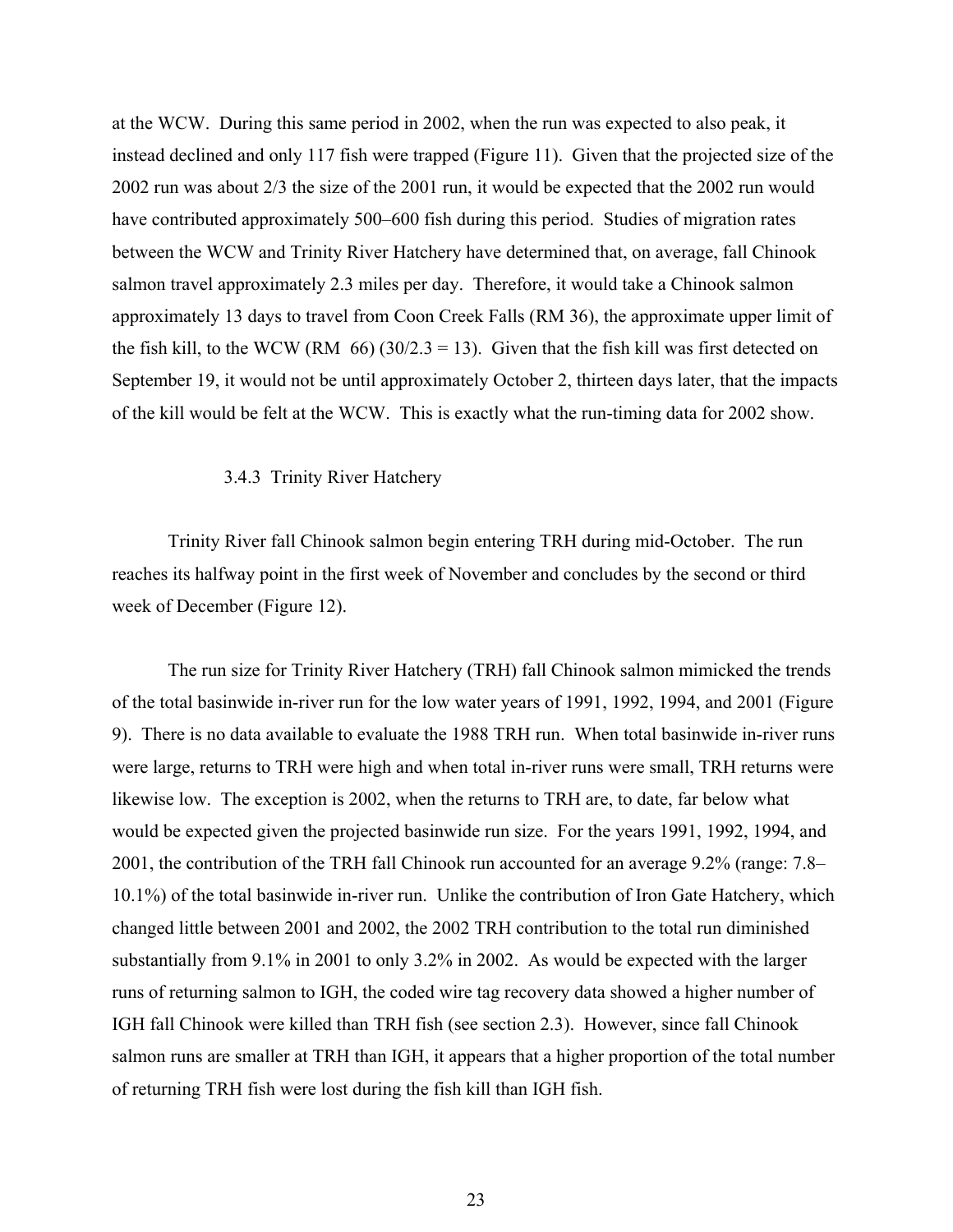

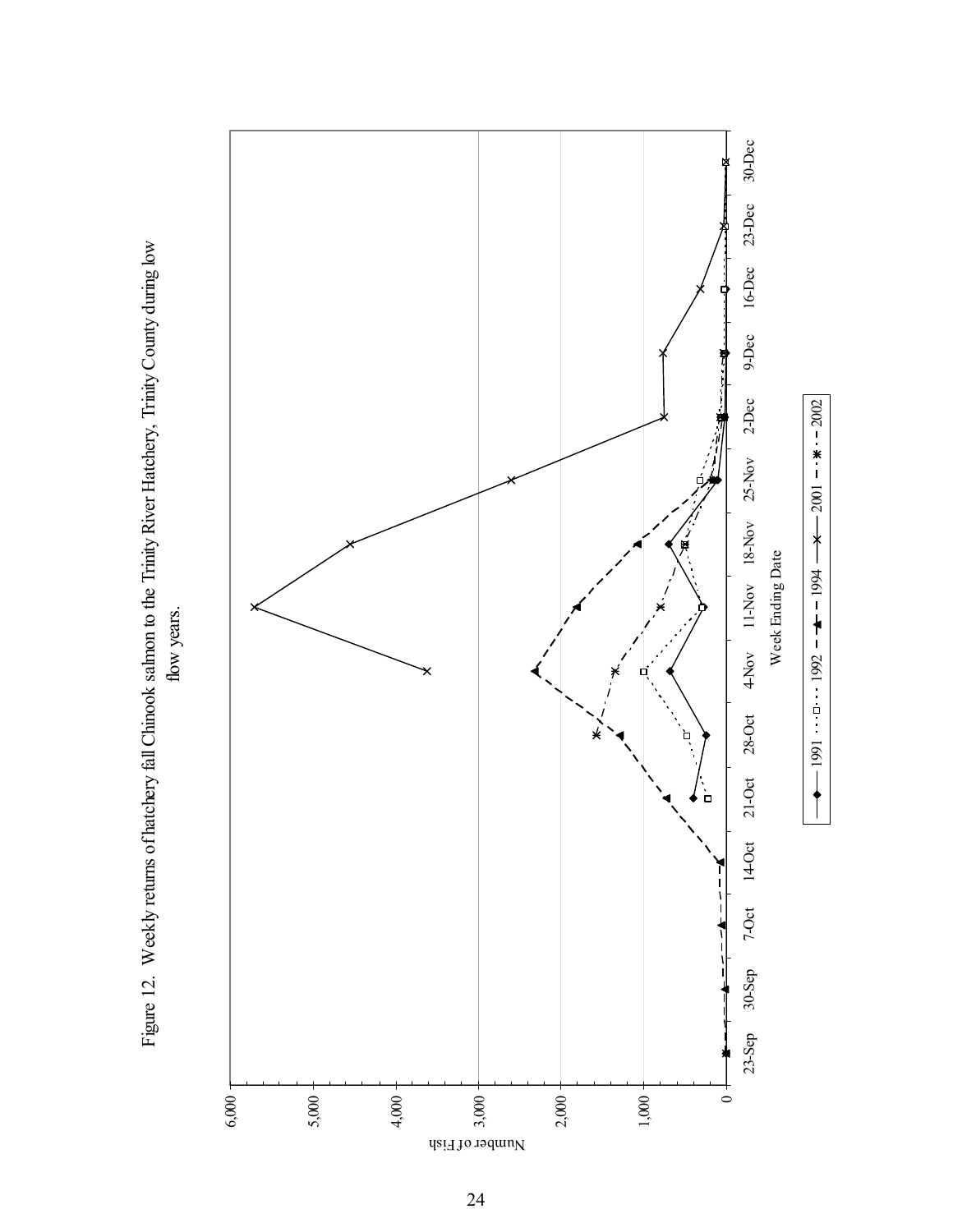Detailed run timing for TRH was not determined since fish are not counted until they are processed at the hatchery. There is often a delay in processing that is dependent on run size. Any differences that may exist in run-timing are masked by artifacts of hatchery operation and the limitations inherent in the handling of large numbers of fish. Count data are aggregated into weekly time steps that do not provide the resolution to detect within week count variations.

## 3.4.4 Shasta River Fish Counting Facility

 The Shasta River Fish Counting Facility (Figure 1) conducts complete counts of adult fall Chinook salmon escapement to the Shasta River and is generally operated from early September through mid-November, flow conditions permitting.

 Shasta River's run size and timing were highly variable during the low water years analyzed (1988, 1991, 1992, 1994, 2001, and 2002). Runs were relatively large in 2001 (11,093 fish), moderate in 1994 (5,203 fish) and 2002 (6,903 fish), extremely low in 1988 (846 fish) and 1991 (646 fish), and a record low in 1992 (521 fish) (Figure 13). An anomalous situation occurred in 1988 when a large run (215,322 fish) returned to the Klamath Basin, yet the Shasta River contributed only 846 fish (0.4%) to this run. During the low run years of 1991 and 1992, the contribution rate of the Shasta River to the basinwide run was 1.9% and 1.3%, respectively. During 1994, 2001, and 2002, the Shasta River contributed 6.9, 5.5 and 5.2%, respectively; to the total Klamath Basin fall Chinook run.

 The peak of the Shasta River fall Chinook run varies depending on run size. In years of large runs, the peak is well defined and occurs early. For instance, in 2001 when the run exceeded 11,000 fish, the peak occurred from September 29-October 3 (Figure 14). In low run years, the peak of the run has occurred later and is less well defined. For example, in 1988, the peak of the run occurred from October 22-25 but a number of other minor peaks were also present (Figure 15). In 1991, the peak was from October 13-22 and in 1992, it occurred from October 14-22 (Figure 15). The 1994 run, which was intermediate in size, had three peaks occurring on October 2, from October 9-12 and from October 18-20 (Figure 14).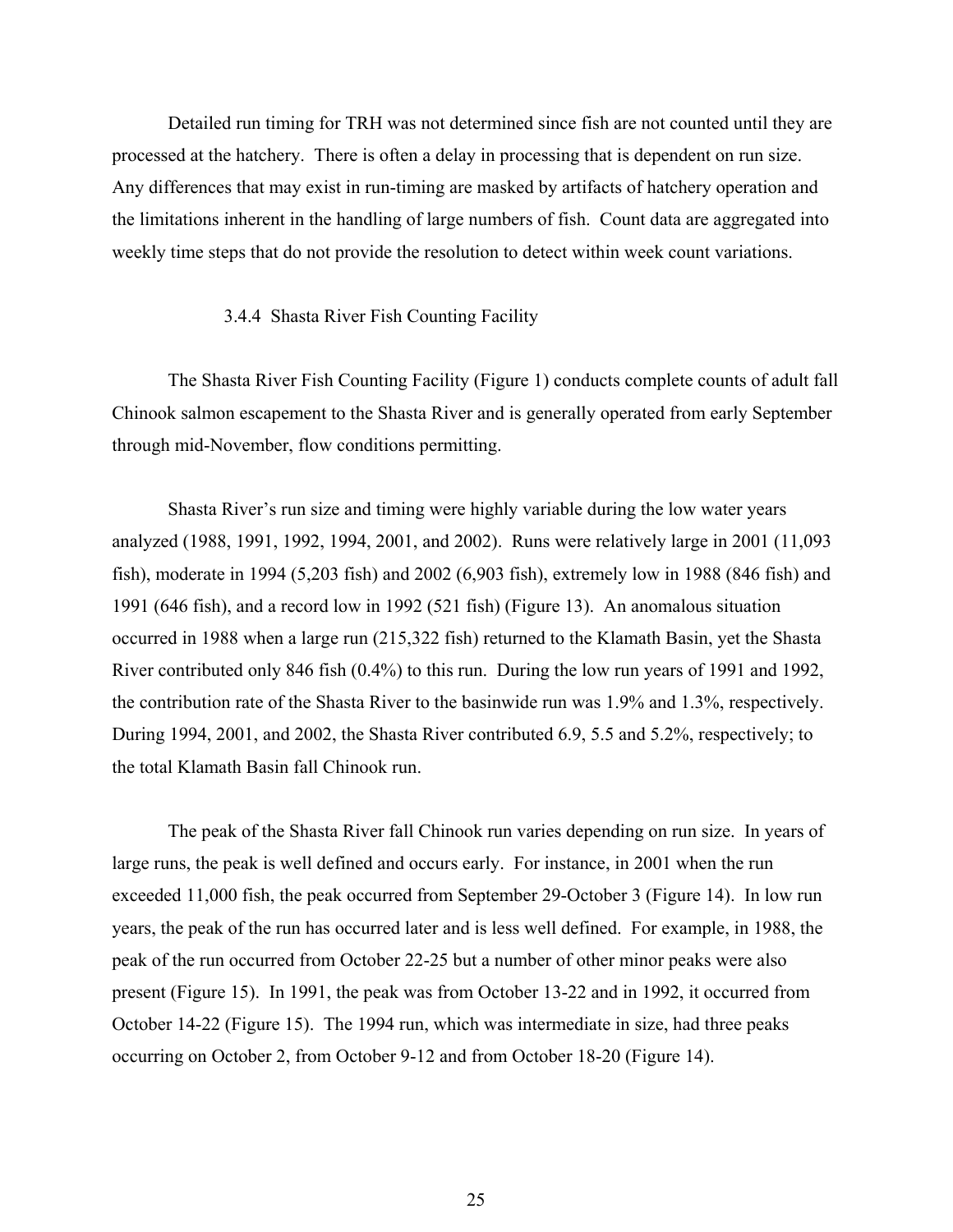Figure 13. Fall Chinook salmon returns at the Shasta River Fish Counting Facility, Siskiyou County during low flow Figure 13. Fall Chinook salmon returns at the Shasta River Fish Counting Facility, Siskiyou County during low flow

years.



26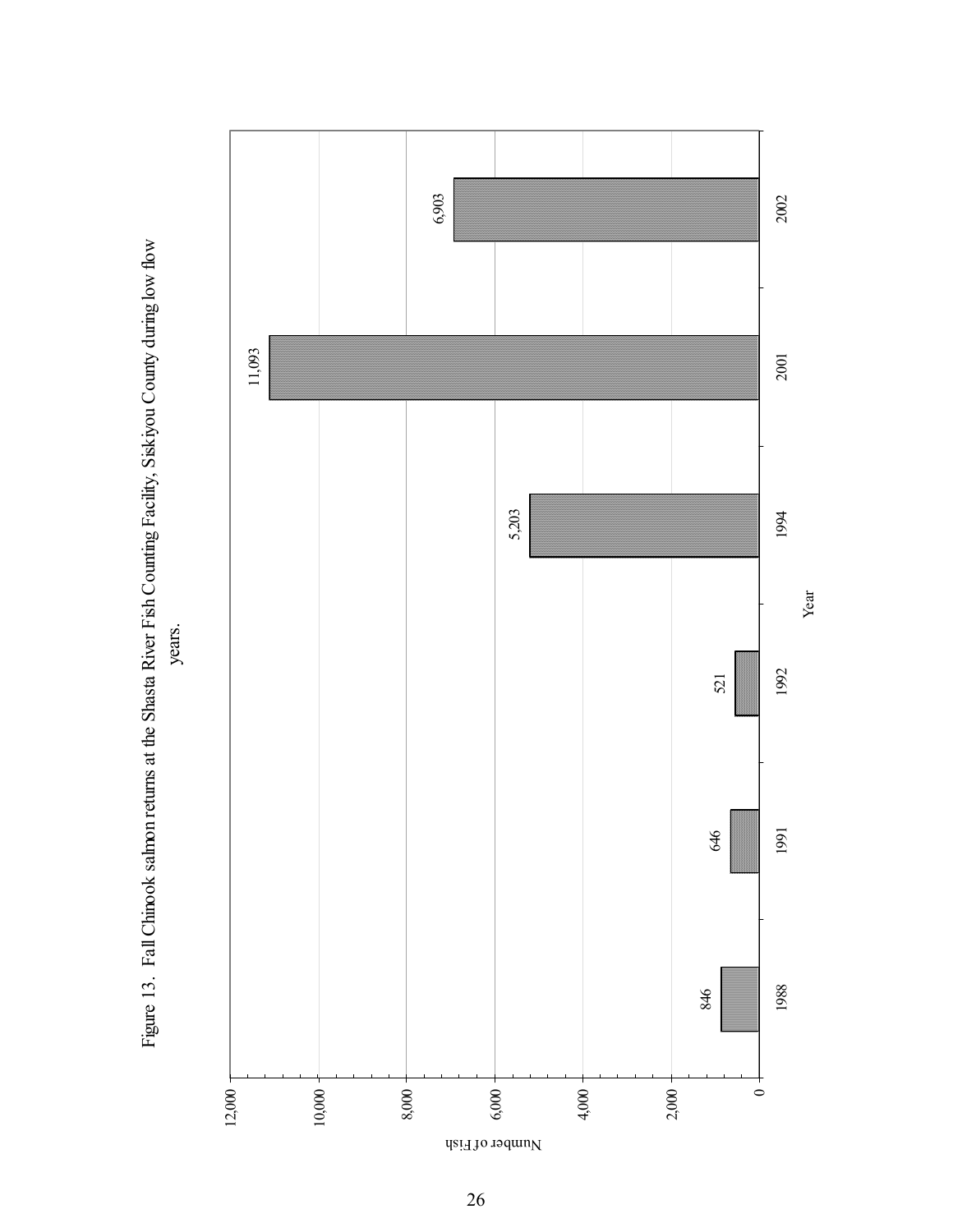$\Delta$ <sup>o</sup>N<sup>-</sup> $\angle$ <sub>I</sub> ŧ  $10^{-0}$  $\Delta$ <sup>o</sup>N<sup>-</sup> $\epsilon$  $130-L7$  $120-07$ Day 13-Oct 6-Oct  $dəS-67$  $dəS-zz$ 15-Sep  $dəS-8$ 1,000 900 800 700 600 500 400 300 200 100  $\circ$ 

 $-4$  1994  $\bullet$  2001

 $-$  2002



Number of Fish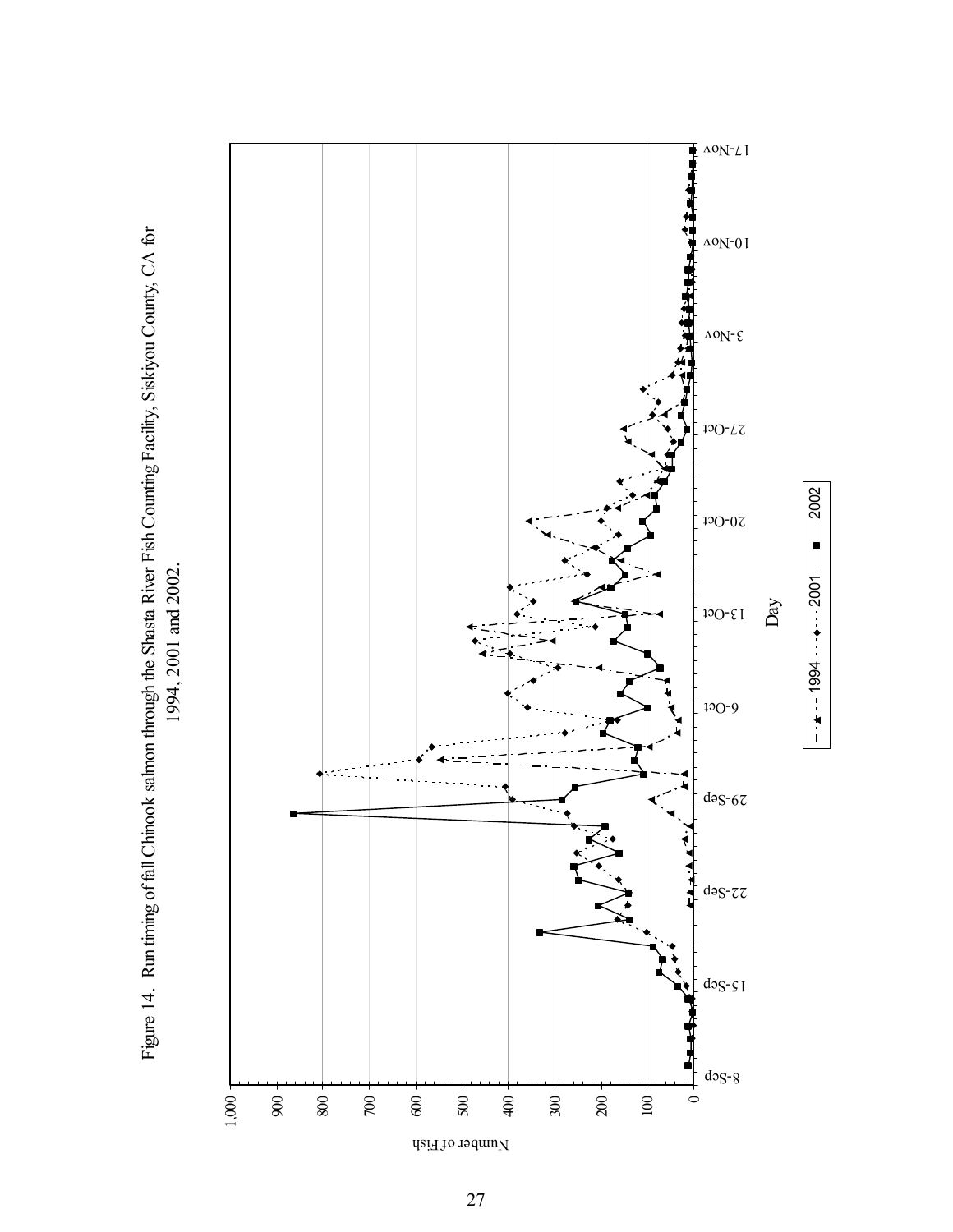



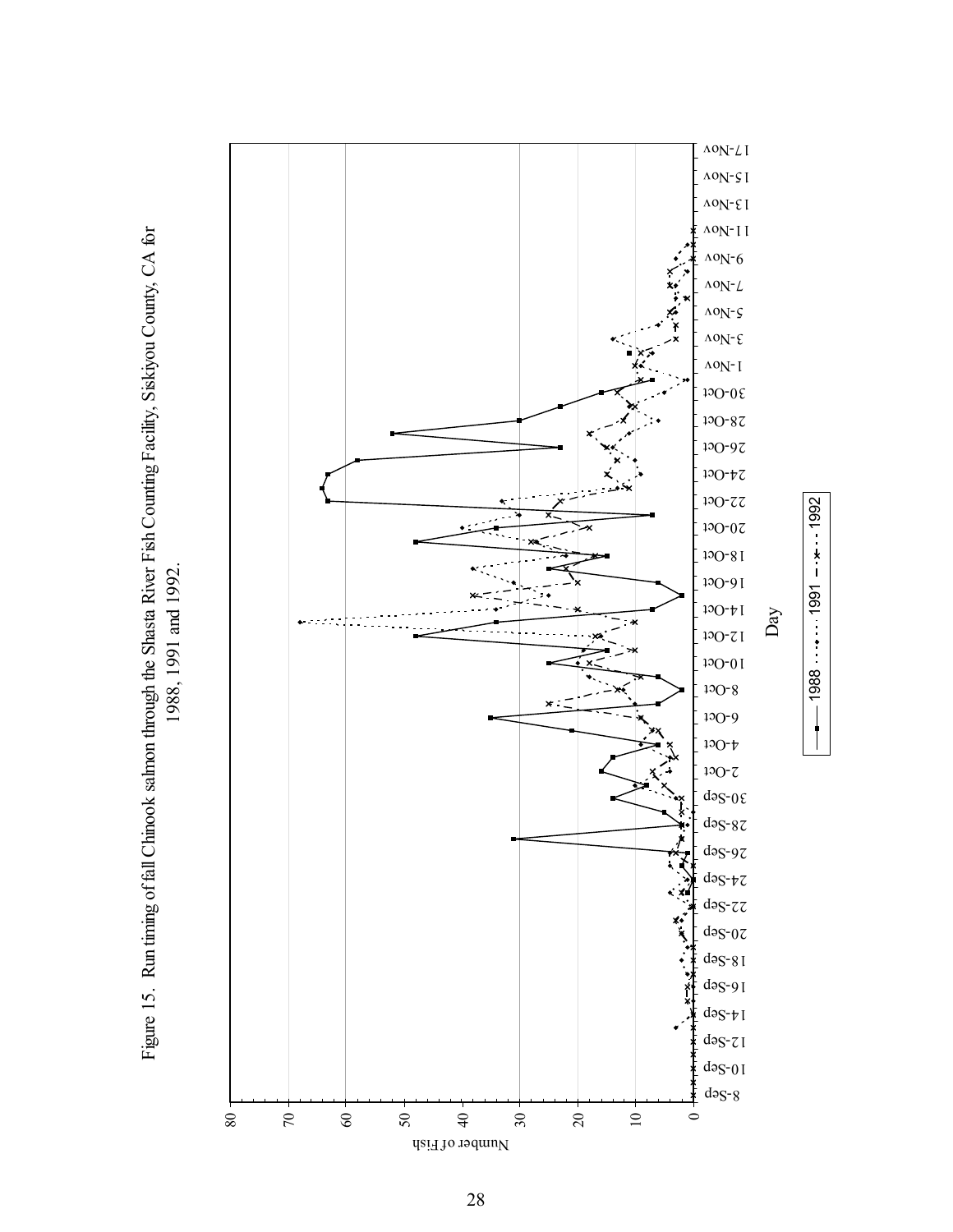The 2002 run, which was moderate in size and coincided with the fish kill, had a very pronounced peak on September 28 of 861 fish, but then declined precipitously to 283 fish on September 29 and declined further to 106 fish by October 1 (Figure 14). This sharp decline of 755 fish (87.6%) over a three day period is the largest and most sudden decline of all the runs examined during low flow years. An important factor that can delay run timing and exaggerate the peak of the run in some years is the fact that the irrigation diversion season ends on October 1. Shasta River flows, during good water years, can increase five fold from approximately 20 cfs to 100 cfs or more within a day or so. There have been occasions, such as in 1994 and 2001, when fall Chinook salmon have congregated in large numbers below the mouth of the Shasta River showing a reluctance to move upstream until flows increased substantially after termination of the irrigation season. However, the steep decline during 2002 occurred before the end of the irrigation season and suggests that the Shasta River fall Chinook run may have been impacted by the fish kill. The DFG will conduct a more detailed examination at a later date to investigate the potential relationship between the fish kill and the sharp declines in the numbers of returning fall Chinook to the Shasta River in 2002.

 Shasta River fall Chinook salmon run-size characteristics may be confounded by the possibility that Shasta River fish suffer greater rates of mortality during some years than do other stocks of Klamath Basin fall Chinook. Some information suggests that during low water years, Shasta River fall Chinook young-of the-year may be forced out of the Shasta River prematurely (DFG 2000; DFG 2002) due to high temperatures and a lack of suitable rearing habitat. These fish then have to rear and out-migrate a greater distance than most other populations of fall Chinook under low flow, poor water quality, and high temperature conditions of the main stem Klamath River. This results in greater mortality rates during the fry and smolt life stages. There is also a possibility that returning adult Shasta River fall-run Chinook salmon, which is one of the first stocks to enter the Klamath River, may be susceptible to a higher rate of harvest and catch-and-release mortality than other Chinook stocks. These two factors working individually or together may in some years result in Shasta River run size fluctuations that are not representative of the total Klamath Basin in-river run.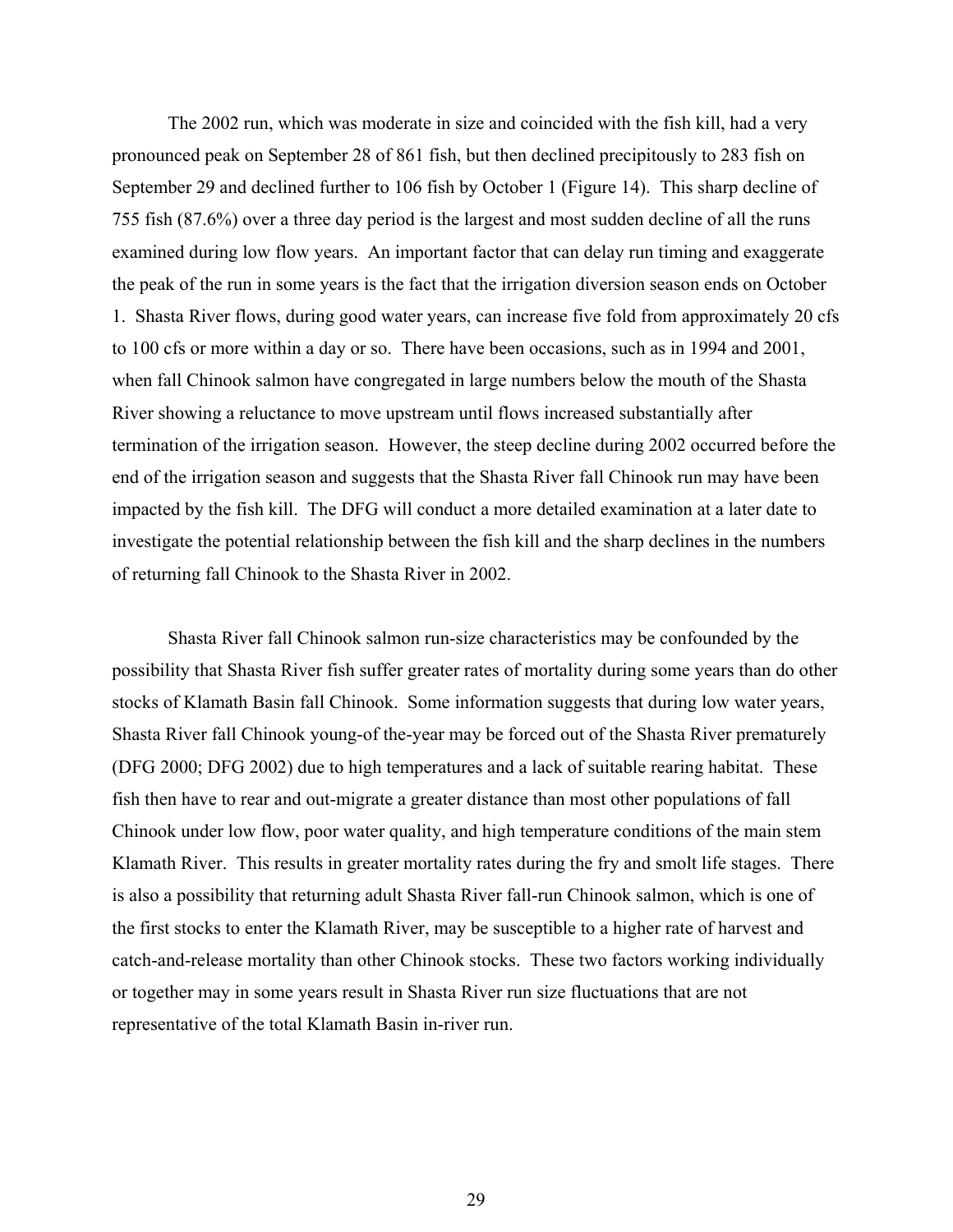## 3.4.5 Iron Gate Hatchery

 In general, the size of fall Chinook salmon runs returning to Iron Gate Hatchery (IGH) paralleled the trends of the total in-river run for the low water years being analyzed (Figure 16). When total in-river runs were high, returns to IGH were high. When total in-river runs were low, IGH returns were also low. In four years (1992, 1994, 2001, and 2002), IGH contributed between 18.1 and 19.2% of the total basinwide in-river run (Figure 17). However, the IGH contribution rate was significantly lower in 1988 (7.8%) and 1991 (11.8%) (Figure 17). The contribution of IGH returns to the total in-river run for 2002 (18.8%) was very similar to the 2001 (19.2%) contribution rate (Figure 17).

 There was no attempt to use this information to determine run-timing. As with the TRH, any differences that may exist in run-timing are masked by artifacts of hatchery operation and the limitations inherent in the handling of large numbers of fish. Count data are aggregated into weekly time steps that do not provide the resolution to detect within week count variations.

 While IGH will meet its allotments for returning adult hatchery fall Chinook salmon in 2002, there are still concerns related to the fish kill that need further investigation after this year's fishery data is finalized. For example, DFG hatchery staff did notice health problems (gill deterioration) occurring in fish being processed starting on October 7, 2002. The effects of the September disease outbreak and fish kill in the lower Klamath River on the health and egg viability of returning IGH spawners will be addressed at a later date.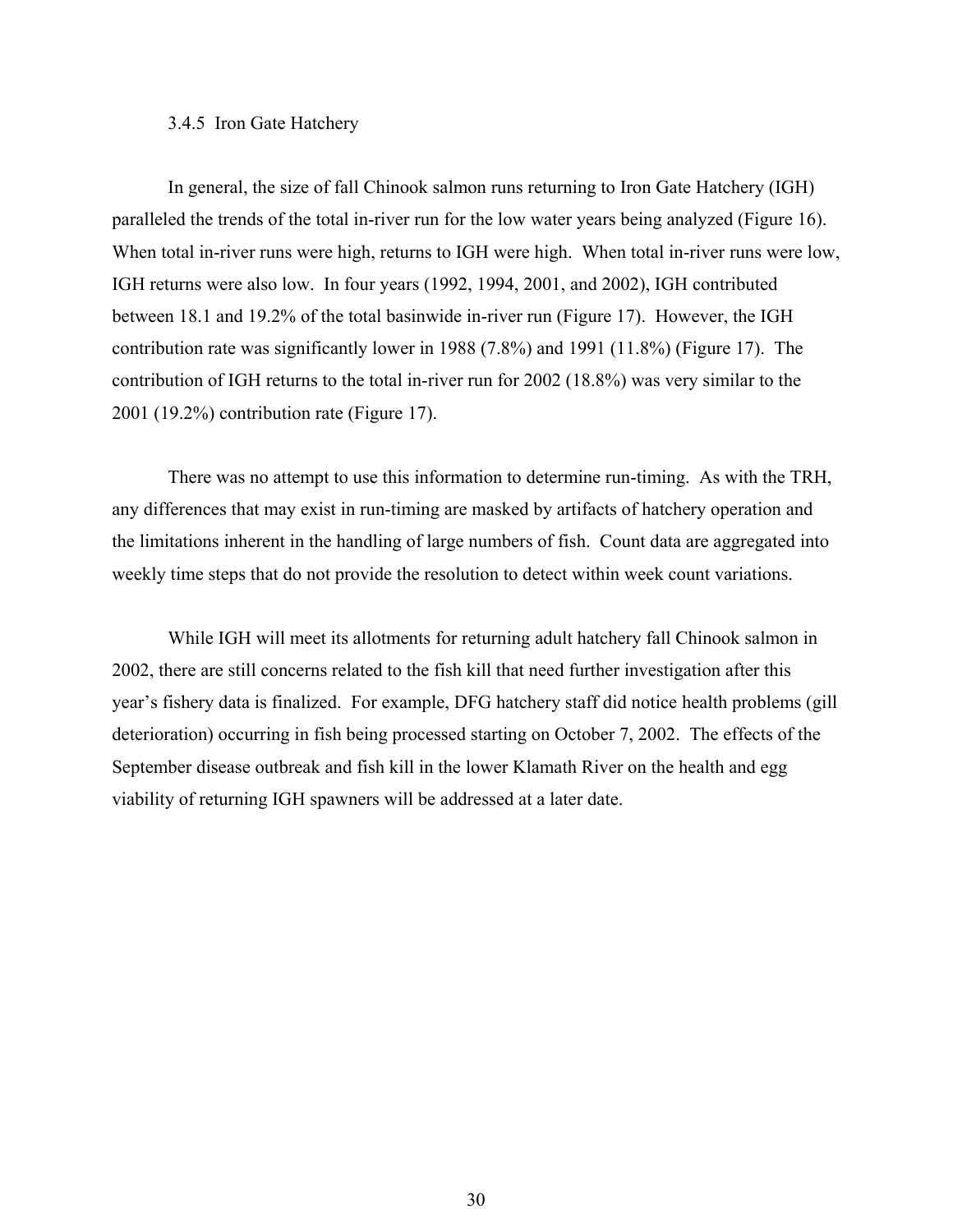Year

Figure 16. Total returns of fall Chinook salmon to Iron Gate Hatchery, Siskiyou County during low flow years. Figure 16. Total returns of fall Chinook salmon to Iron Gate Hatchery, Siskiyou County during low flow years.

Number of Fish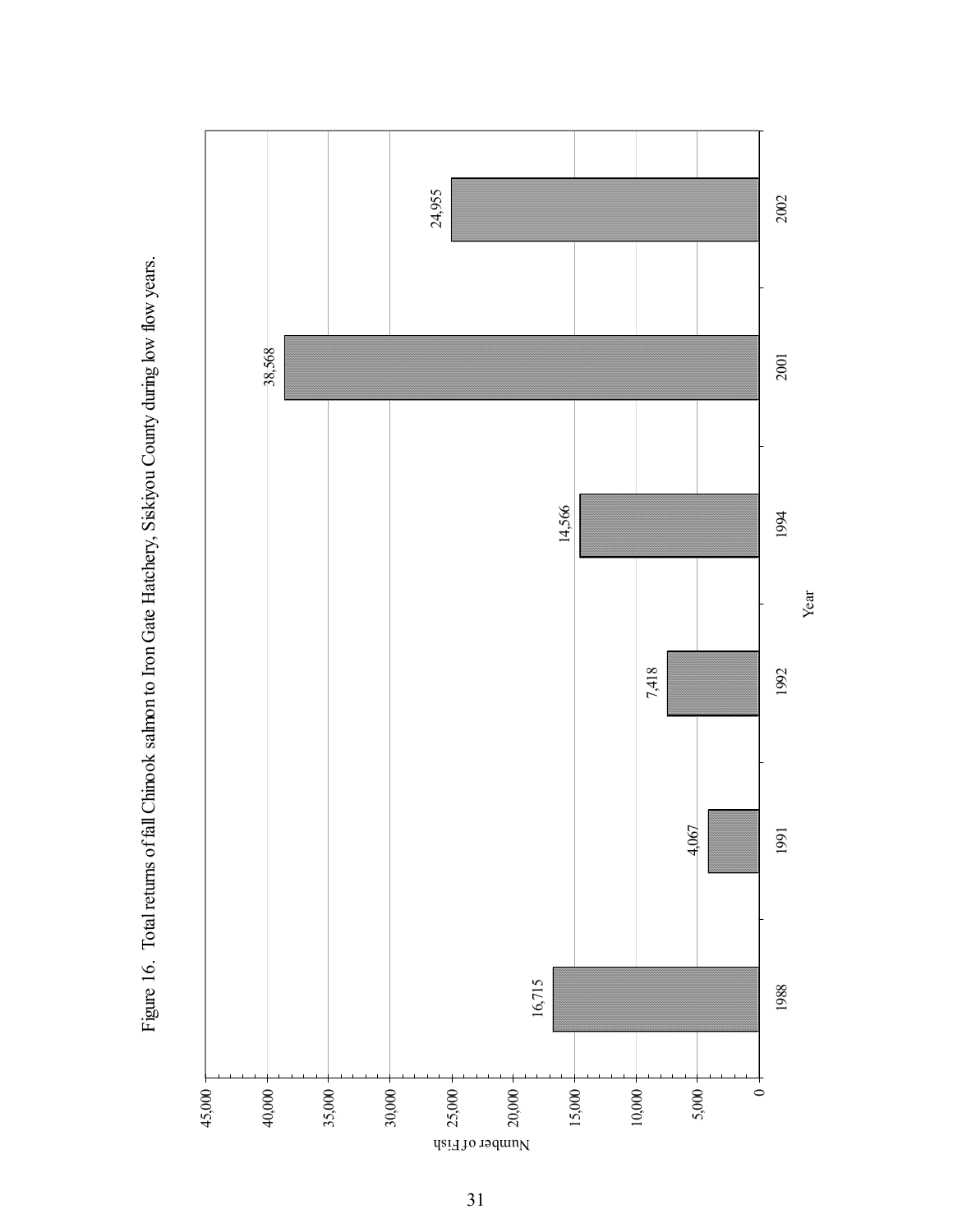Year

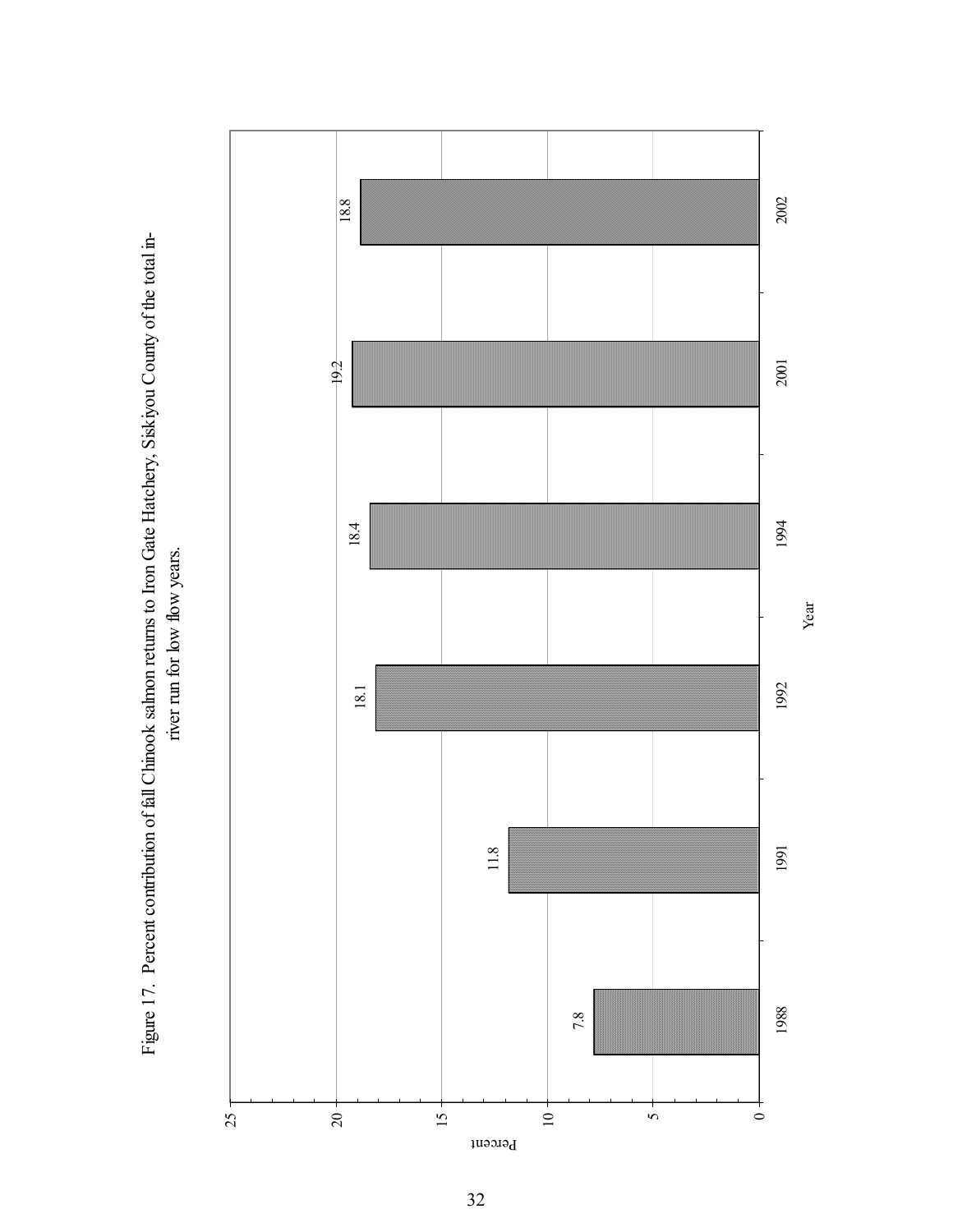## 3.5 Air Temperatures

 There has been much speculation by stakeholders that temperatures were substantially higher in September 2002 than in previous years. The DFG accessed data from the Western Regional Climate Center to investigate this concern. Figure 18 presents average September air temperatures since 1982 for the North Coast Division of California (NCDC) and the South Central Division of Oregon (SCDO). These two divisional data sets encompass the Klamath basin. The NCDC encompasses the Klamath basin within California and includes coastal and coast range areas from the Oregon border to the San Francisco Bay Area. The SCDO encompasses the upper Klamath basin within Oregon. The average NCDC air temperature for September 2002 was 63.6˚F and was almost equal to the 25-year September average of 63.7˚F (Figure 18). Average September 2002 air temperature for the SCDO was 57.8˚F and was slightly higher than the 25 year average of 57.4˚F.

 Extracting the low flow analysis years of 1988, 1991, 1992, 1994, 2001, and 2002, the DFG found that average 2002 September air temperatures for NCDC are actually the lowest of any of the low flow years (Figure 19). The SCDO data shows higher average September temperatures in 1991, 1994, and 2001 and similar temperatures in 1988 and 1992 when compared with 2002. Consequently, it appears that atmospheric temperatures were close to average in September 2002 and are actually lower than have been observed during other low flow years.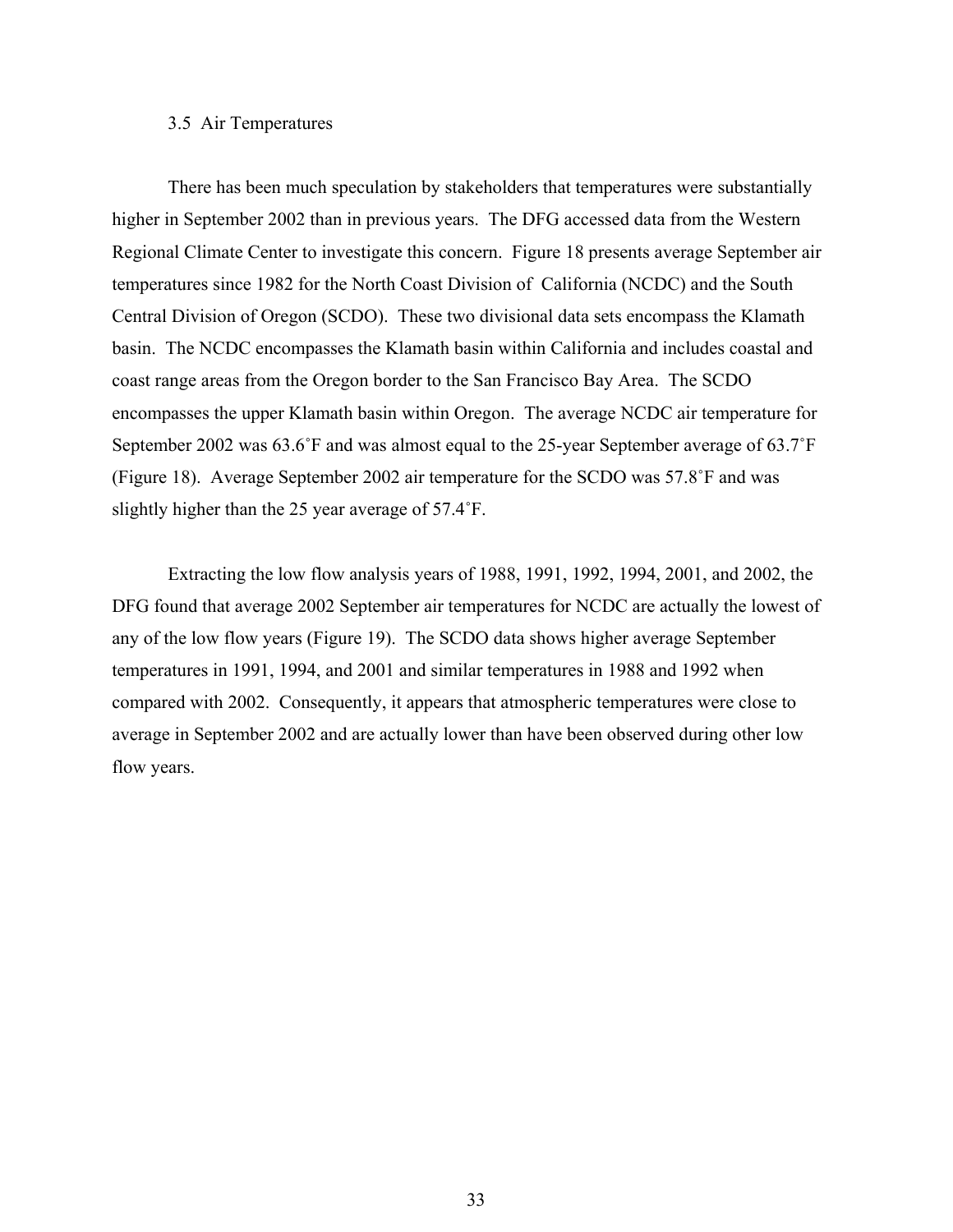Figure 18. Average September air temperatures for the South Central Division of Oregon and the North Coast Figure 18. Average September air temperatures for the South Central Division of Oregon and the North Coast Division of California from U.S. climatic data since 1982. Division of California from U. S. climatic data since 1982.

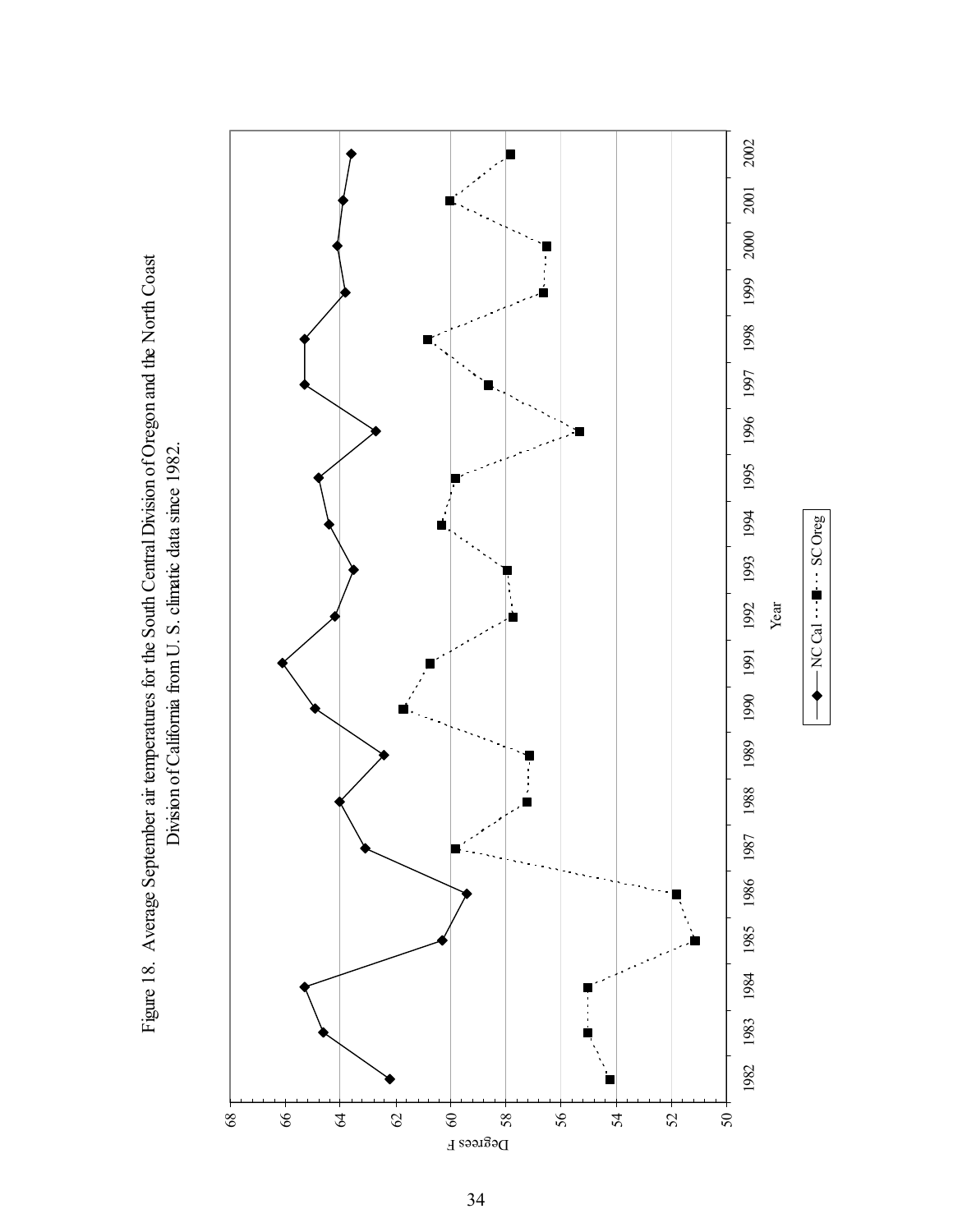Figure 19. Average September air temperatures from the South Central Division of Oregon and the North Coast Digure 19. Division of California from U S climatic data for low flow years. Figure 19. Average September air temperatures from the South Central Division of Oregon and the North Coast Division of California from U S climatic data for low flow years.

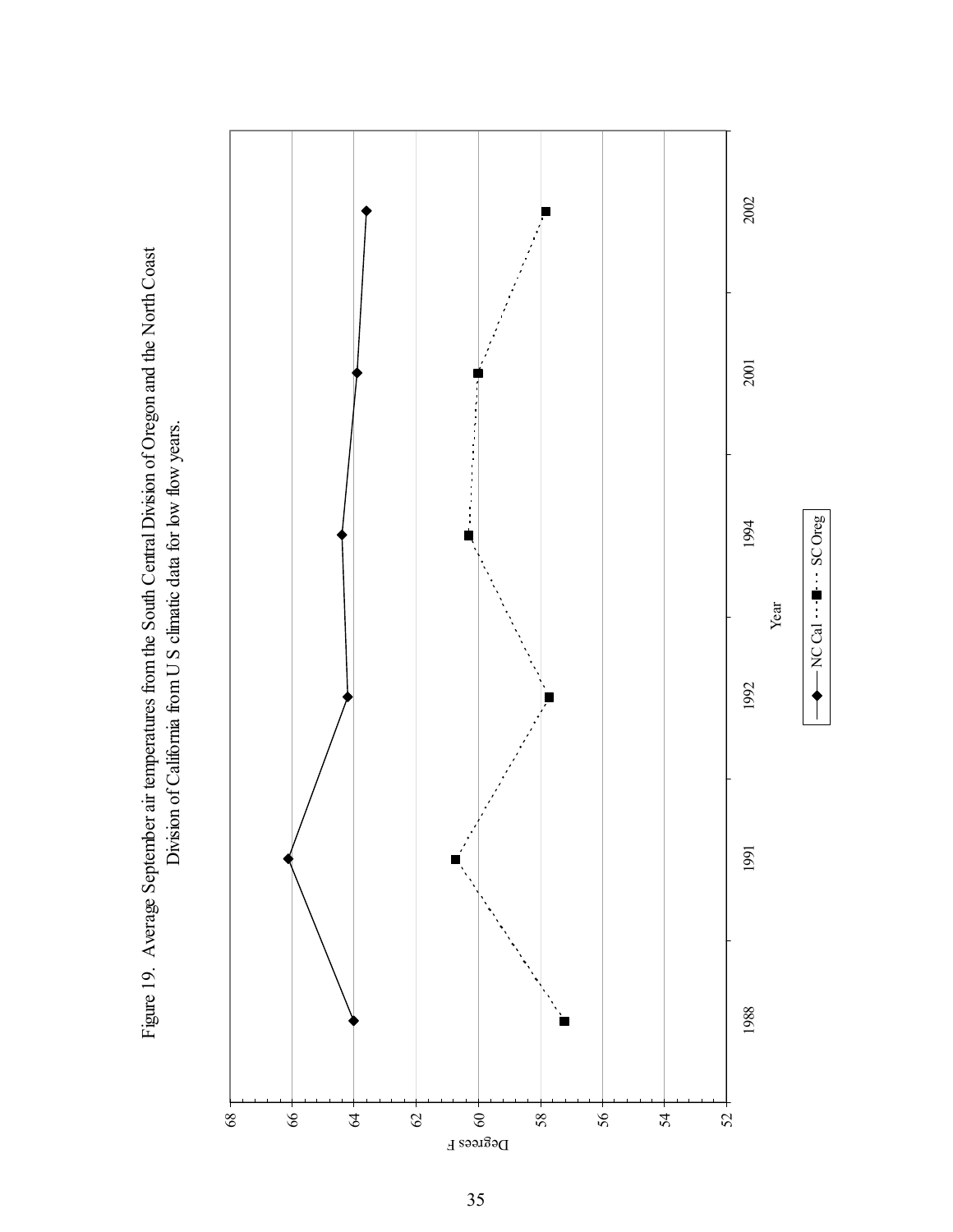The Western Regional Climate Center also has data for specific climatic stations. Average maximum, minimum, and mean September temperatures for the low flow years are presented in Figure 20 for Klamath, California, Figure 21 for Orleans, California, and Figure 22 for Yreka, California. The 2002 data was not available for the Klamath and Orleans stations when this report was in preparation but 2002 data is presented for the Yreka station. Comparisons between stations of dry year air temperatures during September show Orleans experiences the highest temperatures and the greatest diurnal fluctuation followed closely by Yreka. The Klamath station shows substantially cooler air temperatures and less diurnal fluctuation compared to the up-river stations as would be expected, due to the marine layer near the mouth of the Klamath River. Comparison of average September air temperatures (maximum, minimum, and mean) between low flow years at all three stations show similar trends as observed in the divisional data presented above. The Yreka station shows that 2002 air temperatures were not substantially different than other dry years (Figure 22). There is no evidence that unusually high air temperatures in 2002 were a factor in the fish kill.

## 3.6 Water Temperature

 Historic water temperature records are less available for the Klamath River than atmospheric data. The USFWS maintained a series of temperature recording devices on the Klamath River during 2001 and 2002. This information is expected to be available at a later date.

 Temperatures in the Klamath River Estuary typically approach a maximum of 70˚F or higher during September and are at levels high enough to favor disease outbreaks (see Pathogen Section). Figure 23 shows the results of periodic handheld thermometer readings taken by DFG staff during September fishery surveys for low flow years. In all five years, maximum water temperatures reached 70˚F or greater. The DFG obtained provisional daily water temperature information for the Terwer Gage in the lower Klamath River for September of 2001 and 2002.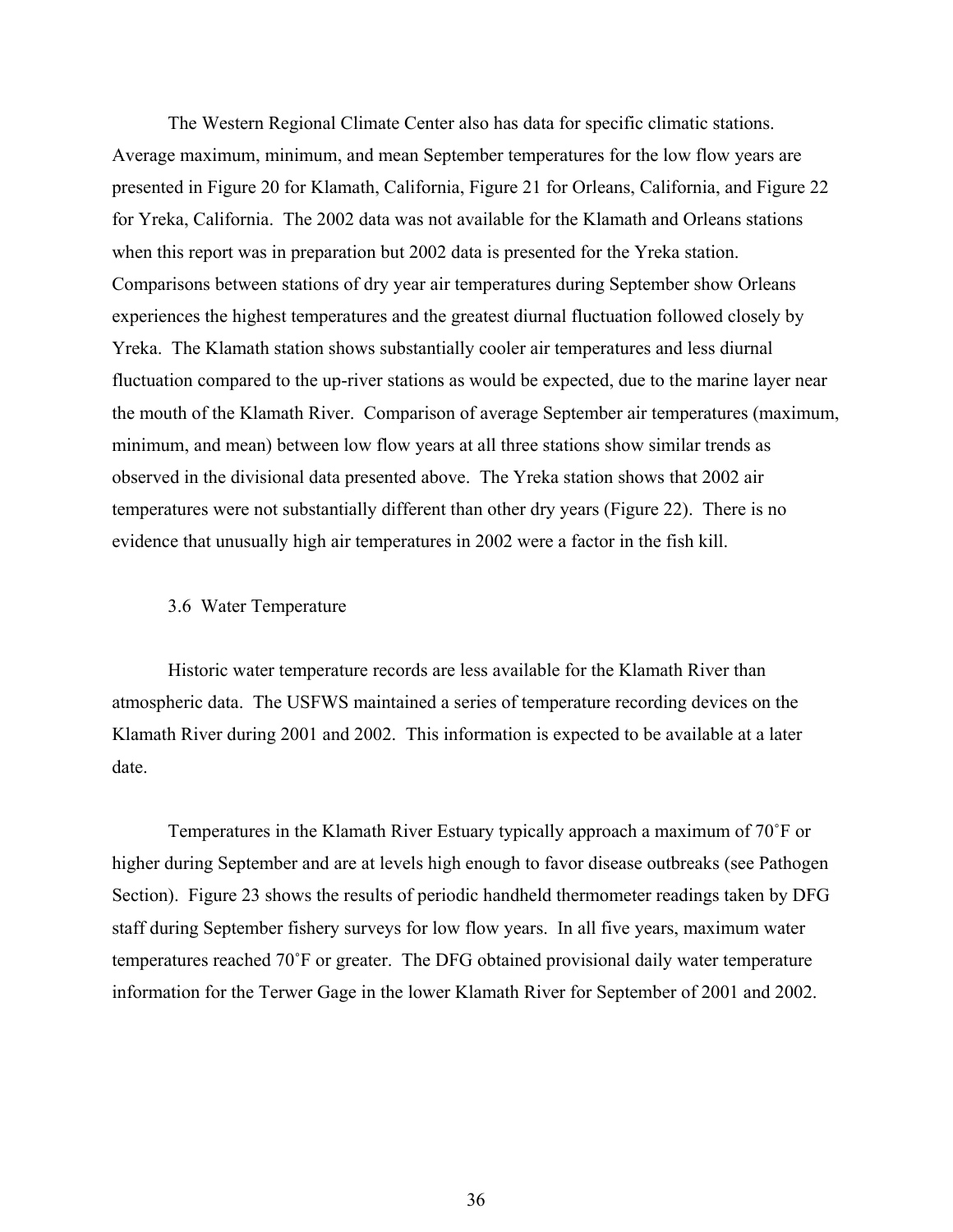Figure 20. Average September maximum, minimum and mean air temperatures for low flow years at Klamath, Figure 20. Average September maximum, minimum and mean air temperatures for low flow years at Klamath, California, Del Norte County. California, Del Norte County.

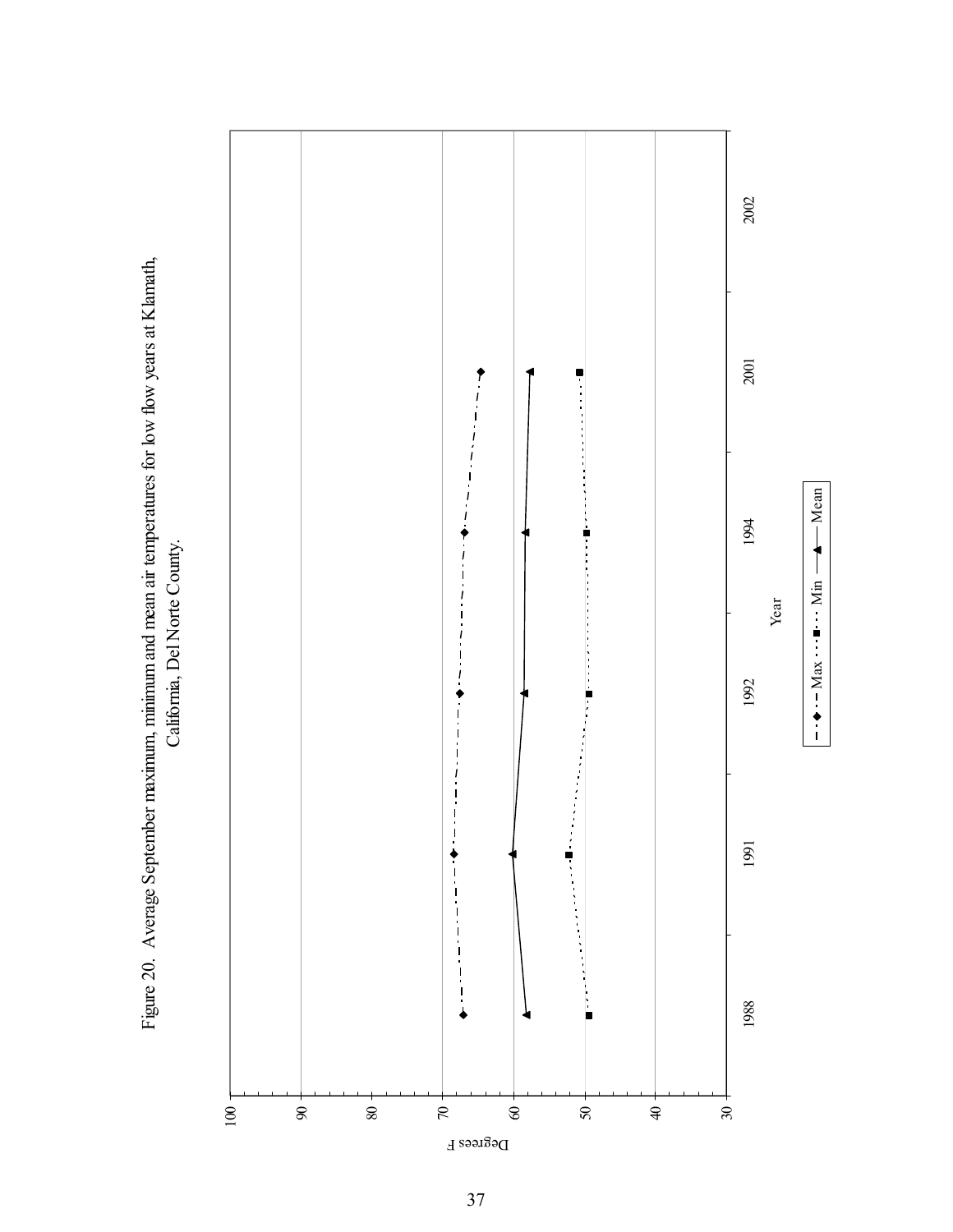Figure 21. Average September maximum, minimum and mean air temperatures for low flow years at Orleans, Figure 21. Average September maximum, minimum and mean air temperatures for low flow years at Orleans, California, Humboldt County. California, Humboldt County.

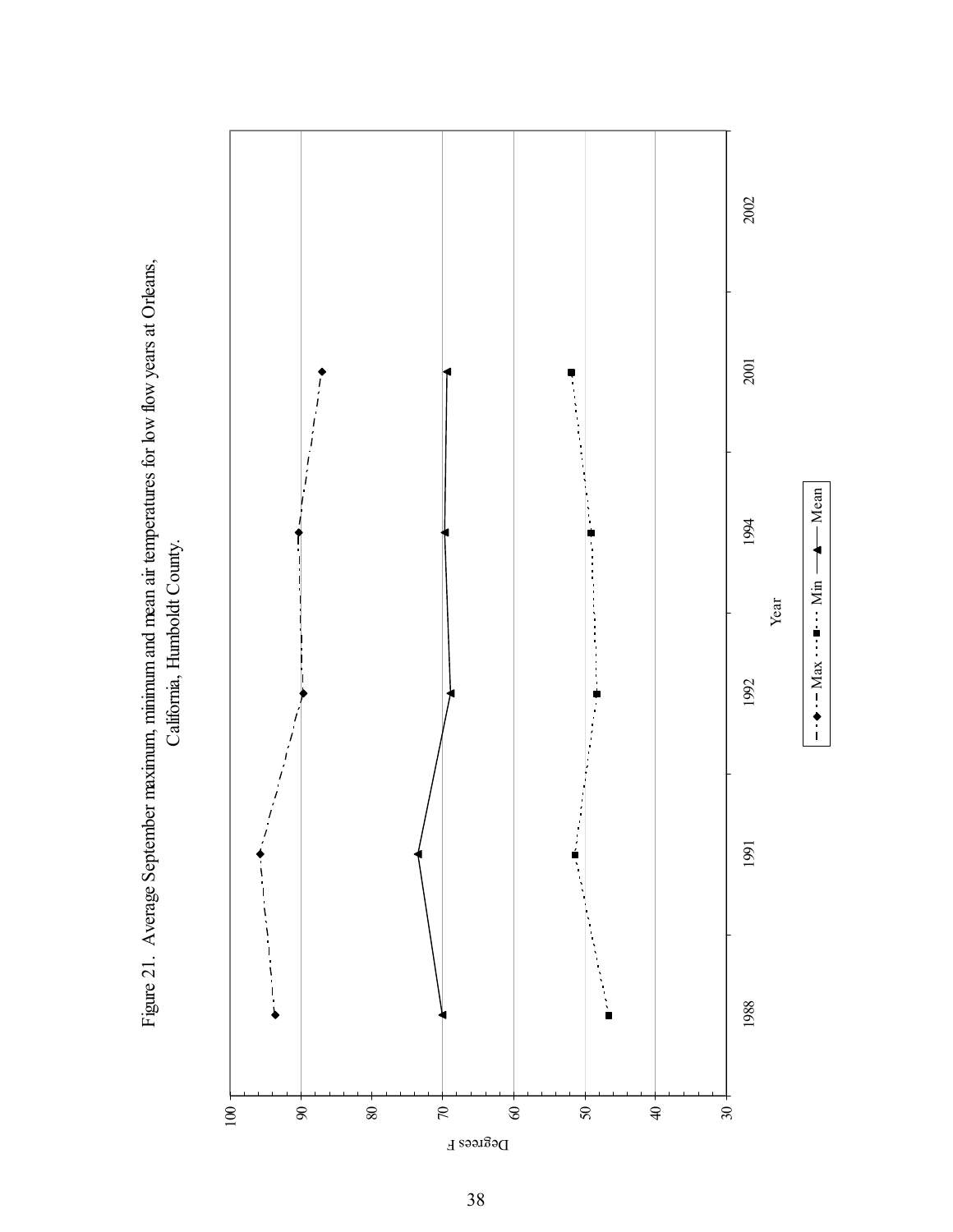Figure 22. Average September maximum, minimum and mean air temperatures for low flow years at Yreka California, Figure 22. Average September maximum, minimum and mean air temperatures for low flow years at Yreka California, Siskiyou County. Siskiyou County.

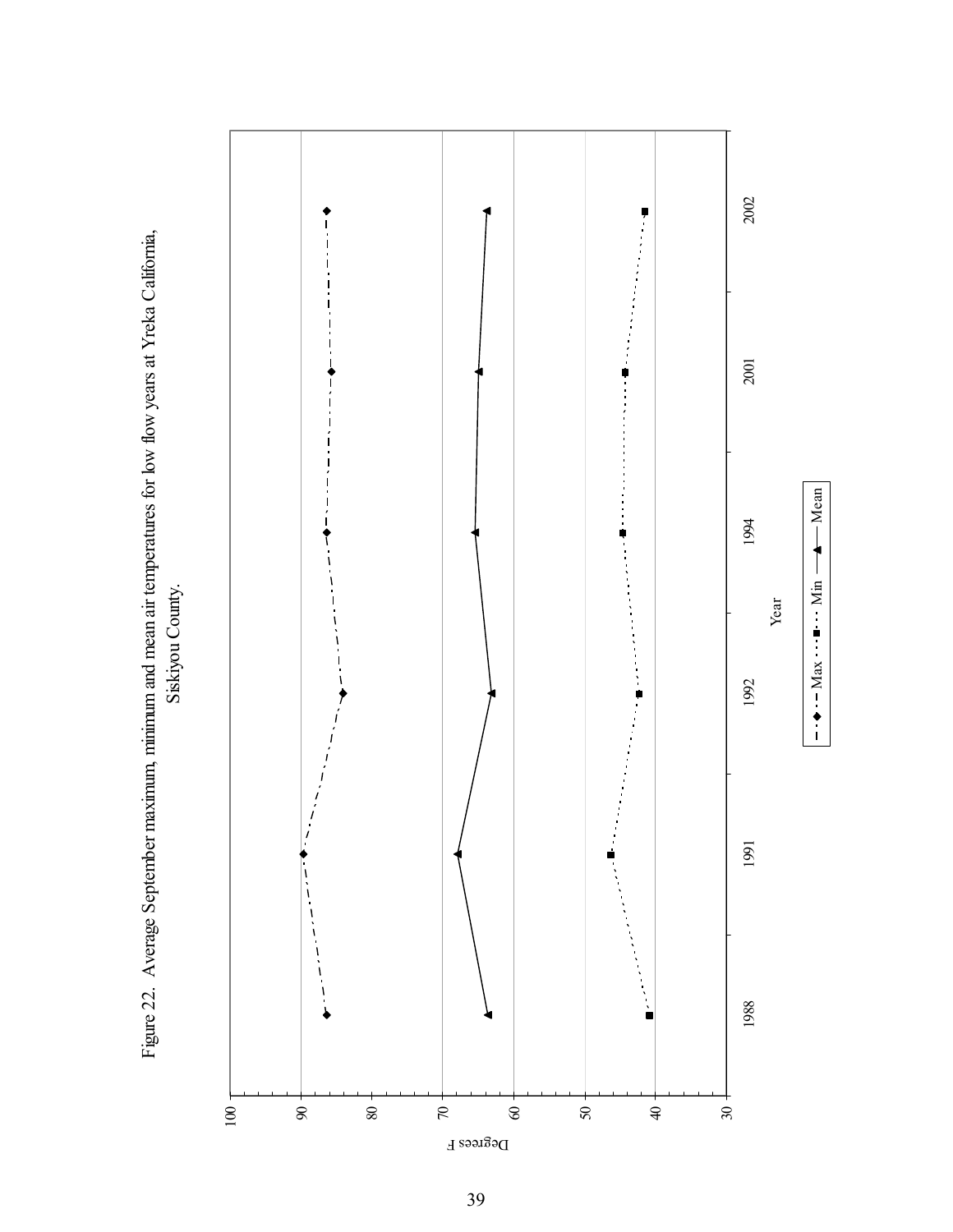Figure 23. September maximum and minimum water temperatures for the Klamath River Estuary, Del Norte County Figure 23. September maximum and minimum water temperatures for the Klamath River Estuary, Del Norte County from grab samples collected periodically by DFG during low flow years. from grab samples collected periodically by DFG during low flow years.

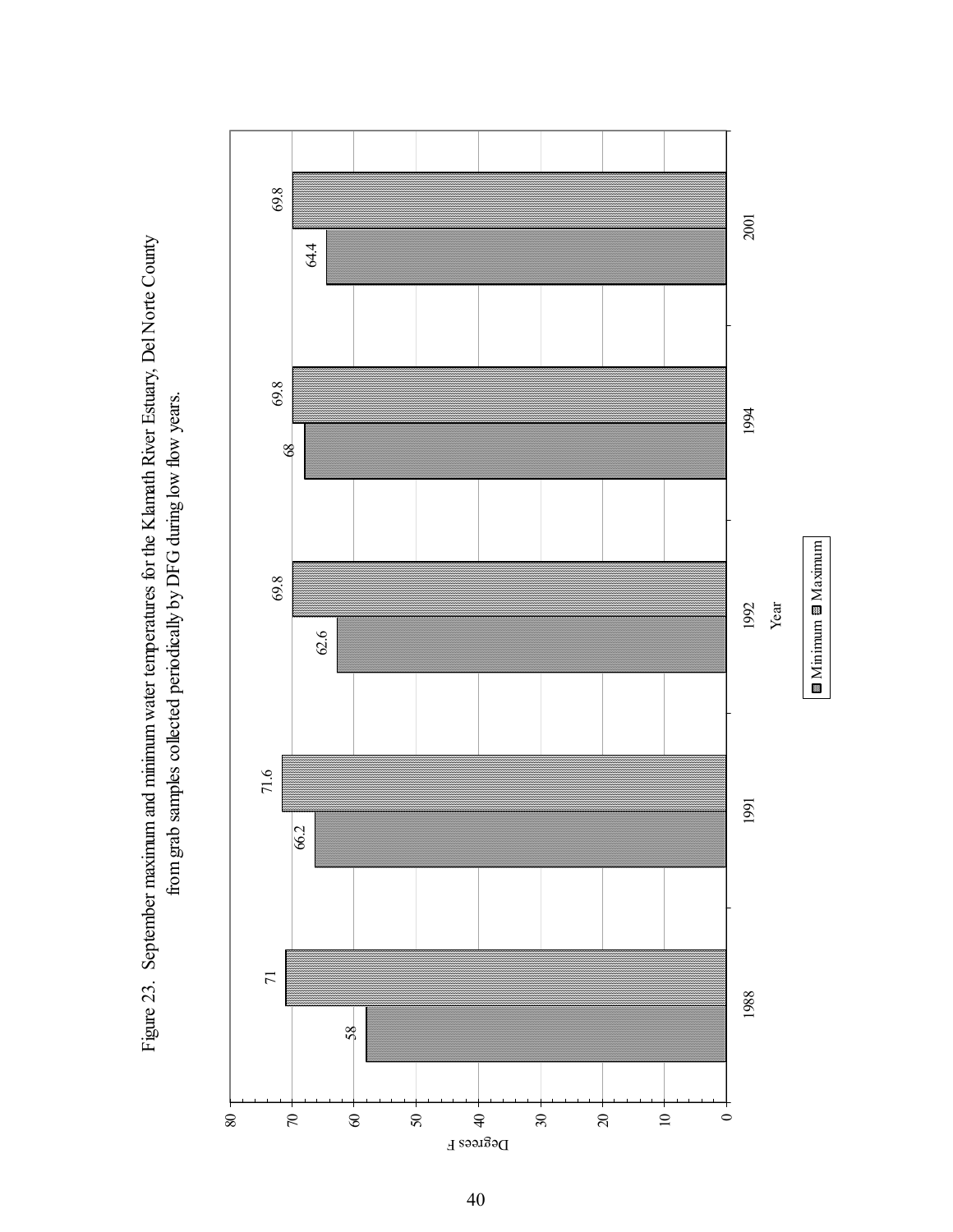Since this data is provisional, it may be subject to change. It does appear that maximum daily water temperatures in 2002 did begin to increase on September 14 and were somewhat elevated prior to the initial report of the fish kill on September 19 (Figure 24). However, the water temperatures reached during this time frame were not unusually high for the lower Klamath River and were actually lower than temperatures observed during 2001. Although the provisional data set is incomplete for September 2001, higher maximum water temperatures were recorded from the September 5 through 8 of 2001 than occurred in 2002. While flows were higher in 2001, the maximum water temperature observed in September 2001 was 71.6°F on September 5 while the maximum recorded for 2002 was 70.0˚F on September 16.

 The DFG also obtained historic thermograph data for September collected by the Karuk Tribe during 1992, 1993, and 1994 for the Klamath River at Ishi Pishi Falls (River Mile 66) (Figure 25) and collected by the U S Forest Service (USFS) during 1993, 1994, 2001, and 2002 for the Klamath River upstream of Oak Flat Creek (River Mile 100) (Figure 26). Water temperatures in September 1992 through 1994 at Ishi Pishi Falls ranged from a low of 60.4˚F on September 24, 1994, to a high of 73.9˚F on September 6, 1992. Upstream of Oak Flat Creek, water temperatures ranged from 62°F on September 25, 2001, to 79°F on September 10, 1994.

 There is no evidence that water temperatures in the lower Klamath River were unusually high in September 2002 compared to past years. Water temperatures typically approach or exceed 70˚F in the lower Klamath River and are at levels high enough to favor a disease outbreak of ICH and columnaris. Therefore, water temperatures in and of themselves, were not the factor causing the 2002 fish kill.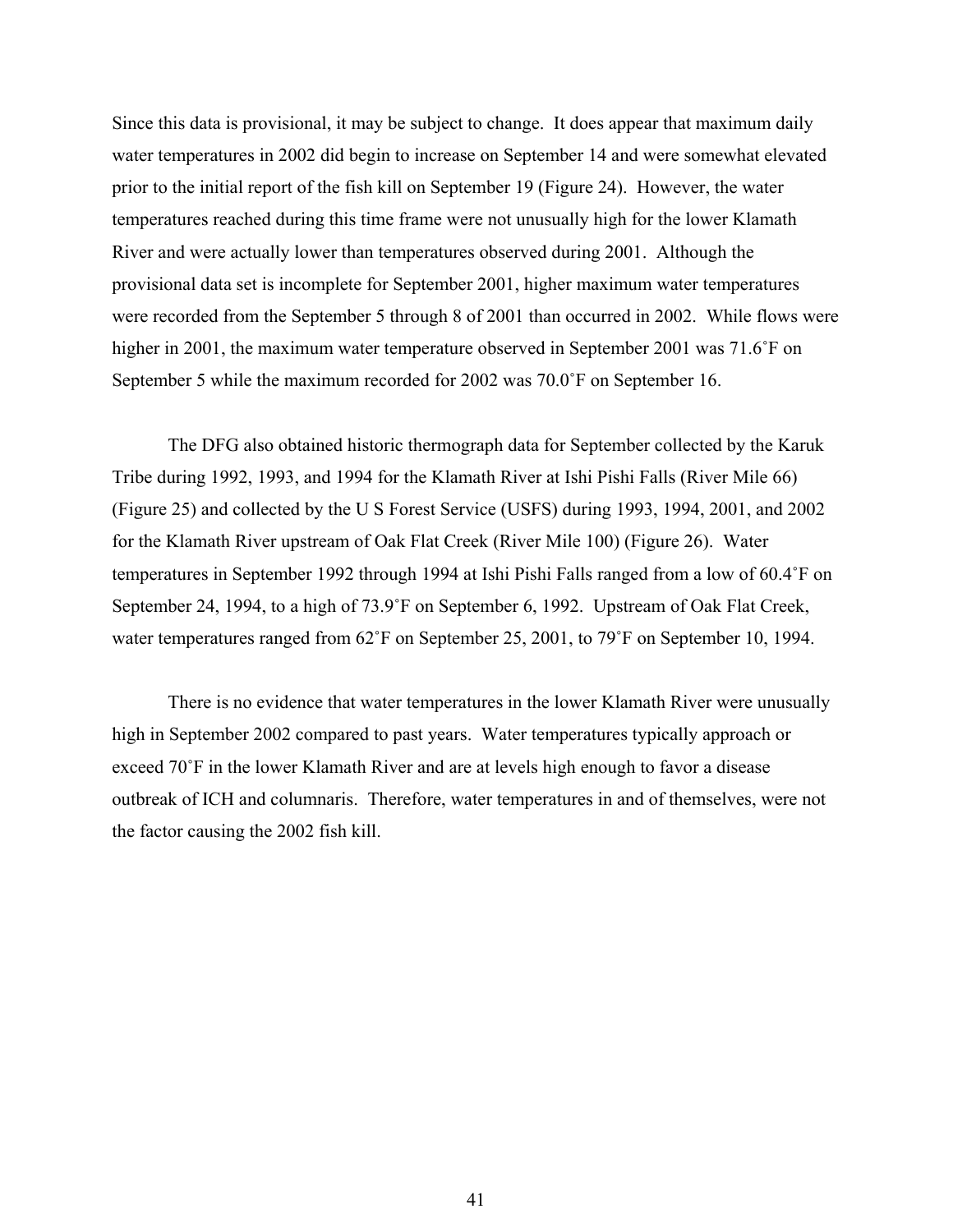Figure 24. Provisional maximum daily water temperatures for September of 2001 and 2002 at the Terwer Gage in the Figure 24. Provisional maximum daily water temperatures for September of 2001 and 2002 at the Terwer Gage in the lower Klamath River, Del Norte County. lower Klamath River, Del Norte County.

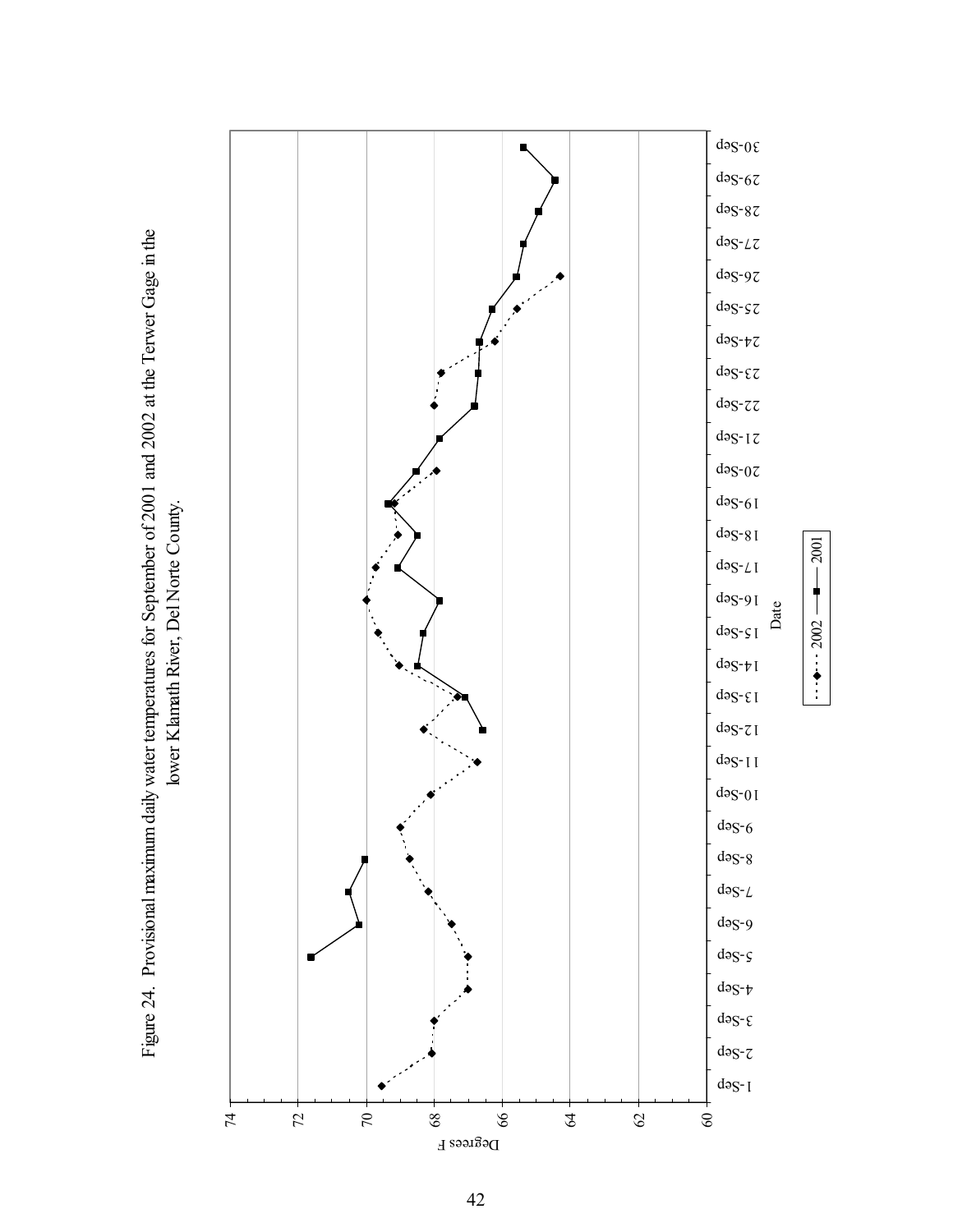

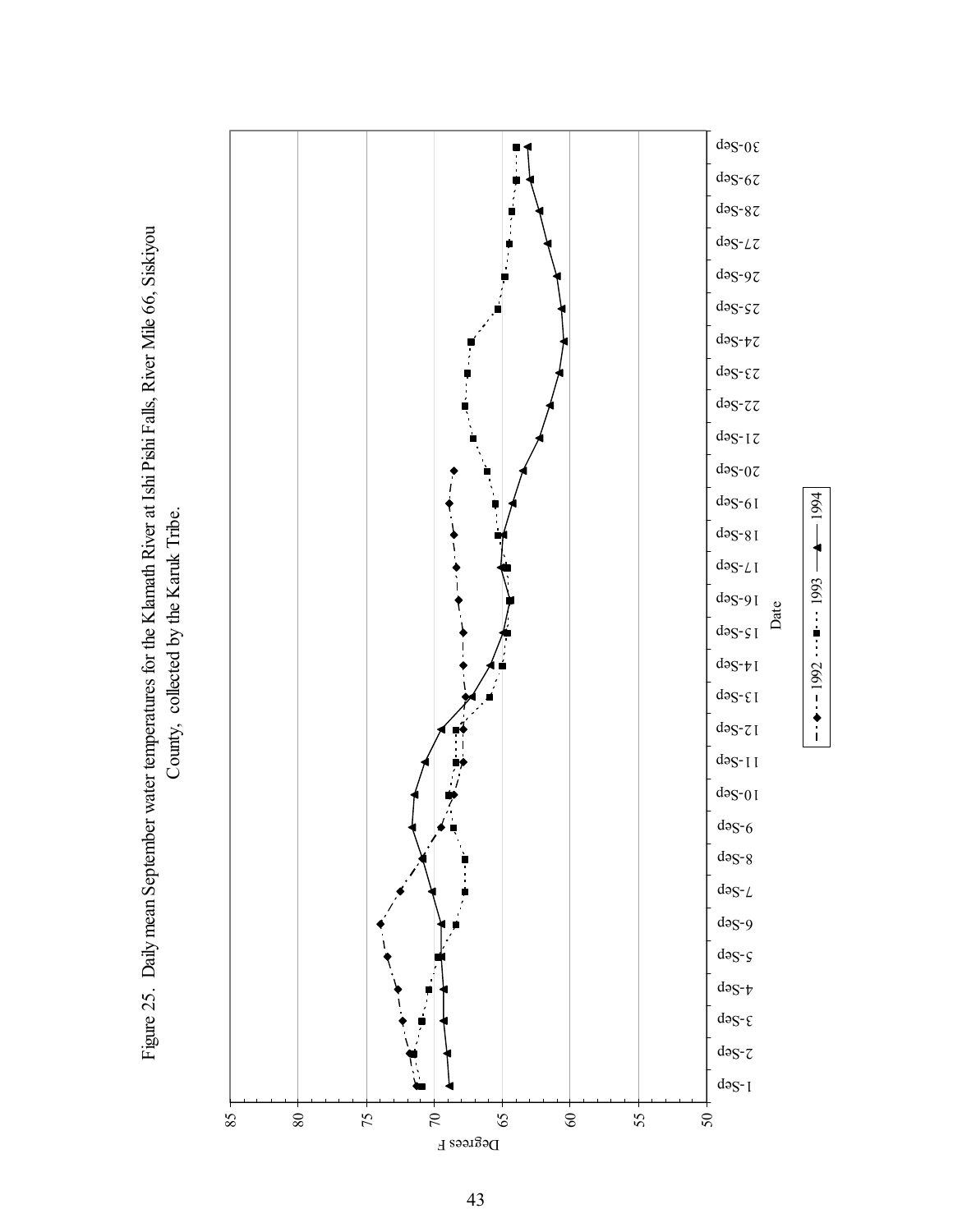



 $\frac{1}{2000}$   $\times$  1000  $\frac{1}{200}$   $\frac{1}{200}$   $\frac{1}{200}$   $\frac{1}{200}$ 

 $\frac{1}{100}$  -  $\frac{1}{100}$  -  $\frac{1}{100}$  -  $\frac{1}{100}$ 

 $2001$   $\times$  2002

44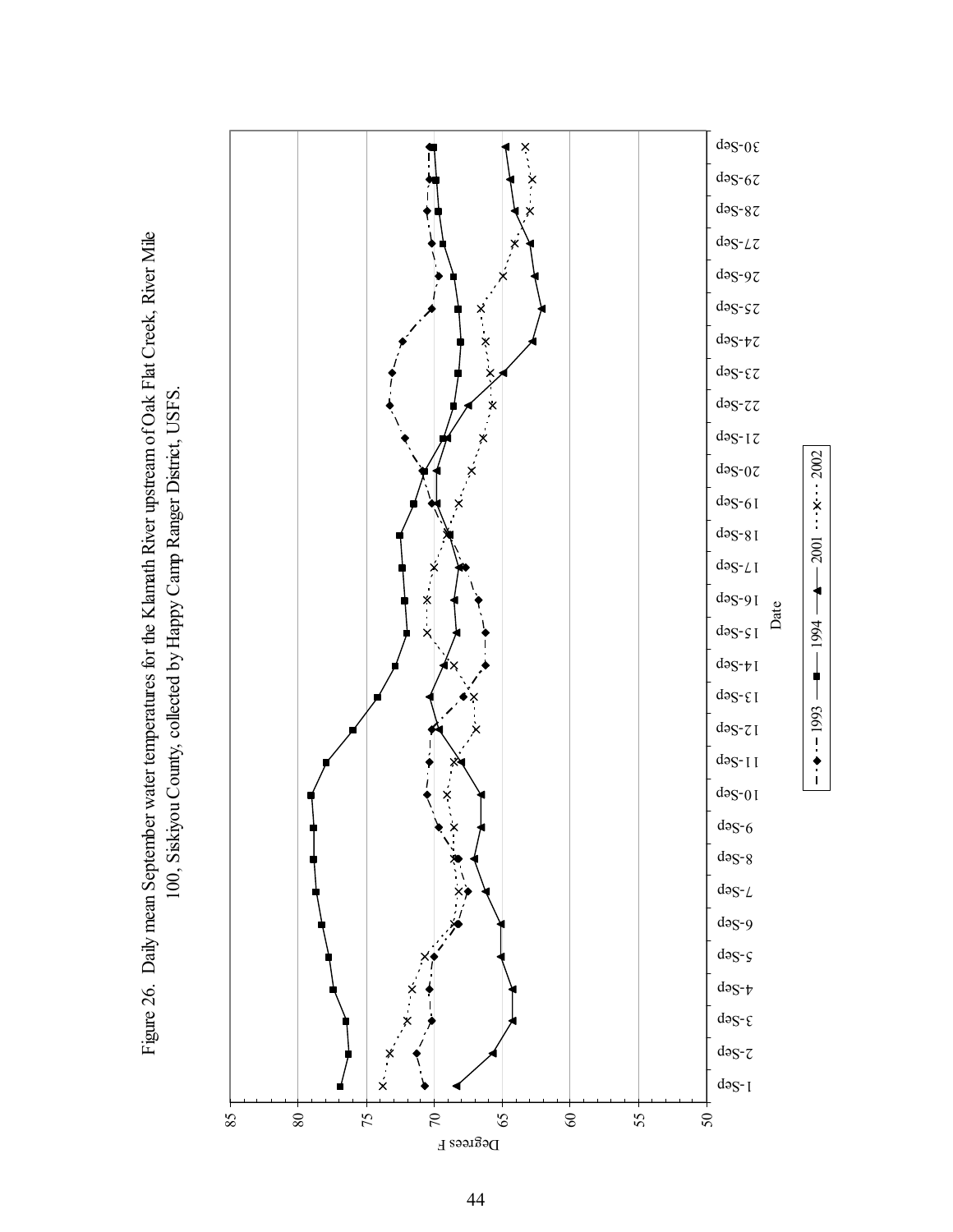## 3.7 Toxic Substances

 Soon after the fish kill manifested itself, claims were made that toxic substances may have been the cause. The North Coast Regional Water Quality Control Board staff collected samples from five locations on September 26, 2002 to determine if any toxic substances were present at concentrations toxic to fish. North Coast Laboratories LTD. of Arcata, California, analyzed the samples for nutrients and EPA scans 547, 608 and 619. These scans test for a broad spectrum of organic compounds including organochlorine pesticides, triazine pesticides, PCBs, and Glyphosate. No substances were found at concentrations toxic to fish and therefore, were not a factor in the 2002 fish kill.

#### 3.8 Fish Passage

 The issue of fish passage requirements for adult salmon and steelhead in the lower Klamath River probably presents the most pressing need for further evaluation, particularly given the severity of this year's 2002 fish kill. At flows present in the lower Klamath River during 2002, some level of adult fish passage did occur. This is evident, since DFG monitoring at the Willow Creek Weir on the Trinity River and the Shasta River Fish Counting Facility began observing returning adults prior to the fish kill. However, observations by biologists working on the lower Klamath River suggest that low flows in 2002 may have impeded upstream passage of salmon and steelhead. USFWS biologists reported difficulty in navigating their jet boat over shallow riffles in the lower Klamath River during 2002 where they had no difficulties in the past. In addition, they observed that water depth at the Pecwan and Ah Pah riffles (Figure 1) appeared shallow enough to act as a partial adult fish passage barrier (Tom Shaw, USFWS, Arcata, Personal Communication). Minimum depth criteria for passage of adult salmon and steelhead have been recommended by Thompson (1972) and Lauman (1976). Those recommendations for minimum depths to allow adequate passage of fish migrating upstream were 0.8 feet (9.6 inches) for adult Chinook salmon and 0.6 feet (7.2 inches) for steelhead and coho salmon. The argument can be made that lower or similar flows have occurred with no adult fish kill in 1988, 1991, 1992, and 1994. However, in 1997 and 1998 high flow events occurred in northern California that could have altered the channel of the Klamath River. The influx of sediments under high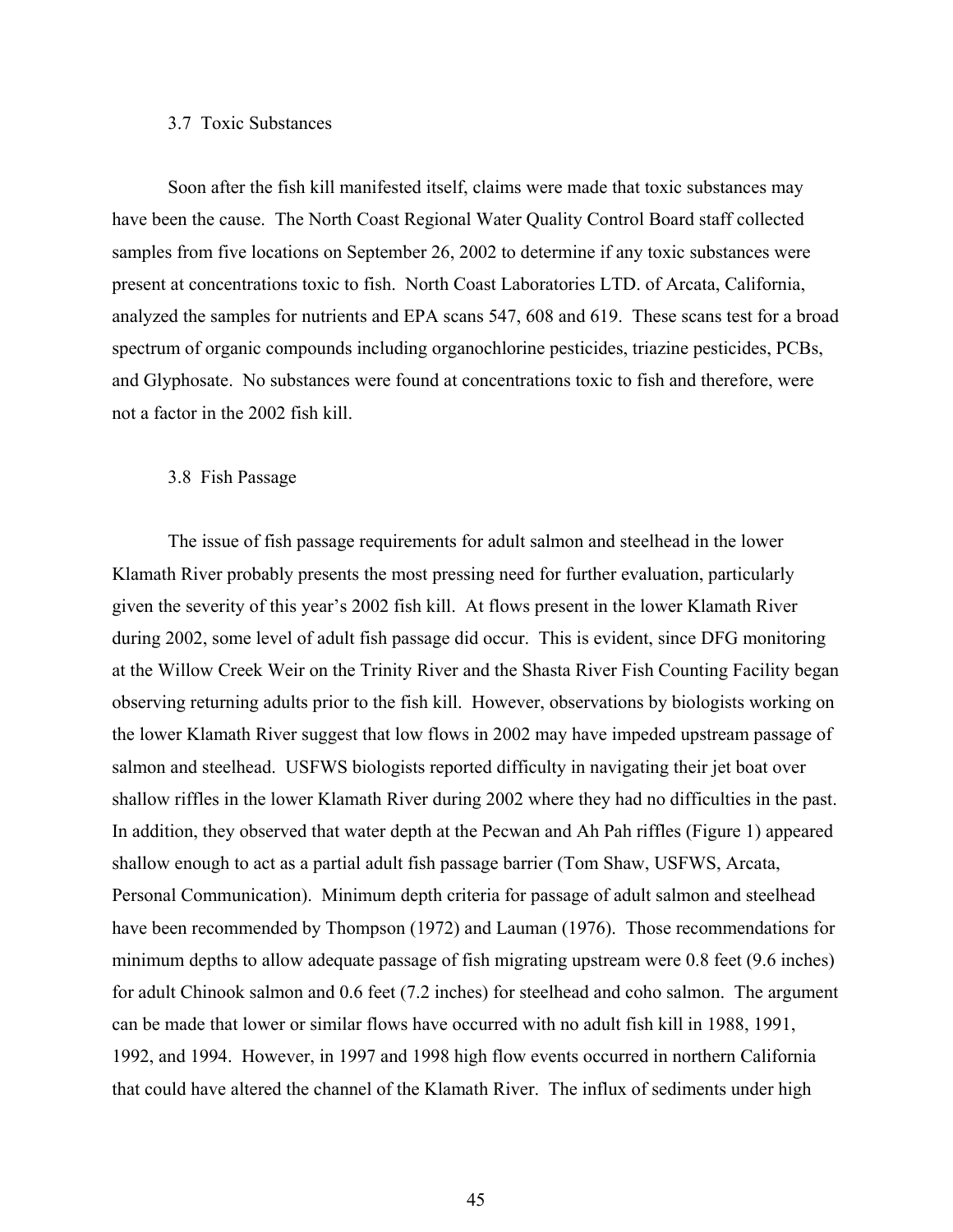flow events can result in the filling of pools and shallowing of riffle in depositional areas such as the lower Klamath River. Therefore, flows that may have been adequate to pass fish in other low flow years prior to 1997 may not have been adequate in September 2002. Further investigation is necessary to determine discharge requirements to allow unimpaired upstream passage of adult fish for the Klamath River under the current channel configuration. Such an investigation should also address the subject of delays in passage that may occur during low-flow conditions.

## **4.0 Discussion**

 The death of at least 33,000 adult salmon and steelhead in the lower Klamath River was caused by infection from the ciliated protozoan *Ichthyopthirius multifilis* (ICH) and the bacterial pathogen *Flavobacter columnare* (columnaris). These pathogens are found worldwide in aquatic ecosystems and are present at all times in the Klamath River System. Disease can sometimes manifest itself under certain environmental conditions that include low flows, high fish densities and warm water temperatures such as occurred in September 2002 in the lower Klamath River. Several years have been identified where low flow conditions have also occurred in the Klamath River without resulting in adult fish kills. The DFG has evaluated available information in a matrix to identify potential causative factors for the 2002 fish kill compared to other historic low flow years (Table 1). The DFG concludes that toxic substances were not a factor, since the North Coast Regional Water Quality Control Board found no elevated concentrations of nutrients or pesticides in samples collected immediately after the fish kill.

 As part of the overall assessment of potential causative factors leading to the fish kill, the role of fish density was investigated. Fish density can be thought of as the number of fish found at any time at any one river location at a given river flow. Fish densities become greater as the numbers of fish increase and/or flow decreases. Densities become less as the numbers of fish decrease and/or flow increases. Fish densities can be influenced by the overall size of a given spawning run, run timing, existing flow conditions and impediments to migration. Run timing is important because the characteristics of a run (i.e. onset of the run, duration of the run and magnitude of the run peak[s]) can either exacerbate or ameliorate the effects of a large run. Fish whose migration has been delayed and are highly concentrated in water of marginal quality and temperature, become further stressed and are susceptible to rapid transmission of disease pathogens that can lead to death.

46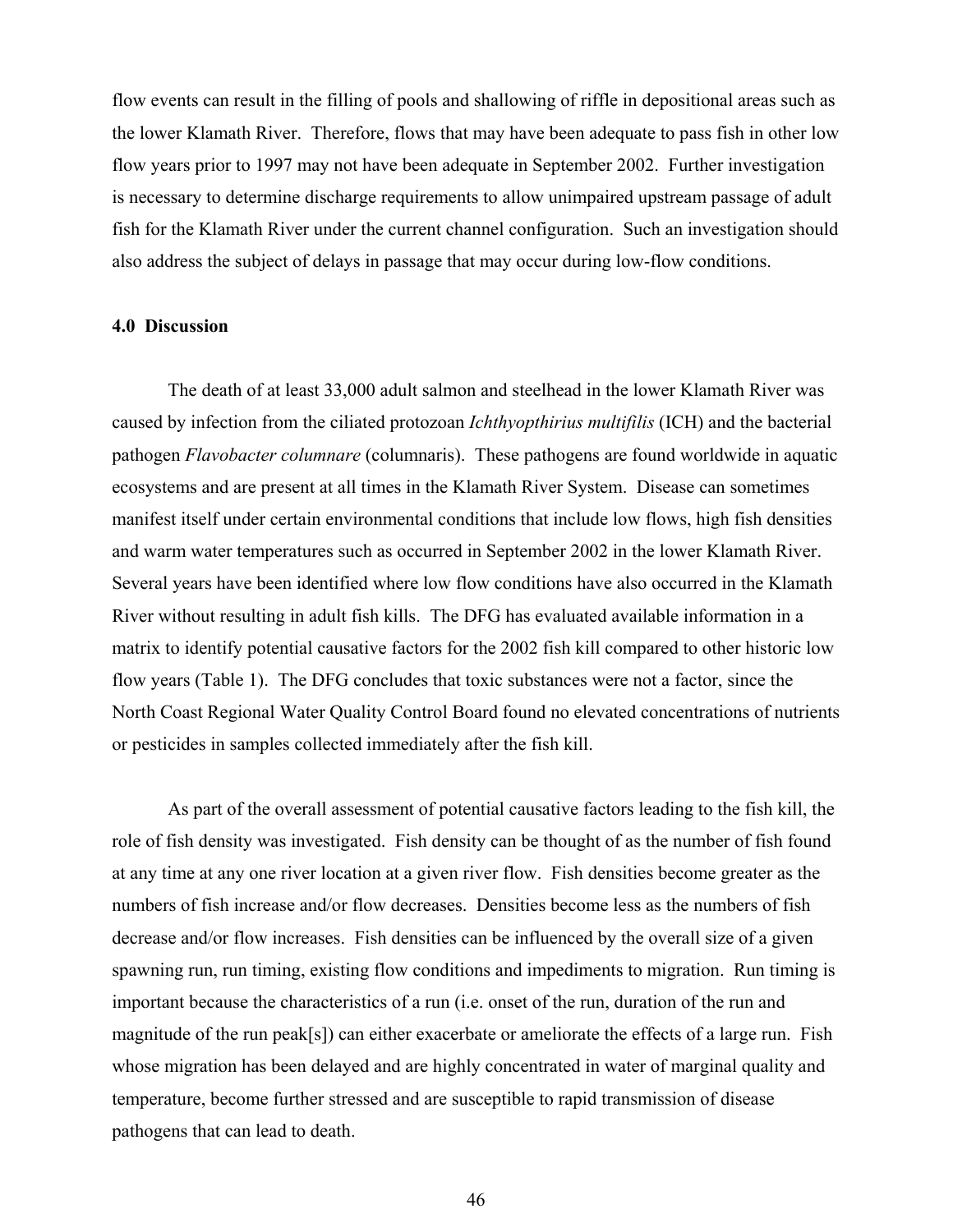|                               | <b>Factors</b>             | 1988          | 1991          | 1992            | 1994           | 2001            | 2002                   |
|-------------------------------|----------------------------|---------------|---------------|-----------------|----------------|-----------------|------------------------|
| Pathogens (ICH and            |                            | Present       | Present       | Present         | Present        | Present         | Present                |
| columnaris)                   |                            | No Kill       | No Kill       | No Kill         | No Kill        | No Kill         | Fish Kill              |
|                               | Average Sept. Flow         | 1,038 cfs     | 749 cfs       | 538 cfs         | 906 cfs        | $1,026$ cfs     | $760 \text{ cfs}^1$    |
|                               | below Iron Gate Dam,       |               |               |                 |                |                 |                        |
| California                    |                            |               |               |                 |                |                 |                        |
|                               | Average Sept. Flow at      | $2,130$ cfs   | 1,976 cfs     | $2,007$ cfs     | 1,990 cfs      | $2,601$ cfs     | 2,129 cfs <sup>1</sup> |
|                               | Klamath, California        |               |               |                 |                |                 |                        |
|                               | In-River Run Size for      | 215,322       | $34,353^2$    | $40,346^2$      | 75,936         | 200,579         | $132,600^3$            |
|                               | Fall Chinook Salmon        |               |               |                 |                |                 |                        |
|                               | Peak Run Timing for        | Sept 2-15     | Sept 16-22    | Sept 23-29      | Sept 16-       | Aug 19-25       | Aug $26-$              |
|                               | <b>Fall Chinook Salmon</b> |               |               |                 | 22             | & Sept 9-15     | Sept 1                 |
|                               | Average Sept. Air          | 57.2°F        | $60.7$ °F     | $57.7^{\circ}F$ | $60.3$ °F      | $60.0$ °F       | $57.8$ °F              |
| Temp. $SCDO4$                 |                            |               |               |                 |                |                 |                        |
|                               | Average Sept. Air          | $64.0$ °F     | 66.1°F        | $64.2^{\circ}F$ | 64.4°F         | $63.9^{\circ}F$ | $63.6^{\circ}F$        |
| Temp. NCD $C^{\underline{5}}$ |                            |               |               |                 |                |                 |                        |
| Sept.                         | Klamath $\frac{6}{5}$      |               |               |                 |                | $71.6$ °F       | $70.0\textdegree F$    |
| Max.                          | Estuary <sup>1</sup>       | $71^{\circ}F$ | $72^{\circ}F$ | $70^{\circ}$ F  | $70^{\circ}$ F | $70^{\circ}$ F  |                        |
| Water                         | RM $668$                   |               |               | $73.9^{\circ}F$ | $71.6$ °F      |                 |                        |
| Temp                          | RM $1009$                  |               |               |                 | 79.0°F         | $70.3$ °F       | 73.8°F                 |
| Fish Passage                  |                            | Pre 1997      | Pre 1997      | Pre 1997        | Pre 1997       | Post 1997       | Post 1997              |
|                               |                            | Flood         | Flood         | Flood           | Flood          | Flood           | Flood                  |

Table 1. Matrix of potential causative factors for the 2002 Klamath River fish kill, comparing September 2002 to other low flow years.

 $\frac{1}{2}$  Average flow is provisional and does not include data after September 26, 2002 when the U.S. Bureau of Reclamation (USBR) directed Pacificorp to increase releases at Copco and Iron Gate reservoirs from 760 cfs to

1,300 cfs in an effort to relieve the fish kill.<br> $\frac{2}{\pi}$  Represents lowest number of returning fall-run Chinook salmon on record.

 $\frac{3}{3}$  Represents preseason estimate of number of returning fall-run Chinook salmon and may be subject to change.

 $\frac{4}{5}$  SCDO = the South Central Division of Oregon and encompasses the upper Klamath basin within Oregon.<br>  $\frac{5}{5}$  NCDC = the North Coast Division of California and encompasses the Klamath basin within California and

includes coastal and coast range areas from the Oregon border to the San Francisco Bay Area.

 $6$  Provisional thermograph data for the lower Klamath River at the Terwer Gage.

 $1/2$  Periodic handheld temperature measurements by DFG in the Klamath River Estuary.

 $8 \overline{ }$  Thermograph data collected by the Karuk Tribe at River Mile 66 on the Klamath River.

<sup>9</sup> Thermograph data collected by the USFS at River Mile 100 on the Klamath River upstream of Oak Flat Creek.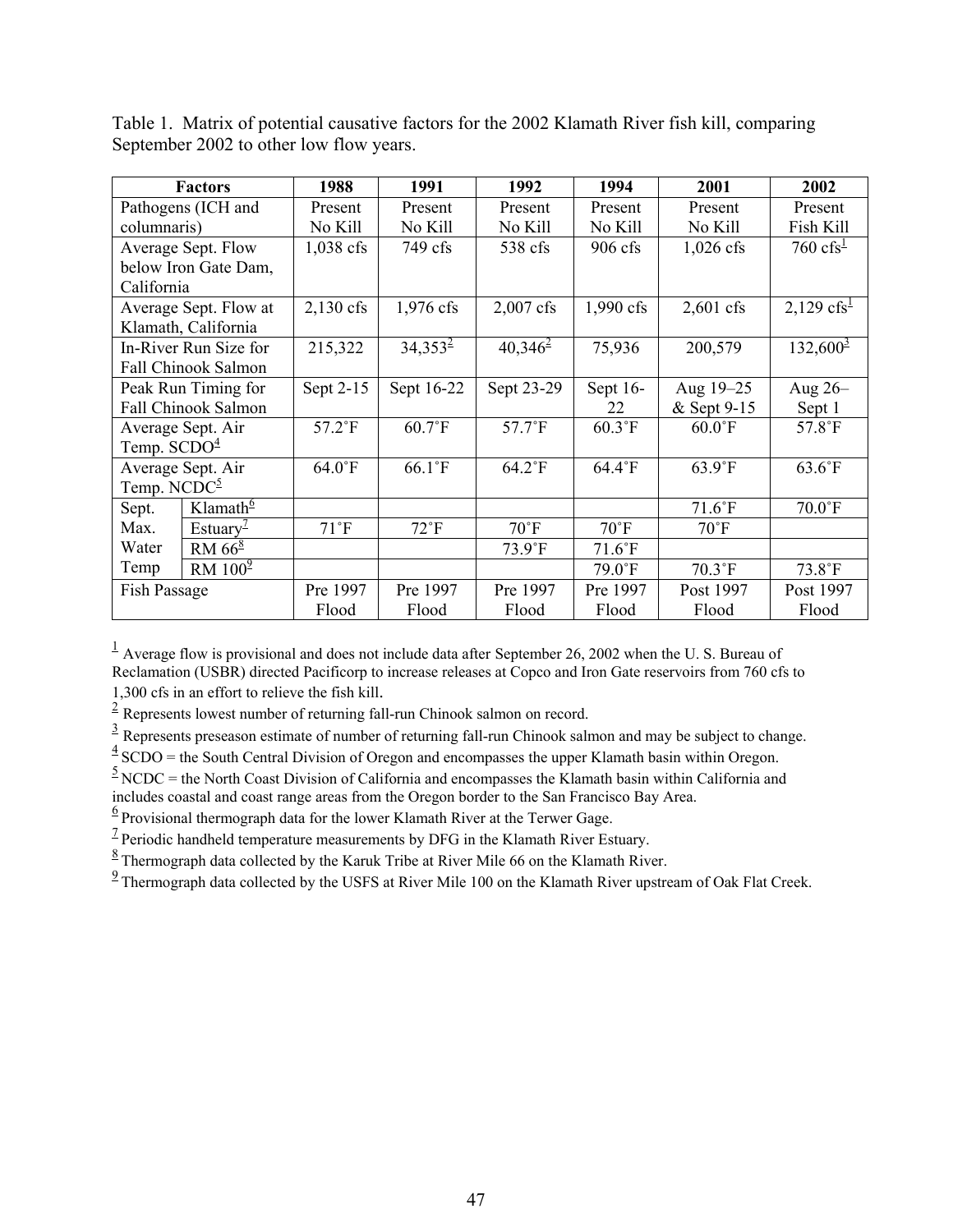## 4.1 Comparison of 1988 with 2002

 The 1988 data show flows near the mouth of the river at Klamath, California were comparable to provisional flows in 2002 (approx. 2,100 cfs). The number of in-river fall Chinook salmon was substantially higher in 1988 (215,322) than projected for 2002 (132,600). However, releases at Iron Gate were 1,038 cfs in 1988 compared to only 760 cfs during the 2002 fish kill. September 1988 water temperatures from DFG grab samples reached a maximum of 71˚F and were similar to the maximum recorded for 2002 at the Terwer Gage. Meteorological data indicates that air temperatures during September 1988 were very similar to those in 2002. Creel census data (CPUE) indicates that the Chinook salmon run in the lower Klamath River peaked a week or two later in 1988 than in 2002. However, there is uncertainty in what the 2002 data would have shown after mid-September had the fish kill not occurred. Even with the peak run occurring later in 1988 than 2002, the CPUE was considerably lower from September 2 through 15 in 1988 than in 2002. This may reflect a higher density of fish in 2002. Fish passage concerns under the low flow conditions during 1988 versus 2002 is an uncertainty but a major difference between the two years is the potential channel altering flow events in 1997 and 1998. Therefore, while the run size was substantially larger in 1988 than in 2002, flow releases at Iron Gate Dam were also substantially higher. The channel configuration in 2002 may be very different from 1988 due to the major storm events in 1997 and 1998.

#### 4.2 Comparison of 1991 and 1992 with 2002

 Discharges from Iron Gate Dam and flows in the river at Klamath, California during September 1991 and 1992 were some of the lowest on record over the past 50 years. Releases and flows were actually less than during the 2002 fish kill. However, the returning numbers of fall-run Chinook salmon were also the lowest of record (34,353 in 1991 and 40,346 in 1992) and substantially lower than returns projected for 2002 (132,600). The CPUE data for 1991 and 1992 indicated increases in the numbers of fish during mid- to late September but surveys ended at that point as the sport fishing harvest quotas were exceeded. The peak in 2002 occurred at the end of August but there is uncertainty in what the 2002 CPUE data would have shown after mid-September had the fish kill not occurred. Meteorological data indicates that September air

48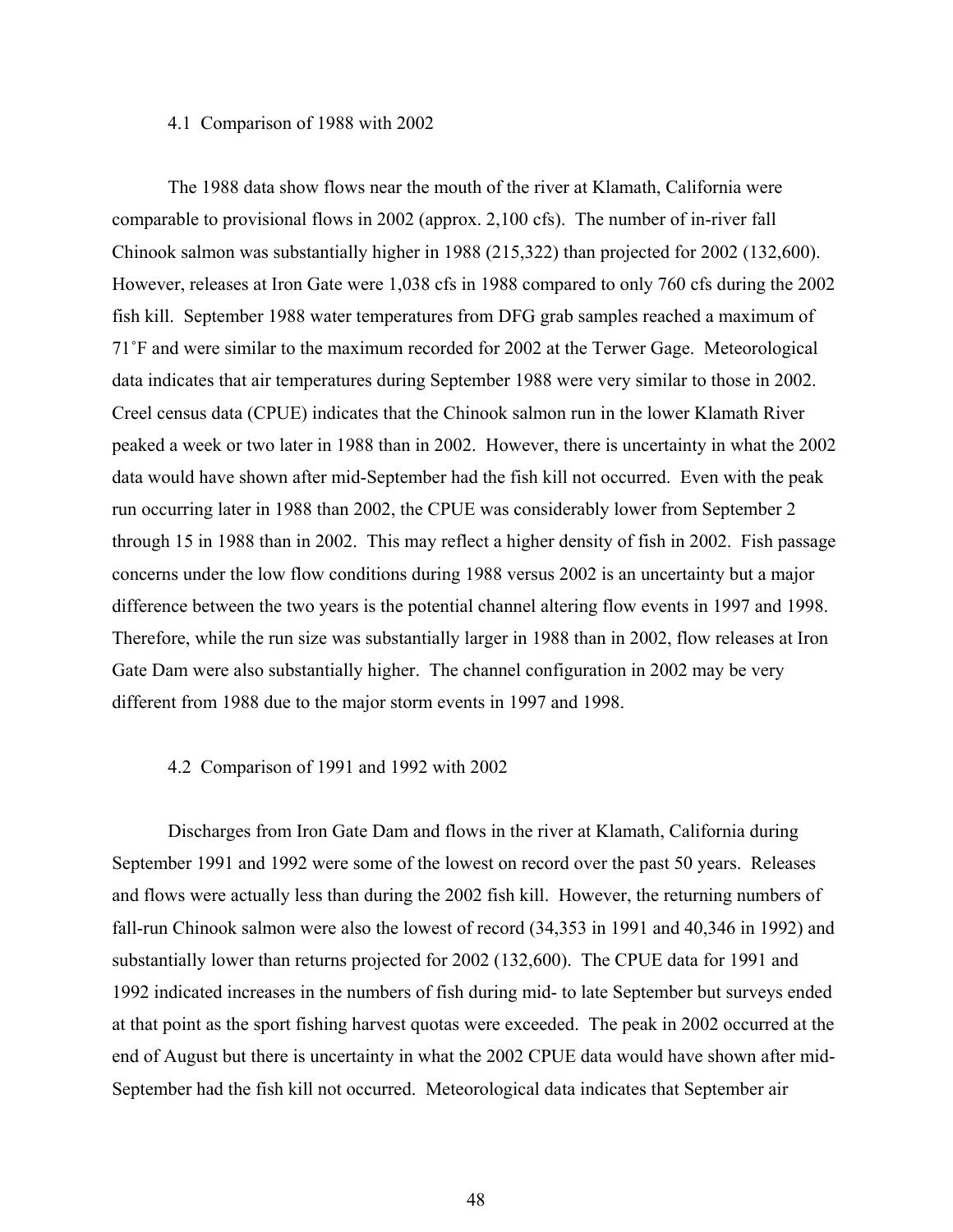temperatures were higher in 1991 than 2002 and similar in 1992 and 2002. Maximum water temperatures from grab samples in the estuary for 1991 and 1992 were similar to the maximum recorded for 2002 at the Terwer Gage. Maximum water temperatures at RM 66 (Ishi Pishi Falls) in 1992 were also very similar to those at RM 100 (upstream of Oak Creek) in 2002. Therefore, while flows were lower and atmospheric and water temperatures were either similar or higher, the numbers of fall Chinook returns were substantially lower in 1991 and 1992 than in 2002. Similar to 1988, fish passage and channel conditions in 1991 and 1992 may be different than in 2002 due to the 1997 flood. Low numbers, and consequently low densities, of returning salmon in 1991 and 1992 suggest that fish densities were never present to promote a disease outbreak when compared to 2002.

## 4.3 Comparison of 1994 with 2002

 While discharges at Iron Gate Dam were greater in September 1994 (906 cfs) than in 2002 (760 cfs, provisional data), flows in the lower river near Klamath were lower in 1994 (1,990 cfs) compared to 2002 (2,129 cfs, provisional data). The fall run totaled nearly 76,000 fish in 1994 but was substantially less than the numbers projected in 2002 (132,600). CPUE data for 1994 indicated an increasing number of fish during the week of September 16 to 22 but surveys ended at that point as the sport fishing harvest quota was exceeded. The peak in 2002 occurred the week of August 26 to September 1 but there is uncertainty in what the 2002 CPUE data would have shown after mid-September had the fish kill not occurred. Air temperatures during September 1994 were slightly higher than those in 2002. Maximum water temperatures at RM 100 were substantially higher in 1994 than in 2002. Maximum water temperatures in the estuary from handheld readings, on the other hand, were very similar to those recorded for 2002 at the Terwer Gage. Therefore, while flow releases from Iron Gate Dam, air temperatures and water temperatures were either similar or higher in 1994, flows in the river near Klamath were lower and run size was substantially lower in 1994 than in 2002. Once again, although fish passage issues need to be studied further, low returns of adult fish in 1994 were likely not at levels high enough to produce densities to result in a disease outbreak when compared to 2002.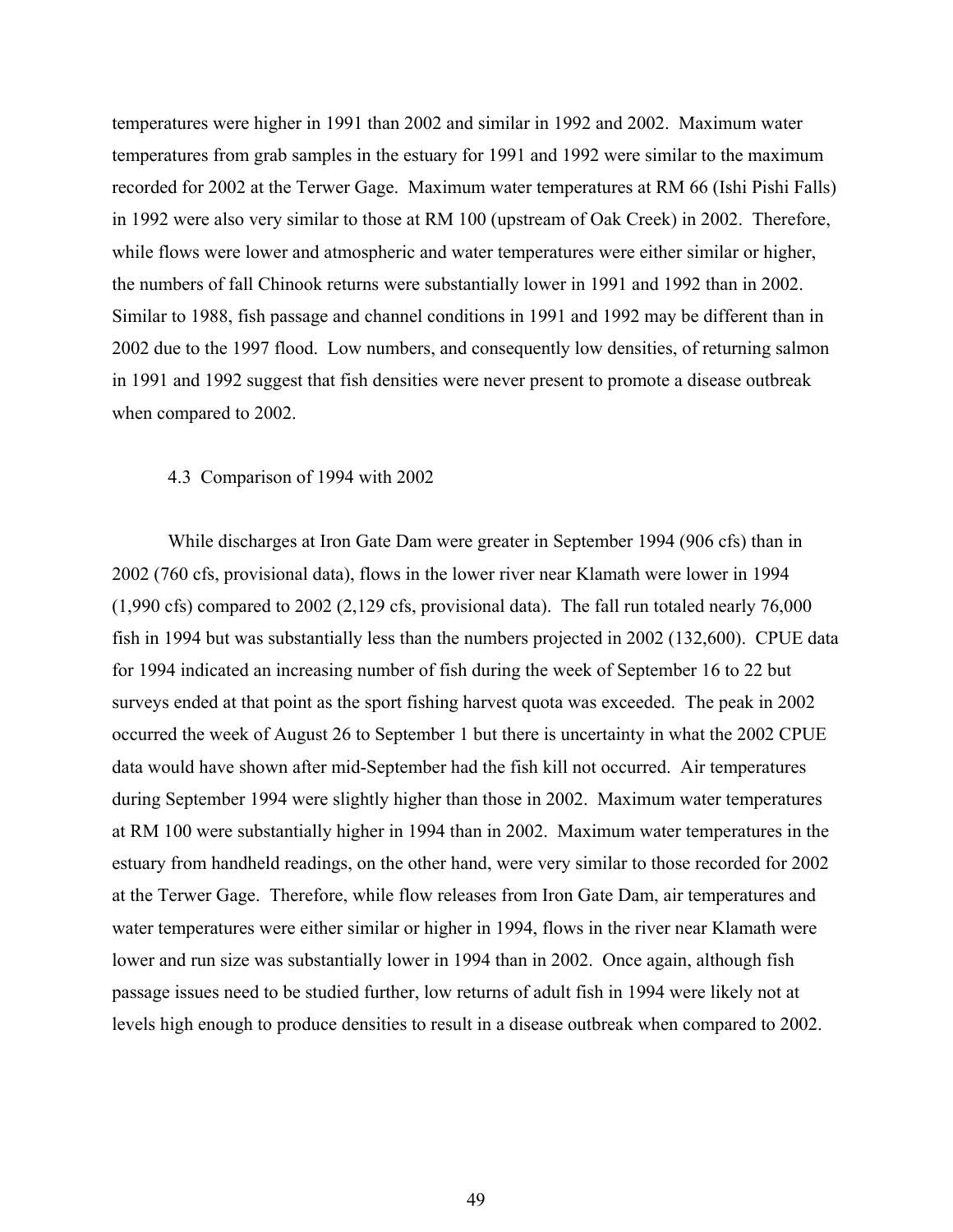## 4.4 Comparison of 2001 with 2002

 The best year to evaluate conditions necessary to prevent an adult fish kill is 2001 when compared to 2002. The year 2001 was a drier hydrologic year than 2002. Discharges at Iron Gate Dam were higher (1,026 cfs) in 2001 compared to 2002 (760 cfs, provisional data). Flows in the lower river were almost 500 cfs greater in 2001 than provisional flows in 2002. The run size of 200,579 fall Chinook salmon in 2001 was nearly 70,000 fish higher than during the 2002 fish kill. Creel census data (CPUE) indicates that the 2001 Chinook salmon run in the lower Klamath River had two peaks; one which occurred a week earlier than the peak in 2002 and one which occurred a week later than in 2002. As previously noted, there is uncertainty in what the 2002 data would have shown after mid-September had the fish kill not occurred. Peak CPUE values after September 2 were higher in 2001 than those in 2002. This may reflect a higher number of fish present in September 2001 than 2002 but is not reflective of the densities of fish because flows in 2001 were significantly higher. Air temperatures were higher in both the upper and lower Klamath River basin in September 2001 compared to 2002. Maximum water temperatures actually reached higher levels in 2001 than 2002. Channel morphology changes from the 1997 and 1998 floods would be similar in 2001 and 2002, since both years were quite dry. Therefore, with the exception of the flow management regime, conditions were more favorable for a disease outbreak and fish kill in 2001 than 2002. There was a much larger run of fish, air, and water temperatures were actually warmer, channel morphology was similar, and pathogens were also present in 2001. Yet, with flows managed at a higher level in 2001, passage problems were not observed, over-crowding and high densities of fish were not observed and no fish kill took place.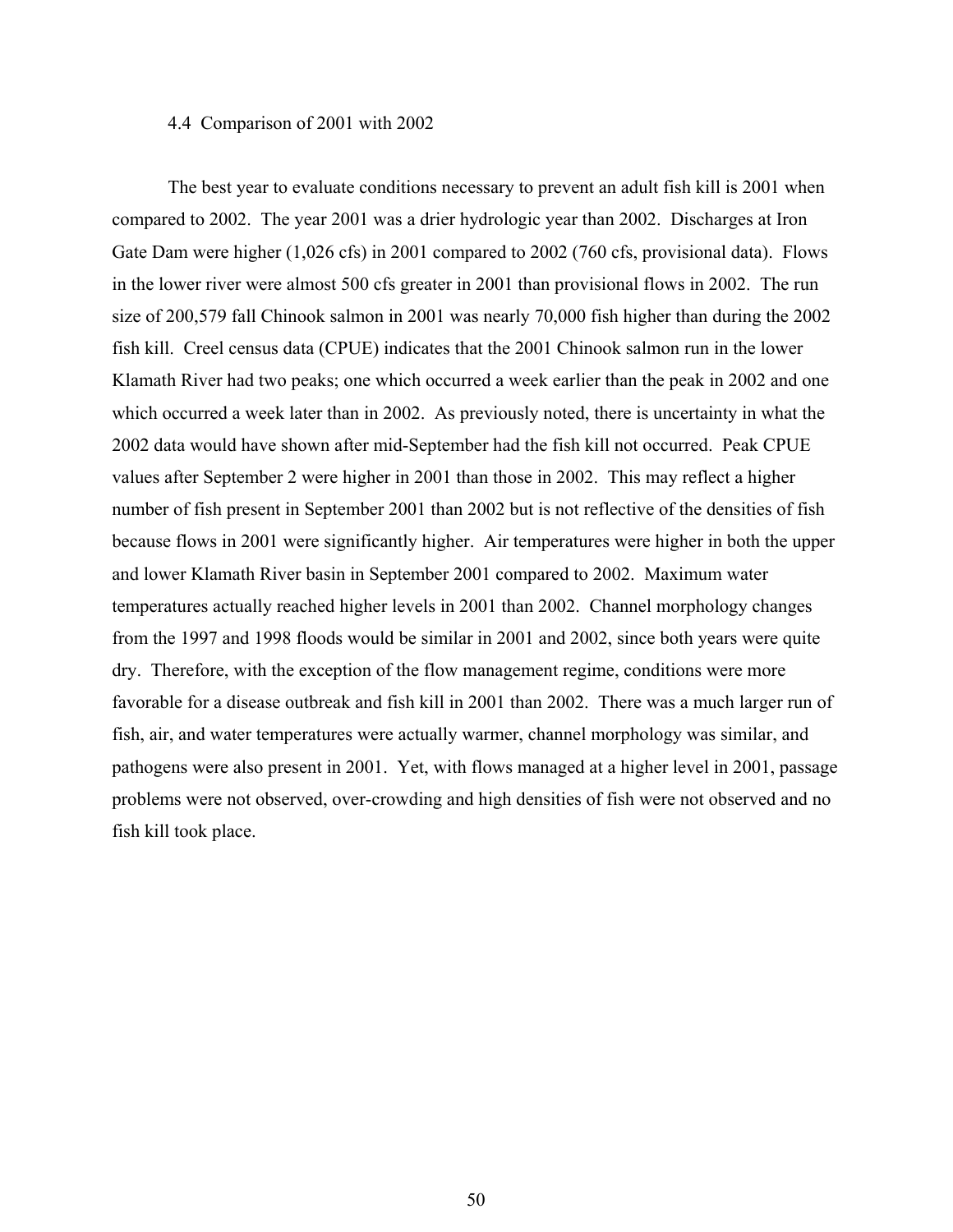### 4.5 Summary comparison of 1988, 1991, 1992, 1994, and 2001 with 2002

 September 2002 was unique compared to other low flow years when adult fish kills did not occur in the Klamath River basin. September flow releases from Iron Gate Dam in 2002 (provisional data) were the lowest on record when the numbers of returning fall Chinook salmon were at an average or above average level. In addition, September 2002 flows (provisional data) in the Klamath River were the lowest since the major storm events in 1997 and 1998 when channel conditions in the river could have changed. The year 2002 is the only year after the 1997 and 1998 floods where we found a combination of very low flows, warm atmospheric, and water temperatures, and a moderate sized run of fall Chinook salmon entering the river. It appears that this moderate sized run of fish (132,600) in 2002 peaked a week or two earlier than in other low flow years. However, relatively high CPUEs, when compared to other low flow years, were still observed from September 2 to 15, 2002, indicating the presence of a large number of fish prior to the kill. It also appears that in years with moderate to high numbers of returning fall Chinook salmon, the runs tend to peak earlier (i.e., 1988, 2001, and 2002) compared to low return years (i.e., 1991, 1992, and 1994) (Figure 8). The year 2002 represents the lowest flow conditions in the Klamath River since major storm events in 1997 and 1998. The large influx of sediment, as would be expected during such high flow events, may have led to substantial changes in channel morphology, such that the flows which occurred in 2002 were not adequate to allow unimpeded fish passage over shallow riffle areas. USFWS biologists conducting fishery surveys on the lower river during 2002 had difficulty in navigating their jet boat over certain shallow riffle areas (where they had no difficulty in past higher flow years) and expressed concerns that two riffles appeared shallow enough to impede adult fish passage. Minimum depth criteria recommendations for fish passage are 0.8 feet (9.6 inches) for adult Chinook salmon and 0.6 feet (7.2 inches) for steelhead and coho salmon (Thompson 1972 and Lauman 1976). The September 2002 fish kill was likely caused by a combination of high densities of adult fish in the lower Klamath River (due to low flows and possibly inadequate fish passage) and warm water temperature conditions which are typical for this time of year. These conditions were favorable for a disease outbreak by ICH and columnaris which are commonly present in the aquatic environment.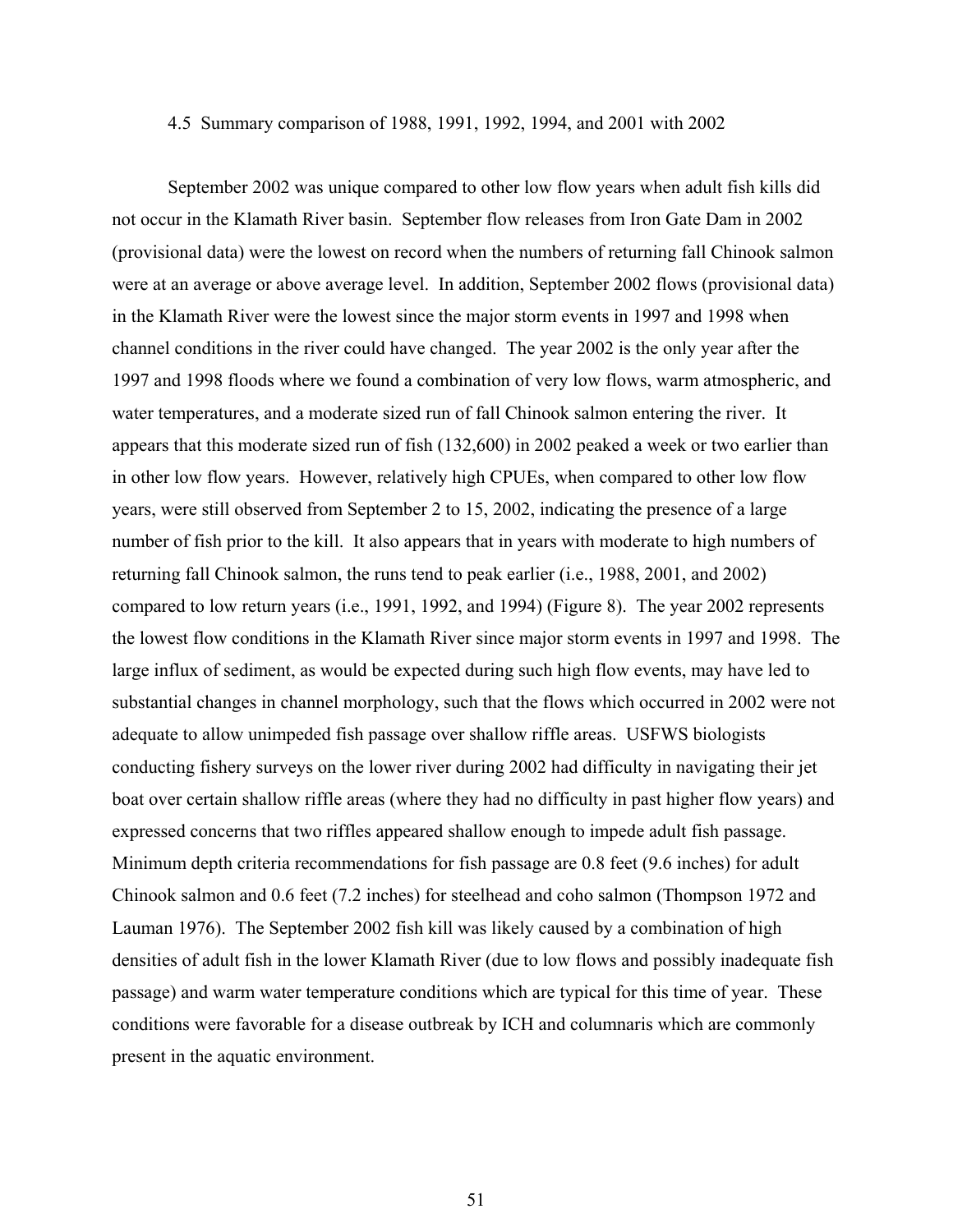Flow management under the 2002 Biological Opinion (BO) compared to the 2001 BO is the only major factor DFG can identify over the past two years that differs substantially enough to have caused the 2002 fish kill. The BO flow prescriptions for September 2002 were significantly lower than in 2001 and lower than those recommended in the Hardy Phase II Flow Study (Figure 27). Other conditions that could lead to a disease outbreak and fish kill were actually the same or worse in 2001, yet no disease or mortality was observed. DFG concludes that low flows and other flow related factors (e.g. fish passage and fish density) caused the 2002 fish kill on the lower Klamath River. Furthermore, of the conditions that can cause or exacerbate a fish kill, flow is the only factor that can be controlled to any degree. There is a distinct potential for future fish kills considering that pathogens are always present, temperatures are normally at levels that can cause disease and, under the 2002 BO flow prescription, a moderate sized run of salmon and steelhead can generate high enough fish densities in the lower Klamath River to result in a major fish kill.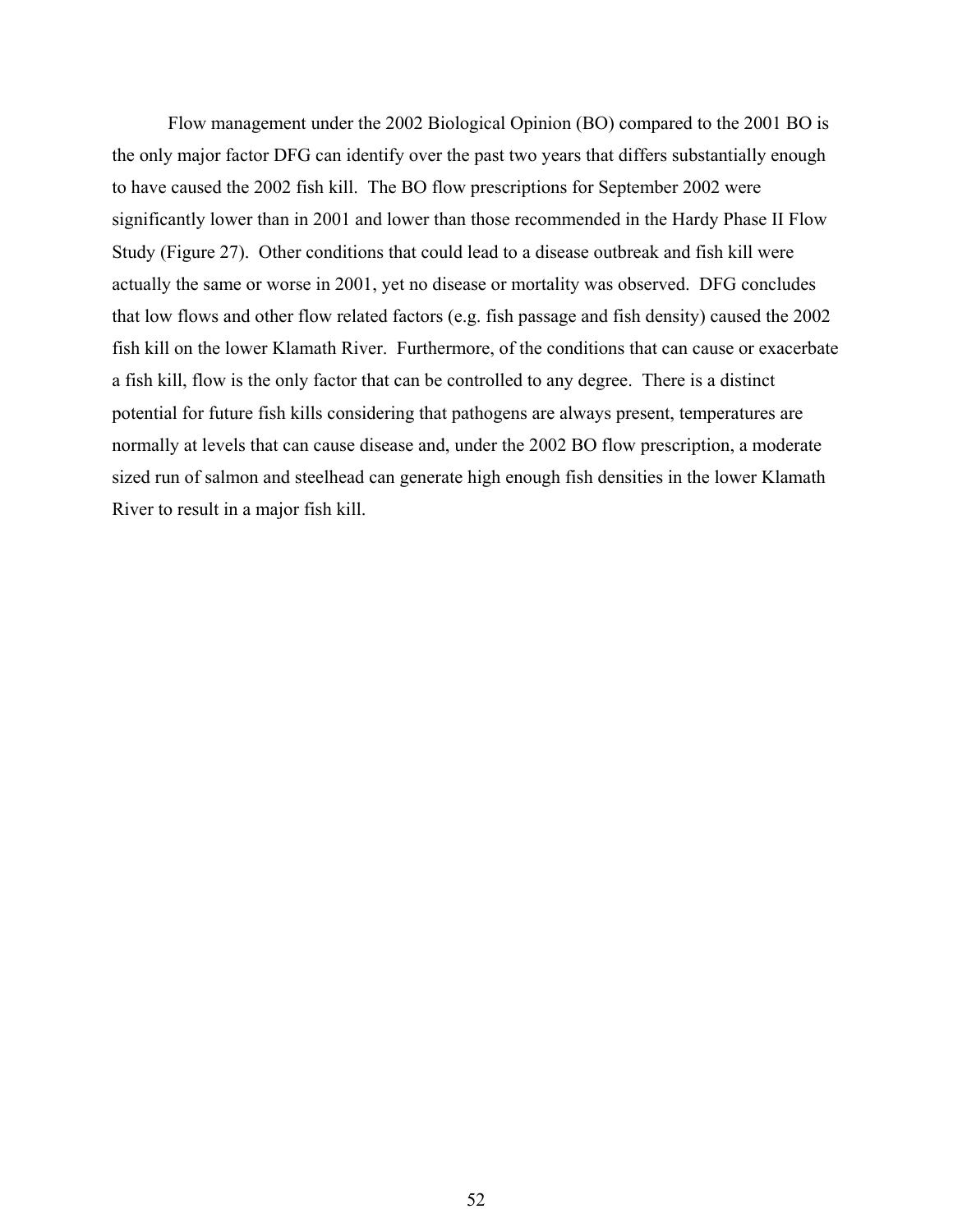Figure 27. Comparison of September flows from Iron Gate Dam, Siskiyou County for the 2001 BO requirements, Figure 27. Comparison of September flows from Iron Gate Dam, Siskiyou County for the 2001 BO requirements, 2002 BO requirements, Hardy Phase II recommendations and the mean for the period of record since 1961. 2002 BO requirements, Hardy Phase II recommendations and the mean for the period of record since 1961.

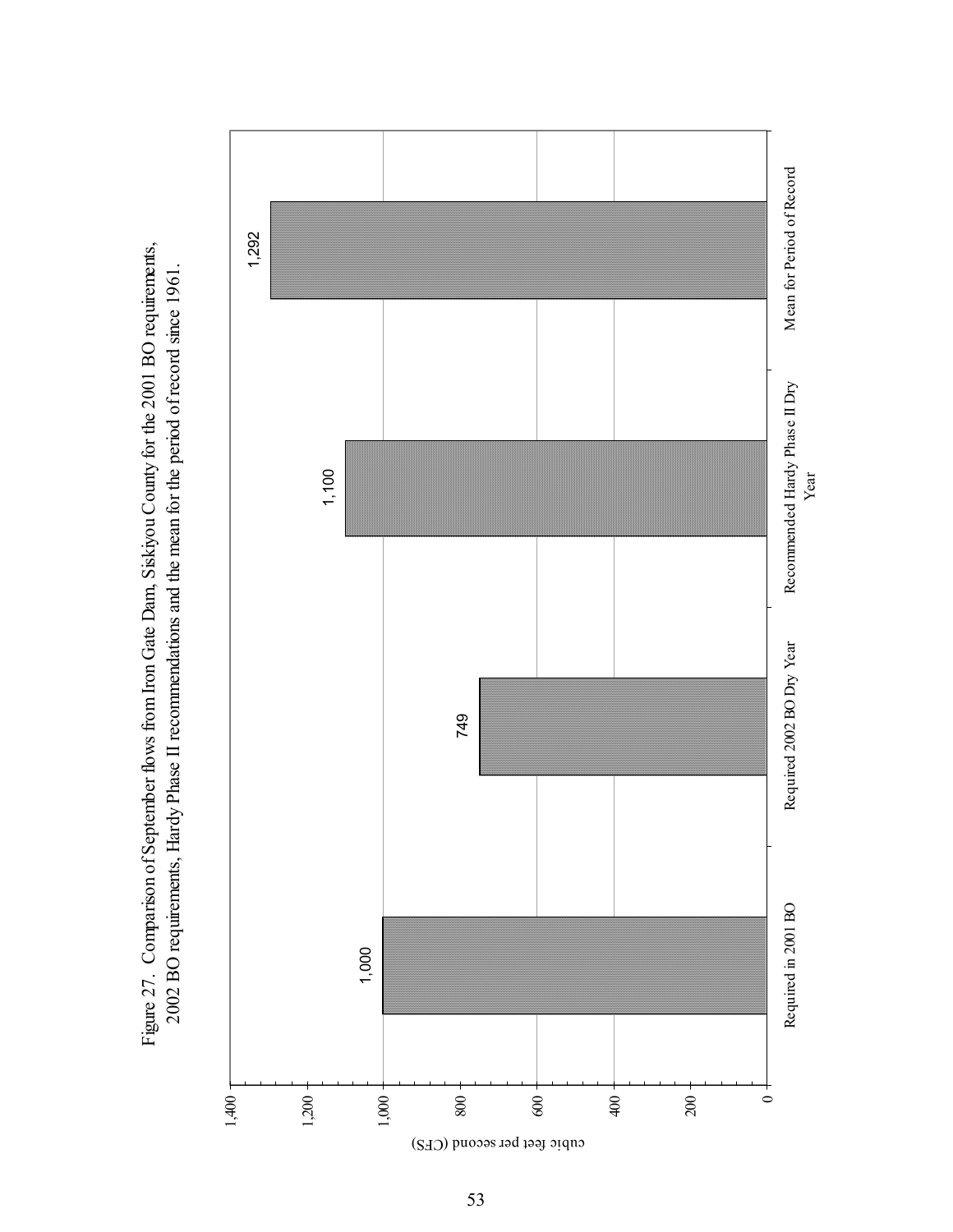## **5.0 Conclusions**

- $\triangleright$  The DFG concludes that low flows and other flow related factors (e.g., fish passage and fish density) caused of the 2002 fish kill on the lower Klamath River. Furthermore, of the conditions that can cause or exacerbate a fish kill, flow is the only factor that can be controlled to any degree. Flow is regulated by upstream reservoirs operated by the USBR on both the Klamath and Trinity rivers.
- $\triangleright$  September 2002 was unique compared to other low flow years when adult fish kills did not occur in the Klamath River basin. September flow releases from Iron Gate Dam in 2002 (provisional data) were the lowest on record when returning numbers of fall Chinook salmon were at average or above average levels. In addition, September 2002 flows in the Klamath River were the lowest since the major storm events in 1997 and 1998 when channel conditions in the river could have changed dramatically.
- $\triangleright$  During late September of 2002, a minimum of 33,000 adult salmon, steelhead trout and other fish species were killed in the lower 36 miles of the Klamath River.
- $\triangleright$  Of the dead fish collected by DFG downstream of the mouth of Blue Creek on September 27, 2002, 95.2% were fall Chinook salmon, 0.5% were coho salmon and 4.3% were steelhead trout. These percentages differ slightly from the preliminary USFWS estimates which covered the entire fish kill survey area from Coon Creek Falls to the mouth of the Klamath River. Out of the 33,000 anadromous fish that were killed, USFWS found that 96% were fall Chinook salmon, 1.5% were coho salmon and 2.0% were steelhead trout. Carcasses of sculpin, Klamath River smallscale sucker, speckled dace, coastal cutthroat trout and green sturgeon were also identified during the fish kill.
- $\triangleright$  Of the Chinook salmon killed, DFG estimates that 68% were naturally spawned fish while only 32% were fish produced in one of the two mitigation hatcheries (Iron Gate or Trinity River hatcheries) in the Klamath River system.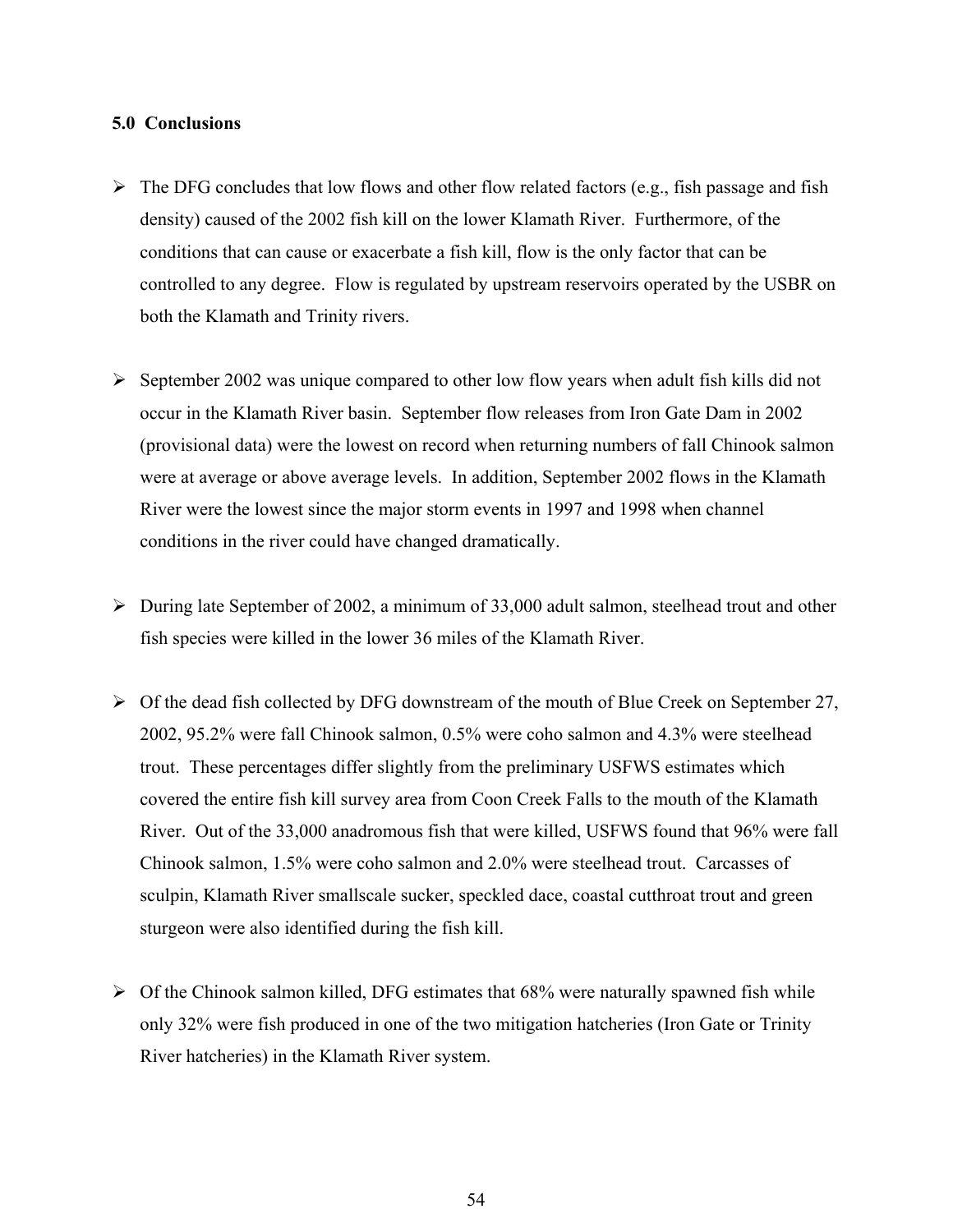- $\triangleright$  Of the Steelhead killed, DFG estimates that 53% were naturally spawned fish and 47% were fish produced in one of the two mitigation hatcheries (Iron Gate or Trinity River hatcheries) in the Klamath River system.
- $\triangleright$  Only 13 coho salmon carcasses were directly examined by DFG, of which three were naturally spawned fish and ten were fish produced in one of the two mitigation hatcheries (Iron Gate or Trinity River hatcheries) in the Klamath River system.
- ¾ The cause of death for adult Chinook and coho salmon and steelhead during September 2002 was disease from the ciliated protozoan *Ichthyopthirius multifilis* (ICH) and the bacterial pathogen *Flavobacter columnare* (columnaris). Both pathogens commonly occur naturally worldwide and are always present in the Klamath River and other aquatic systems.
- $\triangleright$  Similar or lower average flows than during the September 2002 fish kill (2002 flow is provisional) have occurred in the lower Klamath River at Klamath during September 1988, 1991, 1992, and 1994. Most of these low flow years occurred during a prolonged drought in the early 1990s and are unusual conditions. When looking at the longer period of record since 1951, higher average September flows than in 2002 occurred in 92% of the years. Without looking at the long term flow records, it is inappropriate to use the drought years of the early 1990s to characterize "normal" flow conditions in the Klamath River.
- $\triangleright$  The Scott and Shasta rivers could not have contributed a substantial amount of flow to the Klamath River during September 2002 to have prevented the fish kill, even if all agricultural diversions had ceased.
- $\triangleright$  Average September flow records for the Klamath River below Iron Gate Dam (KIG) were lower in 1973, 1991, and 1992 than those observed in 2002 (2002 flow is provisional). Similar to flow records from the lower Klamath River, KIG records show that in 93% of the years since 1961, flow releases from Iron Gate Dam were higher than the flows during the September 2002 fish kill. Two of the years where lower flows were recorded during September at KIG occurred during the drought of the early 1990s. Without looking at the long term flow records, it is inappropriate to use these years to characterize "normal" flow conditions in the Klamath River.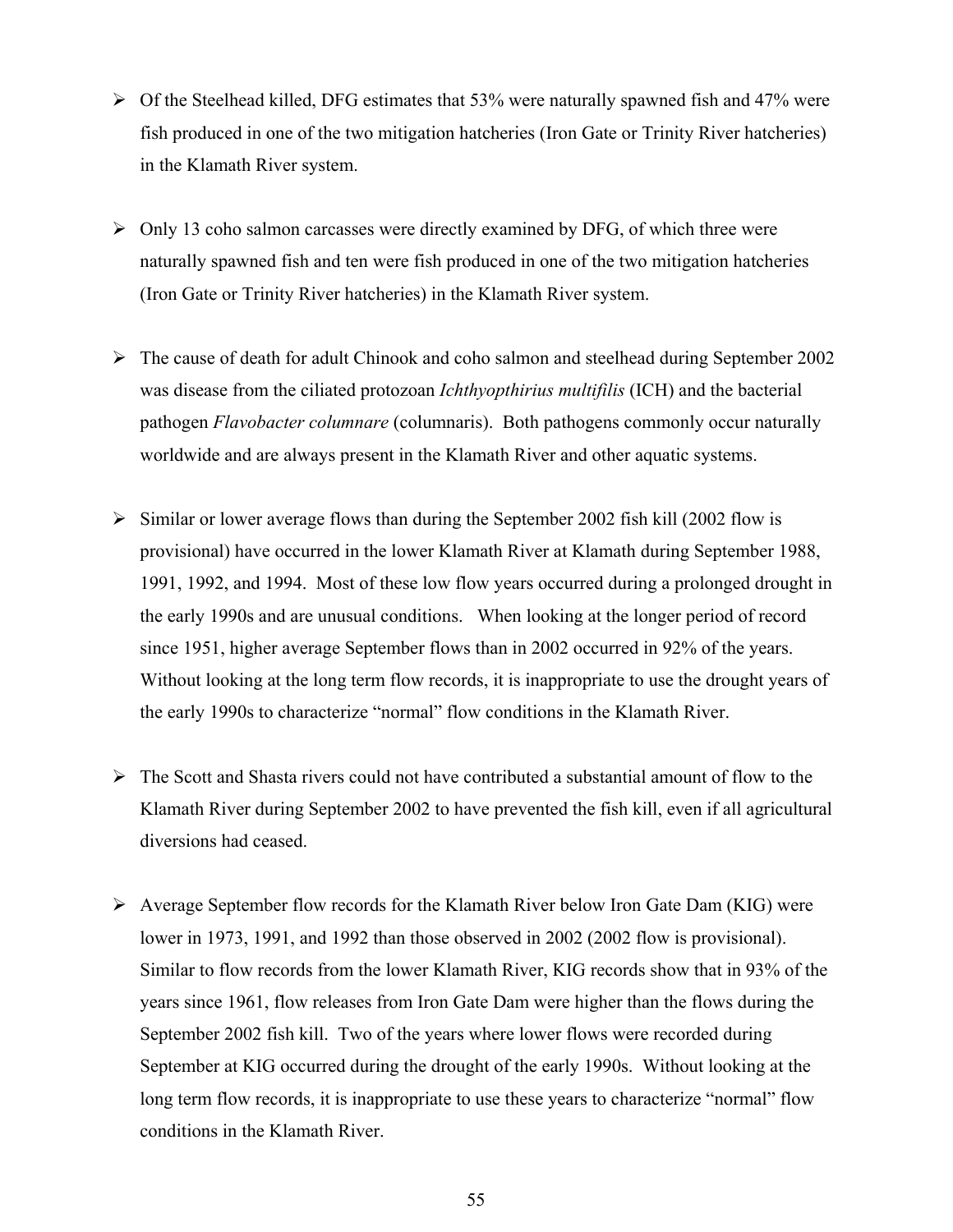- $\triangleright$  The 2002 projection for the numbers of in-river fall-run Chinook salmon (132,600 fish) represents a slightly above-average run. The mean run-size for the twenty-four-year period since 1978 is 120,983 fish. Runs have varied in size from a low of 34,353 fish in 1991 to a high of 239,366 fish in 1986.
- $\triangleright$  Of the six low flow years (1988, 1991, 1992, 1994, 2001, and 2002) analyzed in this report, the projected numbers of in-river fall-run Chinook salmon for 2002 (132,600 fish) is of medium size with two years of significantly larger runs  $(1988 = 215,322$  fish and  $2001 =$ 200,579 fish) and three years of significantly smaller runs (1991 = 34,353 fish, 1992 = 40,346 fish and 1994 =75,936 fish). The years of 1991 and 1992 represent the lowest returns of fall Chinook salmon to the Klamath River basin for the period of record beginning in 1978.
- $\triangleright$  There was nothing unusual with the timing of Chinook salmon entering the Klamath River during 2002 with the peak occurring in the last week of August. Past records indicate that Chinook salmon runs entering the Klamath River peak from mid-August to mid-September and the average run peaks in early to mid-September. Of the six low flow years (1988, 1991, 1992, 1994, 2001, and 2002) analyzed in this report, runs during years with larger returning numbers of salmon (1988, 2001, and 2002) tended to peak earlier (in late August and early September) than years when fish returns were low (1991, 1992, and 1994). Some years exhibited two peaks with one peak in mid-August likely representing spring-run Chinook salmon and one in mid-September likely representing fall-run fish.
- $\triangleright$  Atmospheric temperatures were nearly average in September 2002 and lower than have been observed during other low flow years. The average North Coast Division of California air temperature for September 2002 was 63.6˚F and is almost equal to the 25-year September average of 63.7˚F. Average September 2002 air temperature for the South Central Division of Oregon was 57.8˚F and was slightly higher than the 25 year average of 57.4˚F.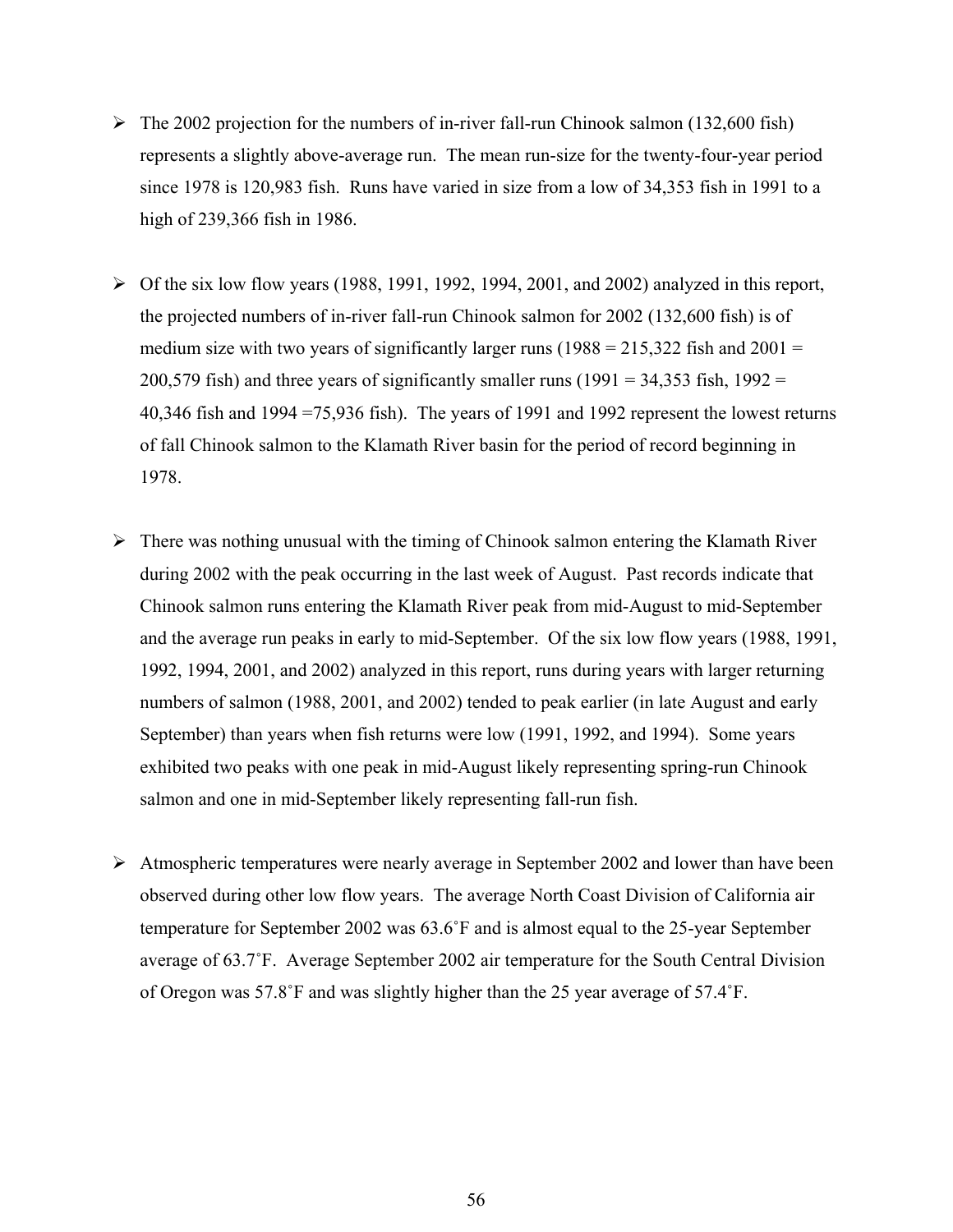- $\triangleright$  Water temperatures in the Klamath River were not unusually high during September 2002 when compared to historic data. Temperatures in the Klamath River Estuary typically approach a maximum of 70˚F or higher during September.
- $\triangleright$  Sampling of the lower Klamath River in September 2002 confirmed that no toxic substances were present at concentrations to have caused the fish kill.
- $\triangleright$  Fish passage in the lower Klamath River under the low flows occurring in the summer and September of 2002 may have been restricted to an unknown degree. Biologists conducting fishery surveys on the lower river reported difficulty in navigating their boat over shallow riffles (where they have had no difficulty in the past) and observed that these riffles appeared shallow enough to impede passage of adult salmon.
- $\triangleright$  The September 2002 fish kill was caused by a combination of high densities of adult fish in the lower Klamath River (due to low flows and possibly inadequate fish passage) and warm water temperature conditions which are typical for this time of year. These conditions were favorable for a disease outbreak by ICH and columnaris which are commonly present in the aquatic environment.
- $\triangleright$  There is a substantial risk for future fish kills on the Klamath River considering that pathogens are always present, temperatures are normally at levels that can cause disease, and under the 2002 BO flow prescription, a moderate sized run of salmon and steelhead can generate high enough densities in the lower Klamath River to result in a major fish kill.
- $\triangleright$  Preliminary data from the Shasta River Fish Counting Facility, the Willow Creek Weir on the Trinity River, Iron Gate Hatchery, and Trinity River Hatchery, suggests that the 2002 fish kill has impacted fall Chinook salmon returns to up-river areas. The DFG will address these basinwide impacts at a later date after additional data is collected and analyzed.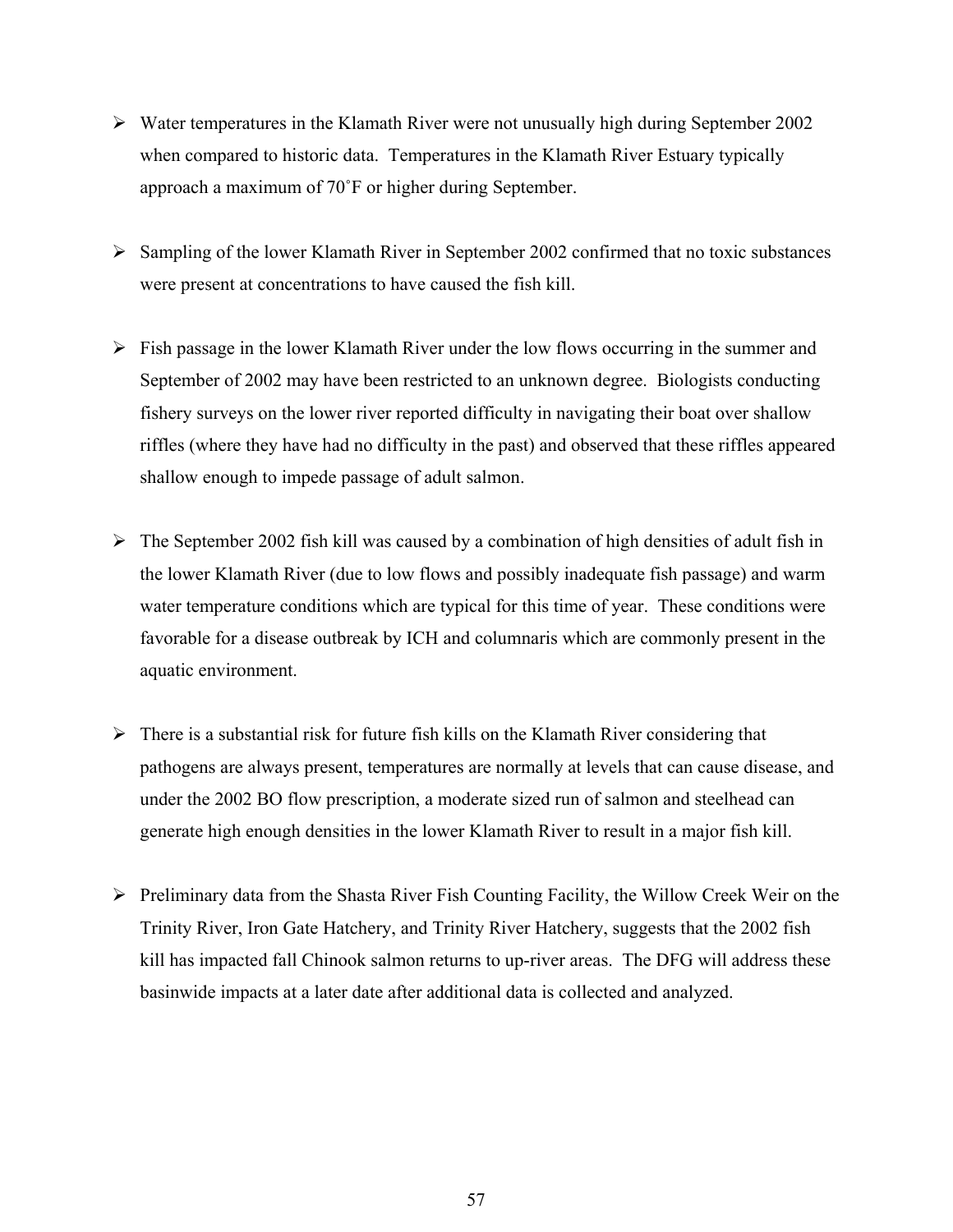## **6.0 References**

- AFS (American Fisheries Society). 1992. Investigation and valuation of fish kills. AFS Special Publication 24. AS. Bethesda, MD.
- CDWR (California Department of Water Resources). 1997. Office Memo: Klamath River Basin natural flows. Memo to Naser Bateni from Dan Fua. February 24, 1997. 5 pp. with attached memoranda, tables and graphs.
- DFG (California Department of Fish and Game). 2000. Annual Report, Study 3a1, Shasta and Scott River juvenile steelhead trapping, 2000. California Department of Fish and Game, Steelhead Research and Monitoring Program, Yreka, CA. 36 pp.
- DFG (California Department of Fish and Game). 2002. Annual Report, Shasta and Scott River juvenile salmonid outmigrant study, 2000-2001, Study 2a1. California Department of Fish and Game, Steelhead Research and Monitoring Program, Yreka, CA. 38 pp.
- Dickerson, H.W. and D.L. Dower 1995. Ichthyopthirius multifilis and Cryptocaryon irritans (Phylum Ciliophora). In P.T.K. Woo ed. Fish Diseases and Disorders. ISBN 0 85198 823 7.
- Hardy, T. B. and R. C. Addley 2001. Evaluation of interim instream flow needs in the Klamath River: Phase II, Volume 1. Draft. November 21, 2001. 148 pp.
- Lauman, Jim E. 1976. Salmonid passage at stream-road crossings. A report with Department standards for passage of salmonids. Oregon Department of Fish and Wildlife. Portland, Oregon 78 pp.
- NMFS (U S National Marine Fisheries Service). 2001. Biological Opinion. Ongoing Klamath Project Operations. National Marine Fisheries Service, Southwest Region, National Oceanic and Atmospheric Administration, Long Beach, CA. April 6, 2001.
- NMFS (U S National Marine Fisheries Service). 2002. Biological Opinion. Klamath Project Operations. National Marine Fisheries Service, Southwest Region, National Oceanic and Atmospheric Administration, Long Beach, CA. May 31, 2002.
- NRC (National Research Council). 2002. Interim report from the Committee on Endangered and Threatened Fishes in the Klamath River Basin. Scientific evaluation of biological opinions on endangered and threatened fishes in the Klamath River Basin. National Academy Press. Washington, D. C. 26 pp.
- Thompson, K. 1972. Determining streamflows for fish life. Pages 31-50. In Transcript of Proceedings, Instream Flow Requirement Workshop, Portland, Oregon. March 15 – 16, 1972.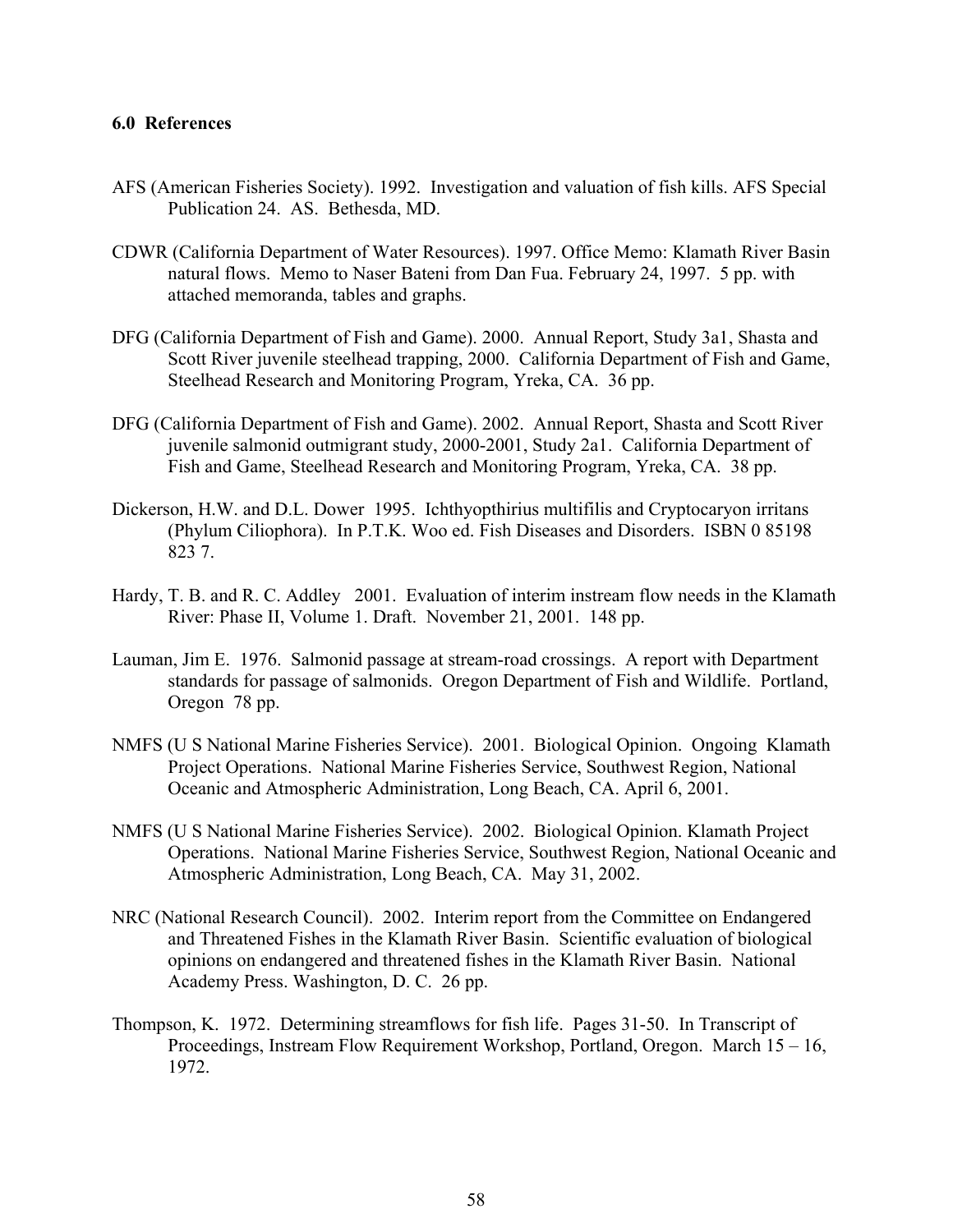**Attachment 1** 

**State of California Department of Fish and Game**

## **FISH PATHOLOGIST REPORT**

**Location Date** 

Klamath River 2002

returning adults

**Species and Size Sample Area 3 Area 2008 Sample Area 3 Area 3 Area 3 Area 3 Area 3 Area 3 Area 3 Area 3 Area 3 Area 3 Area 3 Area 3 Area 3 Area 3 Area 3 Area 3 Area 3 Area 3 Area 3 Area 3 Area 3 Area 3 Area 3 Area 3 Area** Chinook, steelhead, and coho Blake's Riffle and confluence with Blue Creek

## **Observations and Fish Sampling:**

Sept 26 - Twenty relatively fresh Chinook salmon of the 100 or more mortalities (including four coho and one steelhead which were all too decomposed for evaluation) located along an approximately half-mile section of shore near Blake's Riffle were observed for external lesions and signs of internal pathology. Best guess, these fish had all been dead for 12-24 hours. None of the fish had color left in the gills, but 12 of 20 had signs of erosion of the lamellae – the filaments appearing to be intact. No other external lesions were observed. Internally, 4 of the 20 fish had signs of mild to moderate inflammation of the lower intestine, and one of those also had mild hemorrhaging of the intestine with no other apparent tissue involvement. Tissue samples of the inflamed intestines were taken, as well as samples of the kidneys of these fish to ascertain degree of decomposition by presence/absence of bacteria. Observations were made using phasecontrast microscopy of wet mounts. No *Ceratomyxa shasta* trophozoites were observed in any of the intestinal scrapes, possibly due to degradation of the organism, and bacteria were observed in only one of the scrapes (from the hemorrhagic sample). No bacteria were observed in the kidney wet mounts, suggesting overall pathology was not due to decomposition.

Since none of the fish were in good enough condition to evaluate gill pathology, fishermen along the Riffle were asked to donate anything they caught to the analysis. Talking with fishermen I was told that most of the fish seemed unwilling to put up a fight and the gills of the fish they were catching seemed to be covered in excess mucous, and looked as if they had been "sprinkled with salt". One steelhead, two Chinook, and one coho were evaluated. One of the Chinook and the coho appeared to have just entered the river, having no signs of disease, corroborated by statements from the fishermen to the effect that the fish had given them a good fight, compared to the others. The gills of the other fish did, indeed look as if they had been sprinkled with salt, and wet mounts revealed heavy infestations of *Ichthyophthirius multifilis* trophonts – approximately 30 per scrape. Ich was also present on the skin in fewer numbers. No typical columnaris lesions were observed, and no *F.columnare* was seen in wet mounts. Internally, the steelhead had moderate inflammation of the lower intestine, with some mixed bacteria present, but no *C. shasta* trophs were observed. No internal pathology was observed in the listless Chinook.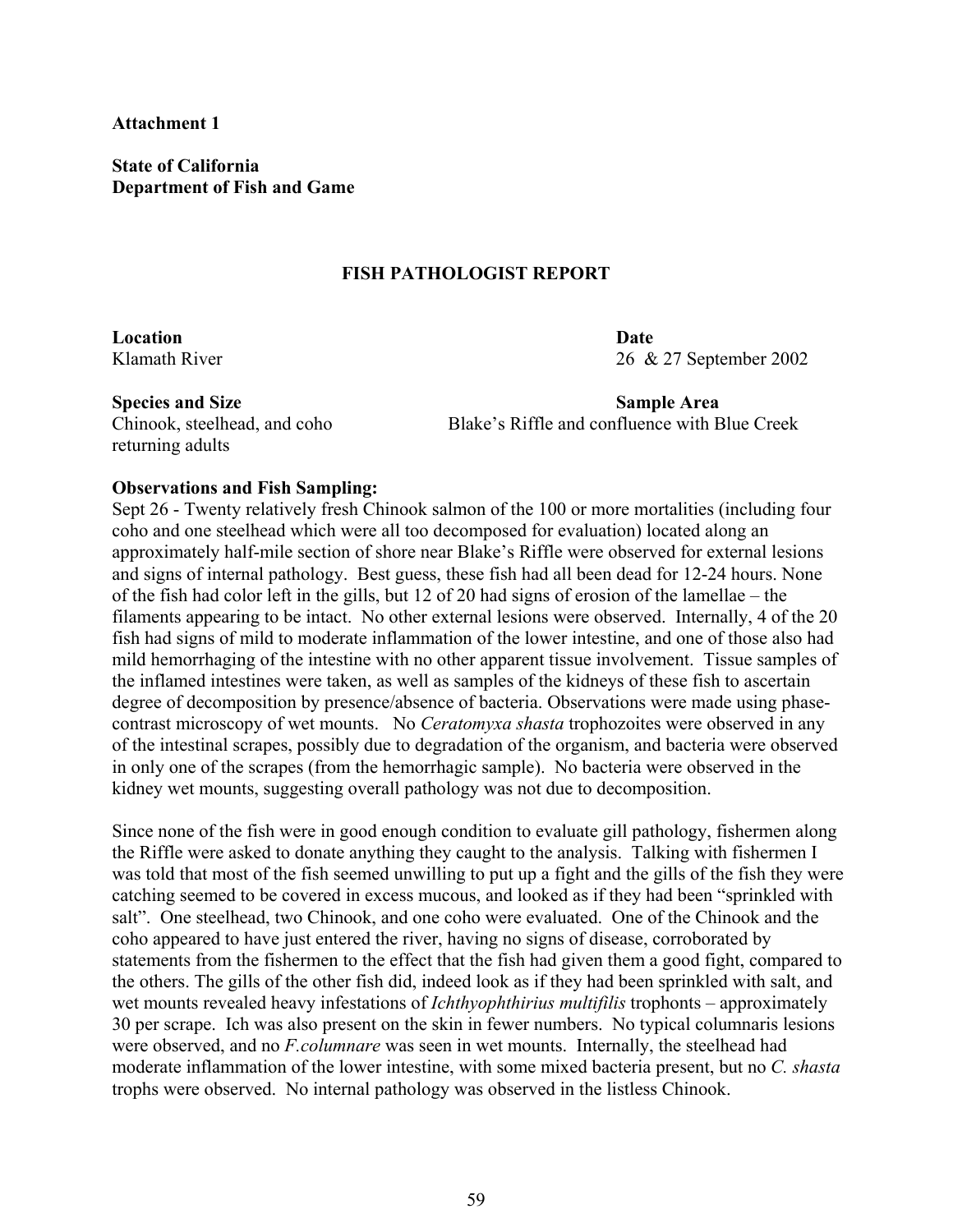Sept. 27 – A USFW boat was taken Friday morning to the confluence of the Klamath River and Blue Creek, approximately 13 river miles from the mouth. Gill and skin scrapes, and lower intestine samples were taken from 4 moribund and 2 fresh dead Chinook, and one fresh-dead coho. Other dead coho were observed (10 or more), but none fresh enough to evaluate, other than noting the presence of typical dark yellow "scooped out" columnaris lesions on the gills of two of the fish, and erosion of the lamellae of three others. Samples were kept on ice in separate zip-loc bags for approximately two hours before being evaluated using phase-contrast microscopy of wetmounts. Heavy infestations of Ich were present on all but two gill samples, which had large amounts of *F.columnare* and some motile rod bacteria. No other external pathogens were observed. *C. shasta* trophs were observed in the intestinal scrape of one fish. Scrapes were also taken from one fish that had an external lesion (*F.columnare*) and cloudy cornea (Ich). Summary of results follows.

# **Blake's Riffle - 26 September 2002**

| <b>Dead Fish</b> |            |              |                  |          |
|------------------|------------|--------------|------------------|----------|
| $#$ fish/species | # lamellae | # columnaris | # inflamed       | C.shasta |
|                  | erosion    | lesions      | lower intestines | observed |
| 20/Chinook       |            |              |                  |          |

## **Fish Obtained from Fishermen**

| species   | lamellae | columnaris | Ich                      | inflamed lower | C.shasta |
|-----------|----------|------------|--------------------------|----------------|----------|
|           | erosion  | observed   | observed                 | intestines     | observed |
| steelhead | ۰        | -          |                          |                |          |
| coho      | -        | -          | $\overline{\phantom{0}}$ | -              |          |
| chinook   | ۰        | -          |                          | -              |          |
| chinook   | -        |            | $\overline{\phantom{0}}$ |                |          |

## **Blue Creek - 27 September 2002**

| species                | lamellae<br>erosion | columnaris<br>observed | Ich<br>observed | inflamed lower<br>intestines | C.shasta<br>observed |
|------------------------|---------------------|------------------------|-----------------|------------------------------|----------------------|
| $\cosh 0$ – fresh dead |                     |                        |                 |                              |                      |
| Chinook – fresh dead   |                     |                        |                 |                              |                      |
| Chinook-fresh dead     |                     |                        |                 |                              |                      |
| Chinook- moribund      |                     |                        |                 |                              |                      |
| Chinook - moribund     |                     |                        |                 |                              |                      |
| Chinook - moribund     |                     |                        |                 |                              |                      |
| Chinook - moribund     |                     |                        |                 |                              |                      |

## **Comments:**

Water temps. Blake's Riffle – 5 PM in 12" of water:  $69^{\circ}F$ Blue Creek – 11AM in 3 ft of water: 59°F

Submitted by Tresa Veek, Associate Fish Pathologist, CDFG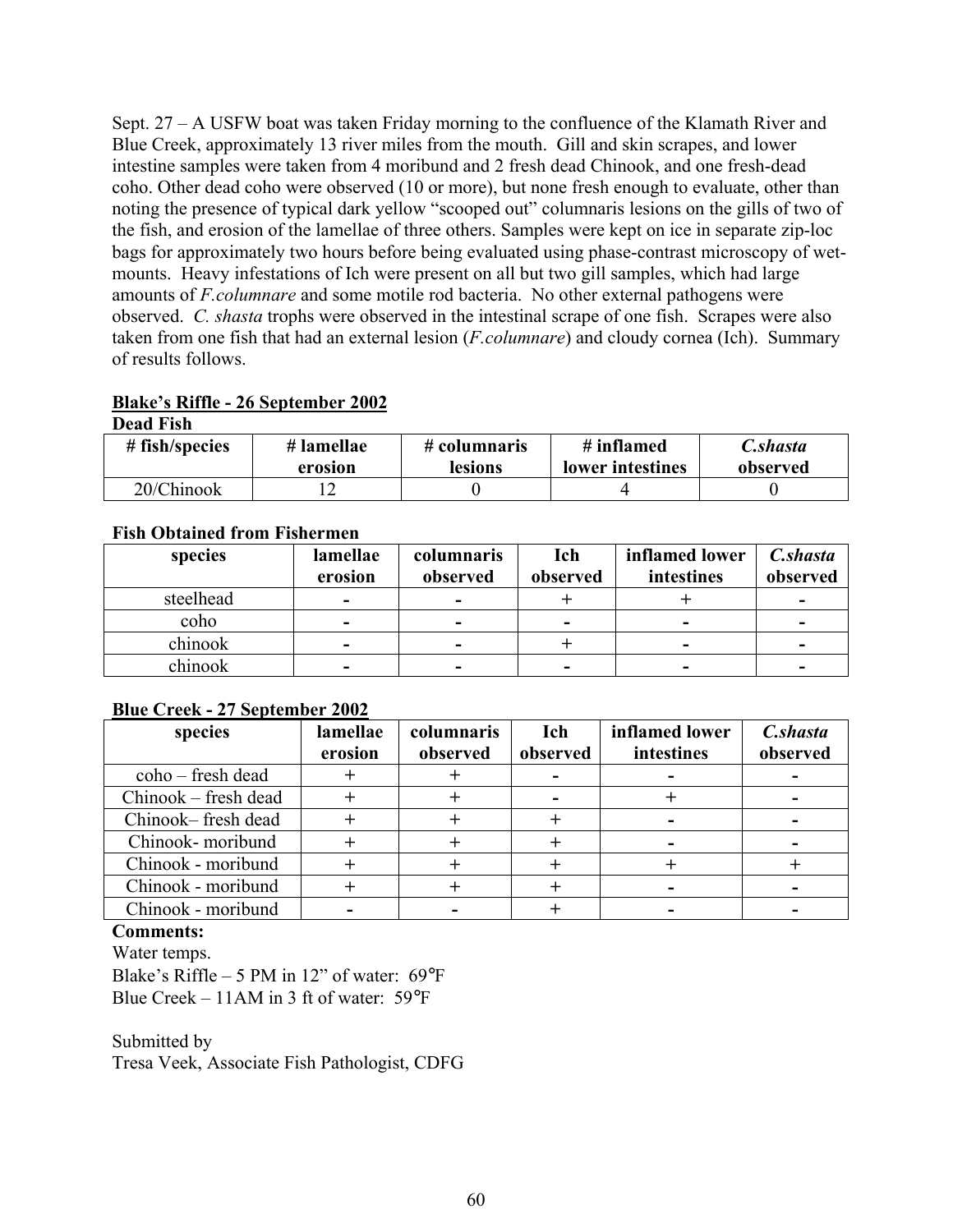## **Attachment 2**

# **PATHOLOGY REPORT**

#### **US Fish & Wildlife Service phone 530-365-4271 CA-NV Fish Health Center fax 530-365-7150 24411 Coleman Hatchery Rd Anderson, CA 96007**

FHC Case No. : 2002-139 Submittal date: 09/27/02<br>Sample Collector: S Foott Sample Site(s): Blue cre Sample Site(s): Blue creek mouth, Klamath R. (16rm) Histological specimen examiner: J. Scott Foott Species: Morubund Chinook salmon and intestine from 1 dead coho Age: Adult

**Tissues**: Gill , liver, kidney, spleen, and lower intestine **Fixative**: Davidson (X), PREFER-ETOH (), 10%BF (), ZFIX (), Bouins () **Stains**: Hematoxylin & eosin (X), PAS (), Iron () **Block No.** 4182 - 4189 Block / slide deposition: FHC

**Blood Smear** (Number): 4 Bloodsmear Stain: Leishman-Giemsa ( ), DiffQuick(xx ) General leukopenia in 2 of 4 smears, neutrophilia in 3 of 4 (see attached table) No erythrocyte inclusions or blood parasites seen in smears

#### **Clinical chemistry**: 4 serum samples= osmolarity, chloride, and total protein

 Hypochloremia detected in 2 of 3 samples with reduced osmolarity values (< 280 mmol/kg), one sample (male 3) cannot be evaluated due to fibrin clot. Serum protein levels were slightly elevated but within the broad "normal" range for adults  $(2 - 6$  g/dL). See attach table.

#### Summary

Tissues were collected from 4 moribund adult Chinook and one hatchery coho (right maxillary clip = Trinity R. hatchery) adult that had recently died. Ich (*Ichthyophthirius multifiliis*) was observed in all 4 Chinook gill specimens and was associated with epithelial hyperplasia. While histological processing would remove the heavy mucus layer observed on the gills at the time of collection, large numbers of globlet (mucus) cells were associated with the parasites. The combination of hyperplastic epithelium and excessive mucus would act to reduce respiratory and ion control functions of the gill. Skin lesions associated with the severe Ich infection would cause ion loss as demonstrated by the low serum chloride levels (hypochloremia). One gill section showed necrotic changes consistent with the gross Columnaris (*Flavobacterium columnare)*  disease signs observed at the time of collection.

Liver, kidney, and spleen specimens were normal. Three of 4 kidney sections contained 1 to 2 metacercaria (presumptive *Nanophyetus salmincola*). Little to no host response was associated with these trematodes and the infection is considered benign. Three of 5 lower intestine sections contained *Ceratomyxa shasta* trophozoites however there was only minor inflammation associated with the parasites. These infections were not deemed significant to the health of the fish *at the time of collection*. Ceratomyxosis can advance into a debilitating hemolytic condition.

While *Aeromonas hydrophilia* was isolated from 2 of 4 kidney samples, it is unlikely that an internal bacterial infection was the cause of the epizootic. Examination of gram-stained spleen imprints did not detect bacteria as would be expected in a serious bacterial infection.

The gross clinical signs of swollen gills containing Ich and the high incidence of gill rot (columanris) provide strong evidence that the disease, induced by these two contagious pathogens, was the immediate cause of the fish kill.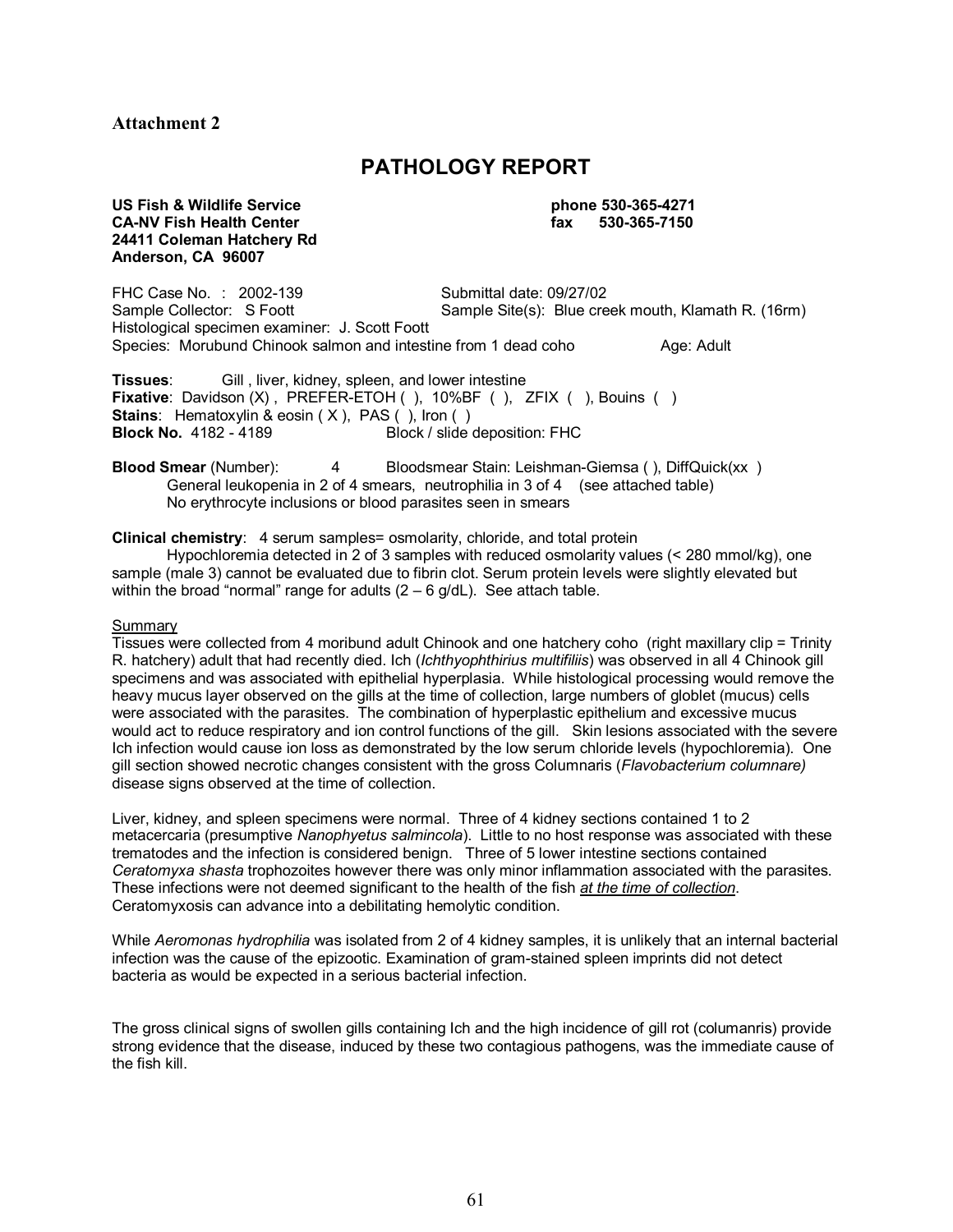Blue Creek / blue hole seep region (16 river mile) Klamath R. 9/27/02

| Fish<br>(m=male, f= female)                                                                                  | m1                  | m <sub>3</sub>                               | f7                                         | m8                  |
|--------------------------------------------------------------------------------------------------------------|---------------------|----------------------------------------------|--------------------------------------------|---------------------|
| Swollen gill / excess mucus<br>Fc gill lesion                                                                | У<br>n              | у<br>n                                       | у<br>y                                     | у<br>У              |
| Bacteria detected in spleen imprint<br>Bacteria isolated from kidney (BHIA)<br>Ah = Aeromonas hydrophilia    | n<br>Ah             | n<br>Ah                                      | n<br>none                                  | n<br>none           |
| <b>BLOOD</b><br>Serum protein (g/dL)<br>Serum Chloride (meq/L)<br>Serum Osmolarity (mmol/ kg)<br>Serum notes | 4.6<br>79<br>299    | $1.5***$<br>88**<br>$261**$<br>**fibrin clot | 5.3<br>66<br>253<br>hemolysis              | 3.9<br>86<br>272    |
| Normal ranges<br>serum chloride 120 - 130 meg/L<br>osmolarity 280 - 320 mmol/kg<br>protein<br>$2-6$ g/dL     |                     |                                              |                                            |                     |
| Leukocyte counts / 100 WBCs<br>Lymphocyte<br>Thrombocyte<br>Neutrophil<br>Monocyte                           | 24<br>38<br>33<br>5 | 38<br>61<br>1<br>0                           | 39 (55%)<br>4 $(6%)$<br>23 (33%)<br>4 (6%) | 46<br>1.<br>53<br>0 |
| Leukopenia                                                                                                   | у                   | n                                            | у                                          | n                   |
| L:G ratio<br>Neutrophilia                                                                                    | 0.72<br>y           | 38<br>n                                      | 1.7<br>у                                   | 0.86<br>у           |
| Erythrocyte inclusion / parasite                                                                             | none                | none                                         | none                                       | none                |